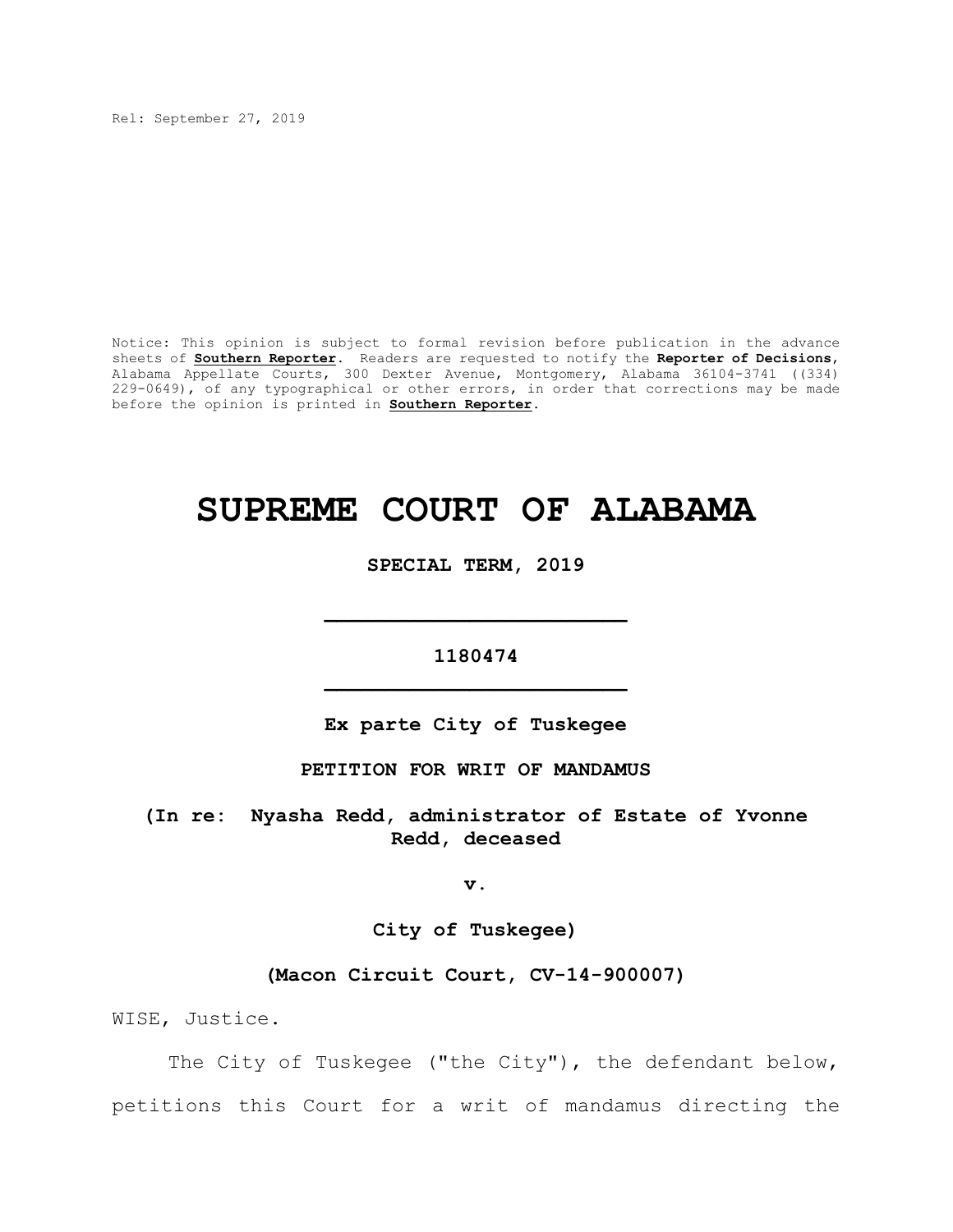trial court to vacate its order denying the City's motion for a summary judgment as to negligent inspection and negligent failure to provide hydrant and/or water pressure claims asserted against it and to enter a summary judgment for the City as to those claims on the grounds of both substantive immunity and municipal immunity under § 11-47-190, Ala. Code 1975. We grant the petition and issue the writ.

#### Facts and Procedural History

This case arises from the death of Yvonne Redd ("Yvonne") in a house fire that occurred at a residence located at 804 South Main Street in Tuskegee ("the house") on December 27, 2012. Fred Bascomb, Jr., owned the house, and Yvonne and her sister, Patricia Carlisle, had previously rented the house and had lived there for one or two years. In 2012, they rented the house again, and moved in on or about December 12, 2012.

Yvonne's daughter, Nyasha Redd ("Nyasha"), testified that her mother's health had started deteriorating in 2010 as a result of a series of strokes; that Carlisle and Yvonne had lived together for years; and that, as Yvonne's health deteriorated, Carlisle took care of Yvonne. Nyasha testified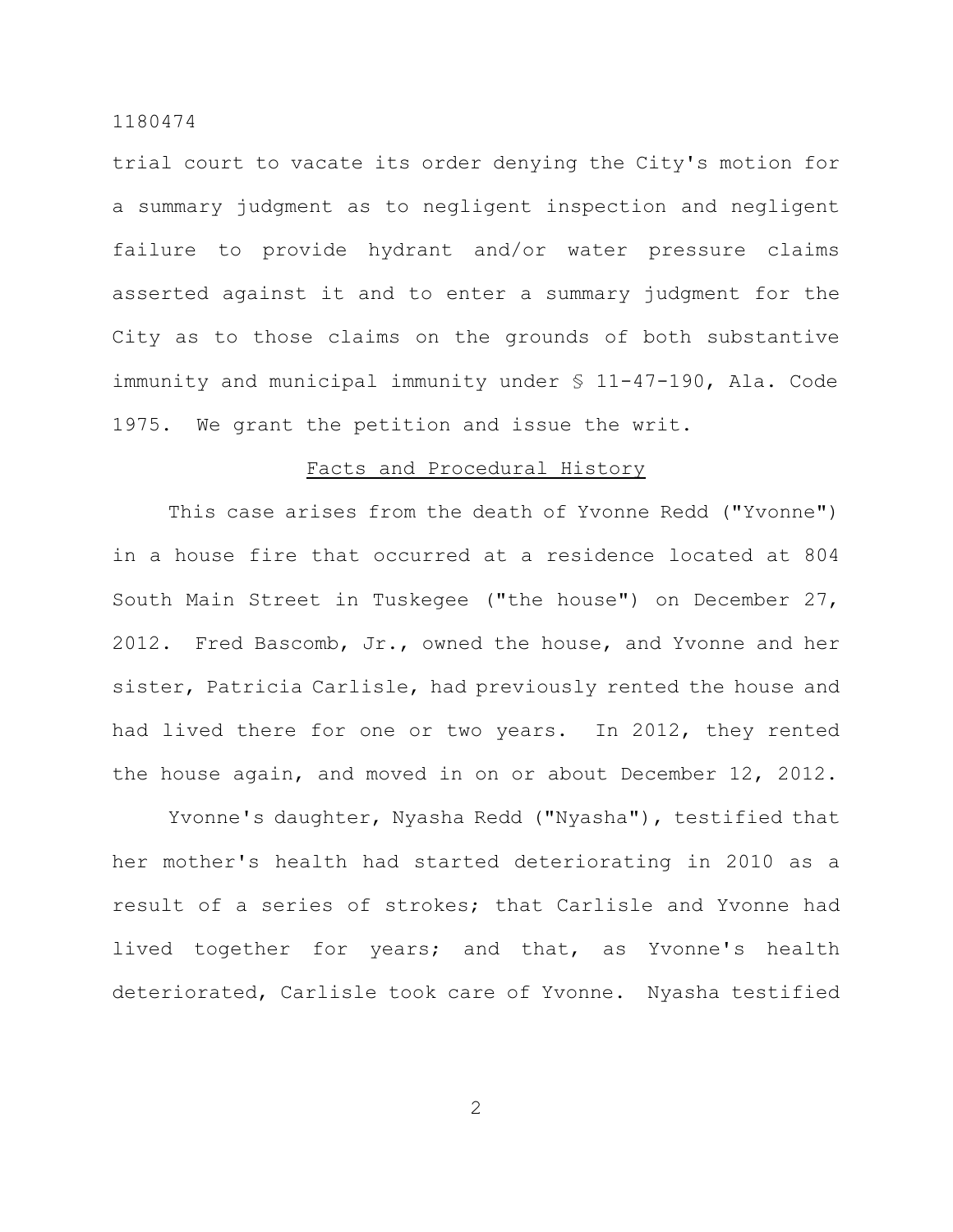that Yvonne could walk aided by a walker and that Yvonne would periodically use a wheelchair to go out.

The evidence presented in this case indicated that the City's building code required rental properties to have hardwired smoke detectors. Willie Smith, the fire marshal for Tuskegee Fire Department ("TFD"), testified that the City building code required the building inspector or the fire marshal for the City to conduct an inspection of a rental property before the utilities could be turned on for that property; that the person conducting the inspection would ensure that smoke detectors were present and functioning; and that a form would be completed after the inspection. Evidence was presented that utilities would not be turned on at a residence if the residence did not have the required functioning smoke detectors.

Nyasha testified that she helped her mother move and that she had the utilities turned on at the rental house. She also testified that she talked with Bascomb as she was waiting to get the utilities turned on. Nyasha further testified that she was at the City utility board's office arranging to have the utilities turned on; that she was to meet Charlie Bowen,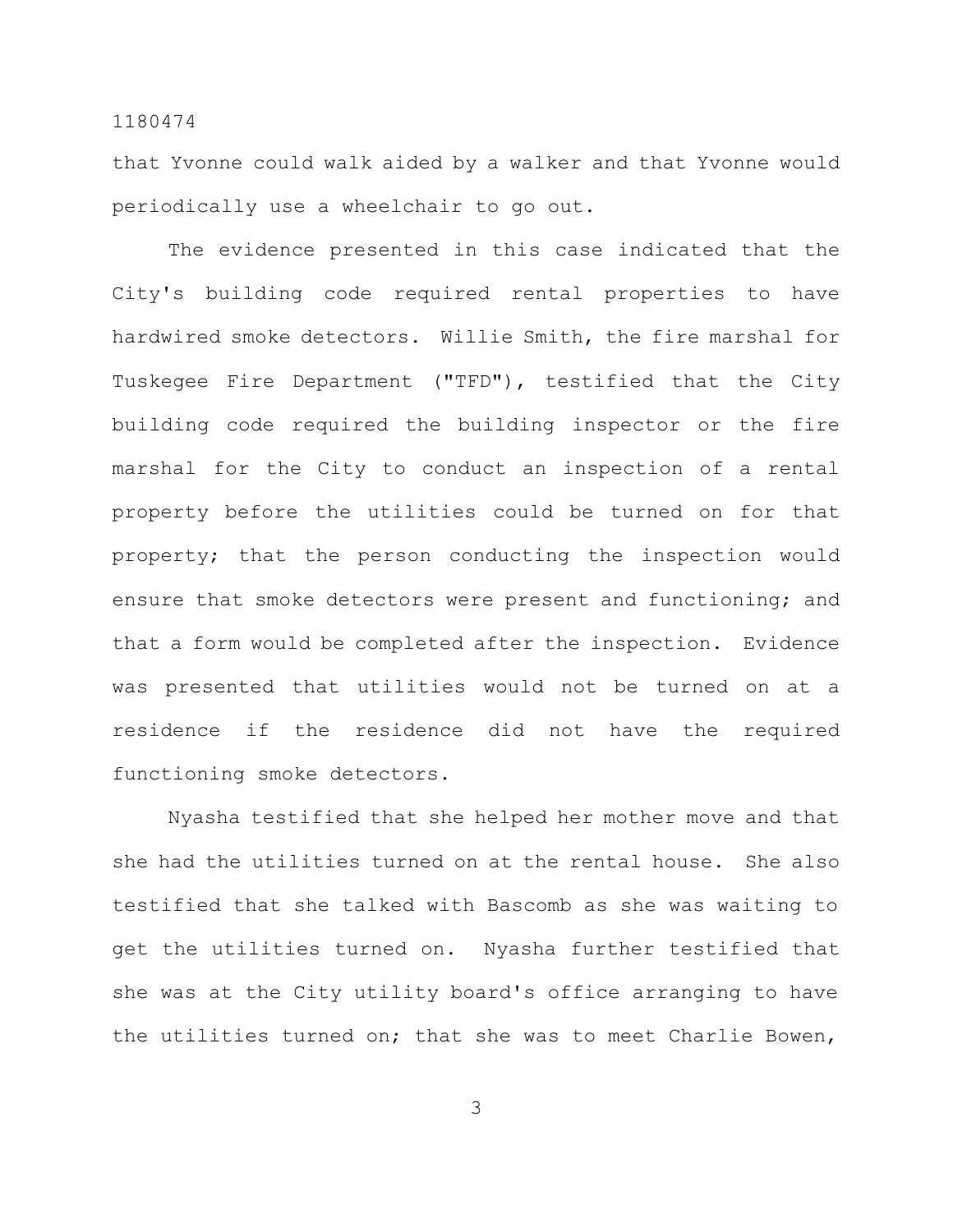a building official for the City, at the house for the inspection; that she was talking to Bascomb on her cellular telephone; that a Ms. Cardwell, an employee of the utility board, was on the telephone with Bowen; that Nyasha was told that she did not have to meet Bowen at the house; that Bascomb told Nyasha that Bowen had gone out to the house; that Bowen had also told Cardwell that everything was "fine and ready to move in"; and that Nyasha was told that the power had been turned on.

The City submitted an inspection form for the house that was signed by Bowen and dated December 14, 2012. The form is titled "Safety Inspection Form" and includes an area to mark whether the property being inspected is a single-family dwelling, a multifamily dwelling, or commercial property. In the first comment section on the form, Bowen included the following note:

"There were no visible hazards found in the House listed above. Utility services can now be issued to Yvonne Redd."

There was a checklist on the form that included the following: "Exterior " Lawn " Doorbell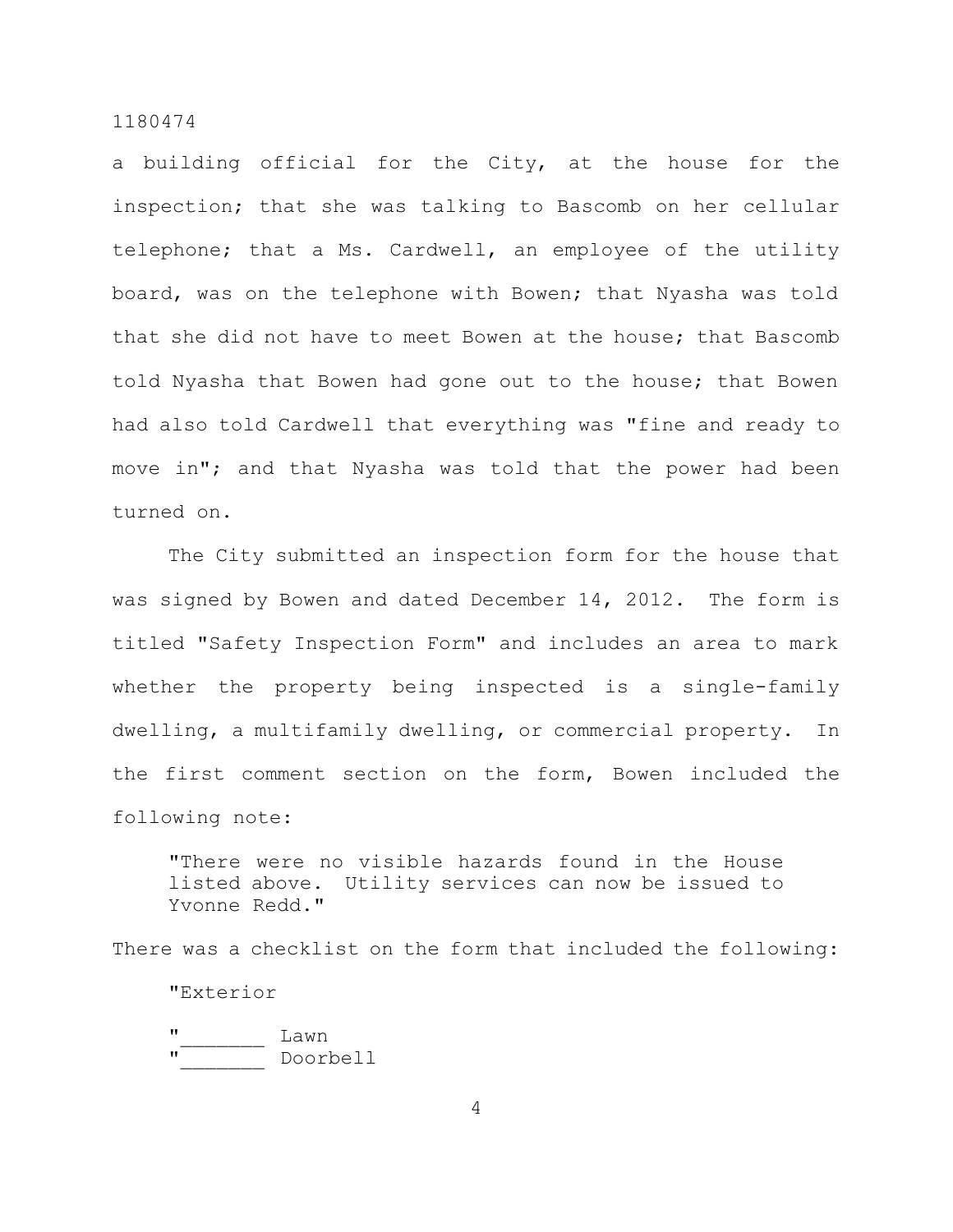| w                 | Doors           |
|-------------------|-----------------|
| $^{\prime\prime}$ | Windows/Screens |
| w                 | Roof            |

# "Interior

| $^{\prime\prime}$ | Switches/Plugs |  |  |
|-------------------|----------------|--|--|
| $^{\prime\prime}$ | Smoke Detector |  |  |
| $^{\prime\prime}$ | Light Fixtures |  |  |
| $\mathbf{u}$      | Vents          |  |  |
| $^{\prime\prime}$ | Ceiling Fans   |  |  |
| $\mathbf{u}$      | Thermostat     |  |  |

# "Bathroom

|                   | Bathroom Exhaust |  |
|-------------------|------------------|--|
| - 7 1             | Shower           |  |
| $^{\prime\prime}$ | Commode          |  |
|                   | Sink/faucets     |  |

# "Kitchen

 $\frac{m}{m}$  Sink/Faucets **"**\_\_\_\_\_\_\_ Stove Fan"

Bowen did not mark any of the items on the form. However, the comments section at the end of the form included the following note:

"For tenant safety, Smoke Detectors must be installed by the owner(s)."

The City submitted a document on the letterhead of the City's Department of Building, Engineering, and Planning. The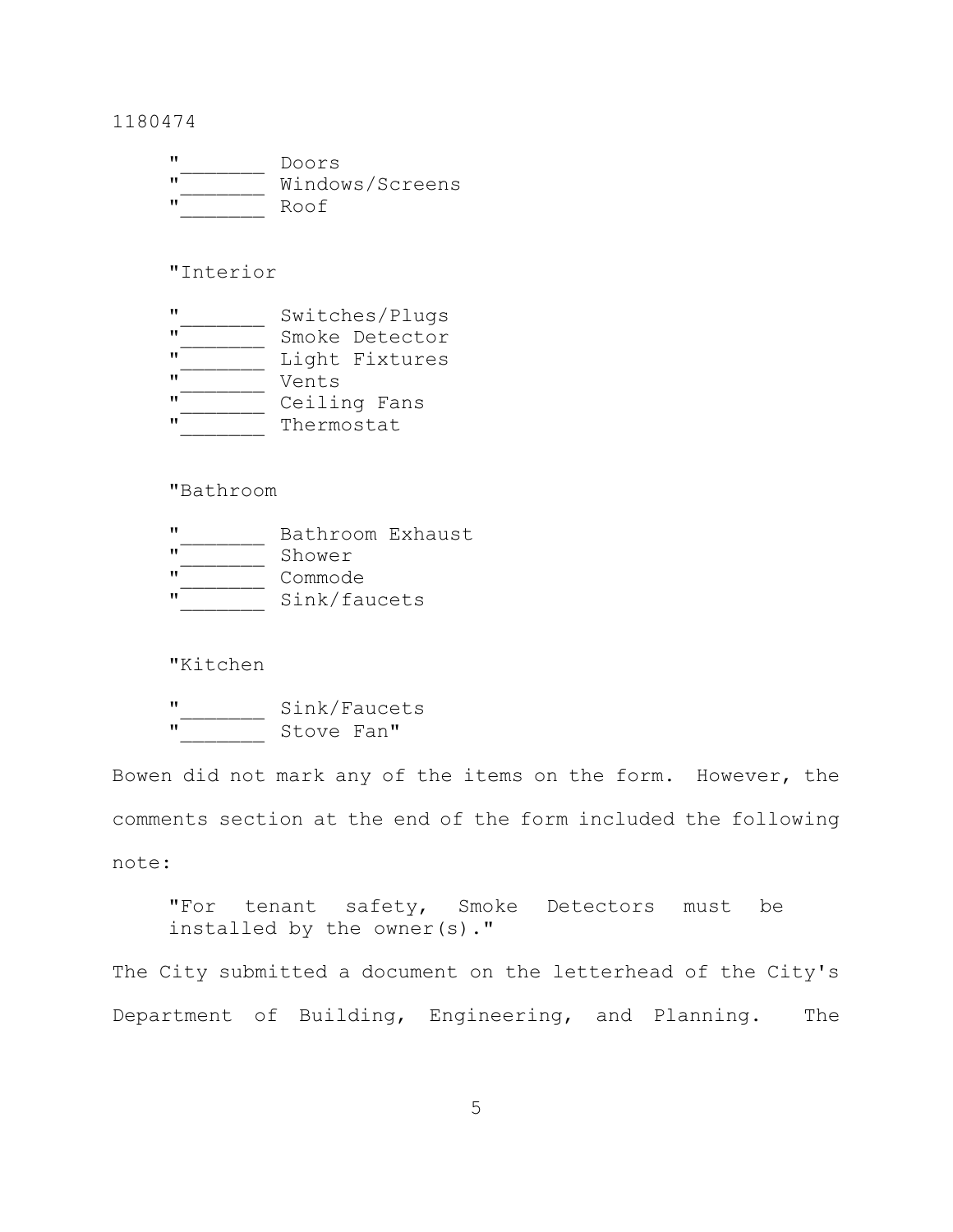document was dated November 2, 2017, after the commencement of

the underlying action, and stated:

"TO WHOM IT MAY CONCERN:

"THE OWNERS WERE DEMANDING THAT THE TENANTS PAY TO HAVE SMOKE DETECTORS INSTALLED, WHICH IS WHY THAT STATEMENT WAS INSERTED IN THE COMMENTS AT THE BOTTOM OF THE PAGE."

(Capitalization in original.) The document appears to include an electronic signature of Bowen. The City also submitted a 2018 affidavit from Bowen in which he stated:

"I am the building official for the City of Tuskegee, Alabama, and have been so employed at all times relevant to this suit. In December of 2012, Fred Bascomb completed a rental/lease verification form for the utilities to be turned on at his rental house at 804 South Main Street, Tuskegee, Alabama 36083. When he filled out the verification form, I inspected the premises at 804 South Main Street .... At that time, no deficiencies were observed and I personally saw smoke detectors installed in this house. I have attached to my affidavit the form filled out by Bascomb and the inspection sheet allowing utilities to be turned on at the house. The inspection form states: 'For tenant safety, smoke detector must be installed by the owner(s).' This statement was included to settle any dispute between the owner and the tenant as to which party was responsible for paying for the smoke detectors that were installed."

The City also attached an affidavit from Michael McNeil, in which he stated: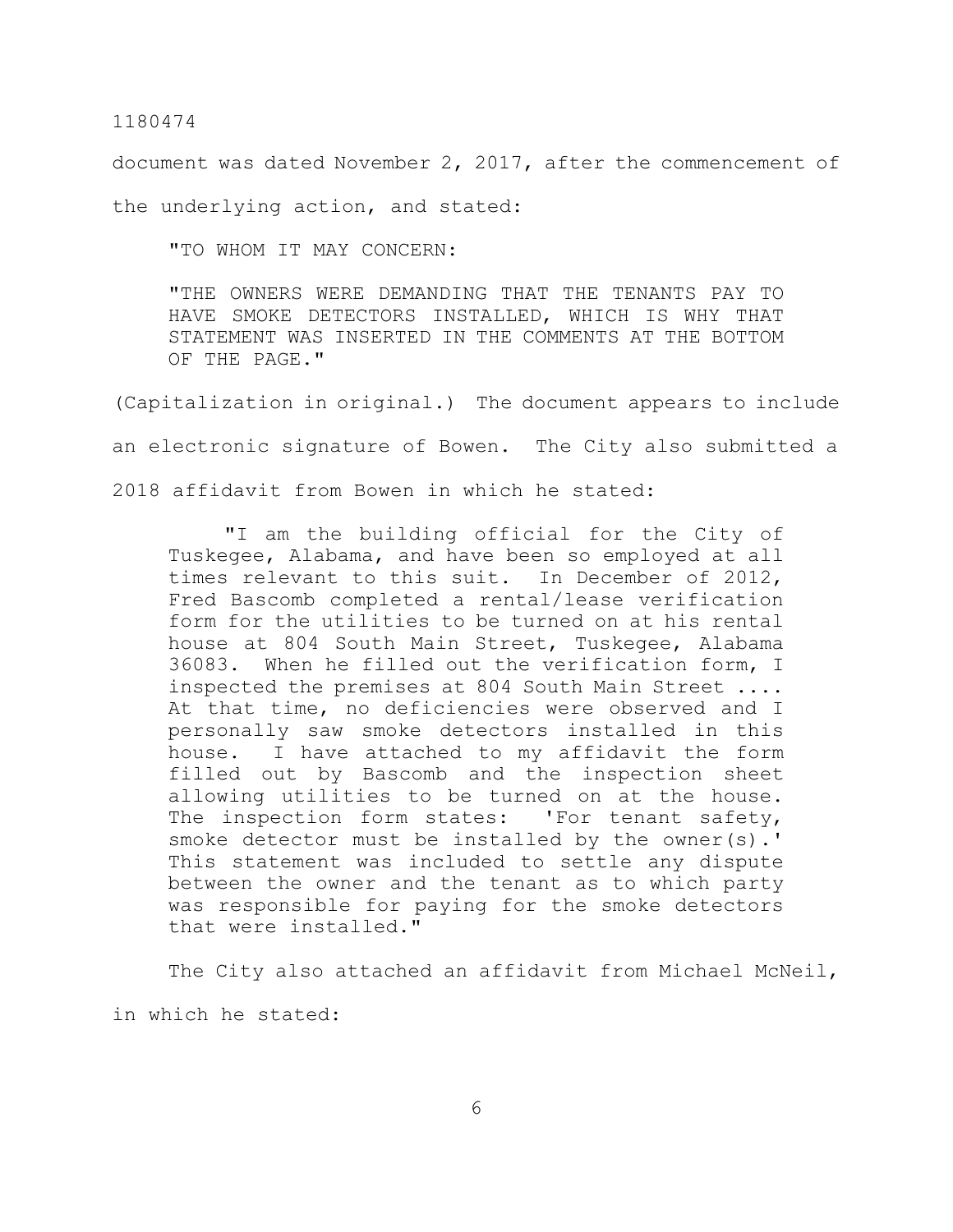"I installed the smoke detectors at Fred Bascomb's rental house at 804 South Main Street, Tuskegee, Alabama 36083. After I installed the smoke detectors, Charlie Bowen inspected the smoke detectors."

Bascomb also testified that there were nine smoke detectors in the house; that the smoke detectors were mounted on the ceiling; that the smoke detectors were hardwired and had battery backups; that McNeil was an electrician who performed electrical work for him; and that McNeil installed the smoke detectors.

Nyasha testified that she visited her mother and Carlisle every day while they were living most currently at the house on South Main Street; that she did not see smoke detectors at the house during her visits; that Yvonne and Carlisle were having electrical problems; that some electrical outlets did not work; that the roof leaked; and that rainwater would come through light fixtures. Nyasha testified that Carlisle had told her that, on the morning of December 27, 2012, she had telephoned Bascomb to complain about the rain coming through the light fixtures; that Bascomb had said he would send his maintenance assistant to see about it; that Carlisle had to go to work that day; that Yvonne had been instructed not to open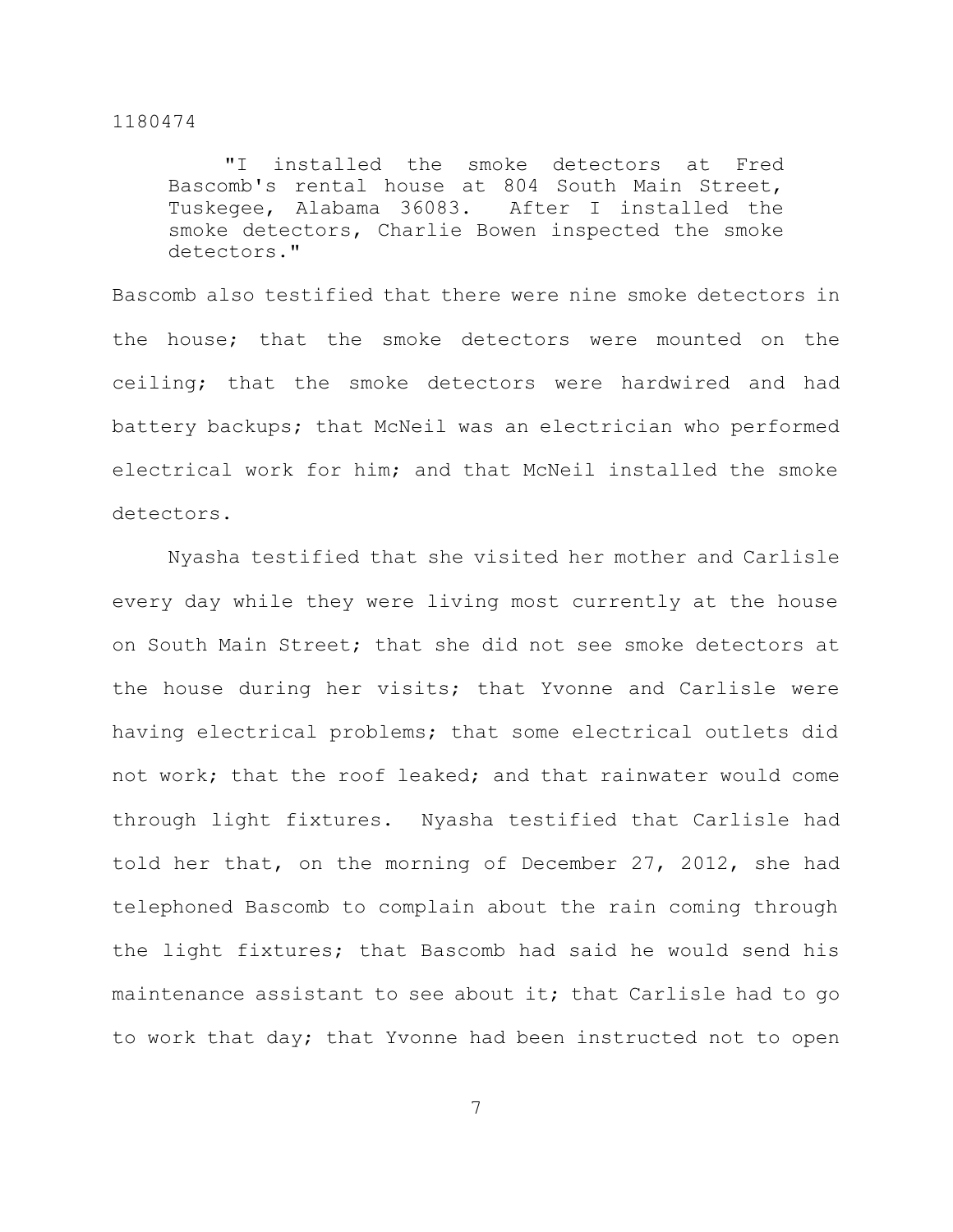the door for anyone; and that Bascomb had told Carlisle he would contact her when his maintenance assistant was on his way to the house. Nyasha testified that Joe Ross, a family friend, went to Yvonne's residence that day to feed her lunch; that, although Yvonne could actually feed herself, she could not cook or do anything in the kitchen because she depended on a walker; that Ross warmed up some food in the microwave and gave it to Yvonne; that Ross said that Yvonne had eaten and that everything was fine when he left the house; and that Ross had been gone for about 30 minutes when the fire started.

At approximately 4:15 p.m. on December 27, 2012, the Tuskegee Police Department and TFD were dispatched to the house on a report of a fire. Evidence was presented indicating that an officer with the Tuskegee Police Department and a deputy with the Macon County Sheriff's Department were the first to arrive on the scene. The officers noticed a large amount of smoke coming from the residence and were told that an elderly, bedridden female was inside. Although lawenforcement officers were able to force open the front door, they were not able to make entry because of the amount of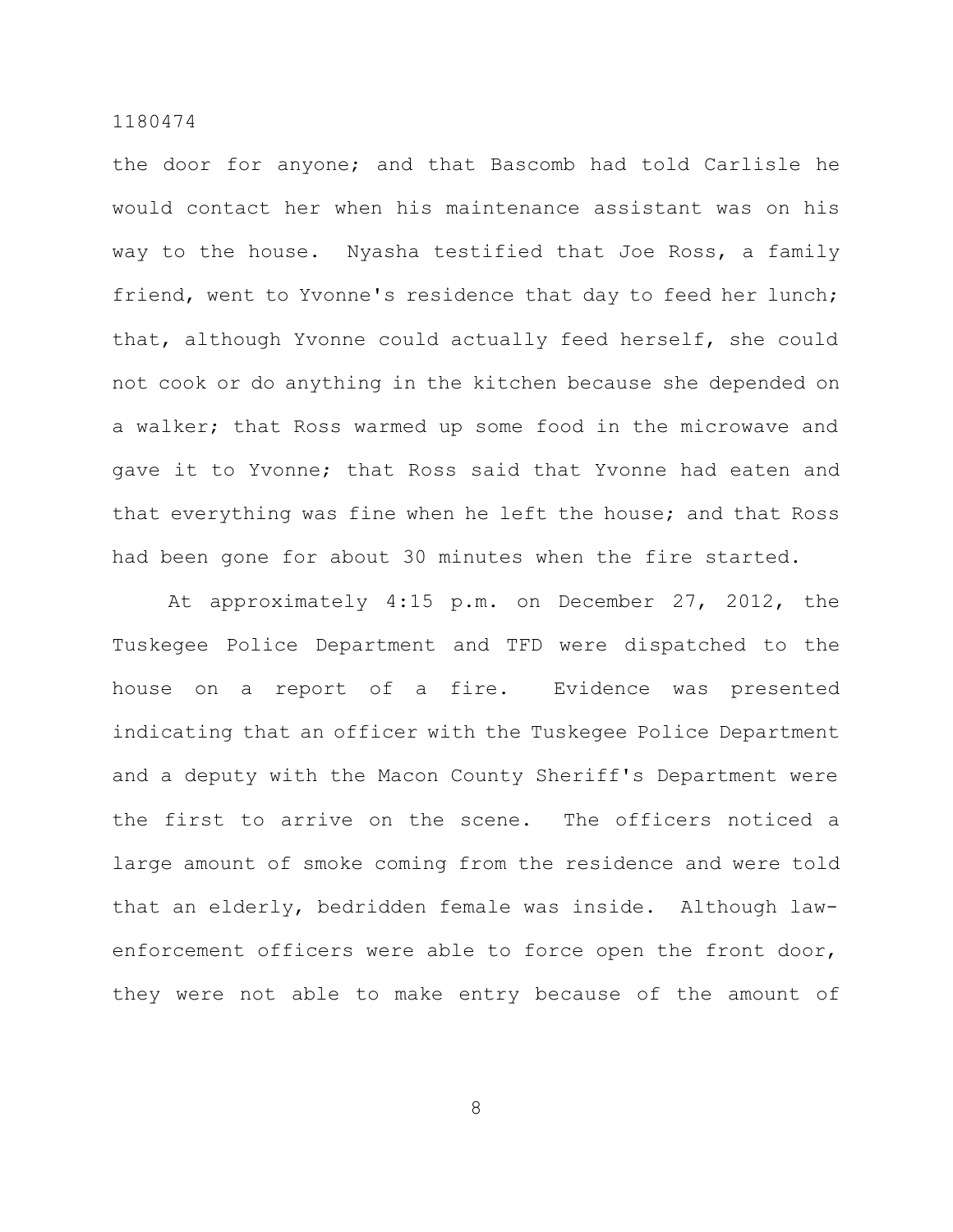smoke. At that time, the first fire engine arrived, and the scene was turned over to TFD.

TFD arrived on the scene at 4:20 p.m., and the City presented evidence indicating that the fire was fully involved at that time. Ultimately, two pumper trucks -- Engine 1 and Engine 2 -- a ladder truck, and 12 fire personnel from TFD responded to the scene. Engine 2 was the first truck to arrive on the scene; Engine 1 arrived right behind it. Sgt. Uralvin Clark and two firefighters, Robert Bryant and Colby Hicks, were on Engine 2. The City presented evidence indicating that Engine 2 had a 1,250-gallon-a-minute pump and a 1,000 gallon tank. Lt. Wayne Brooks, who was acting as a captain at that time, and Sgt. Jason Levett were on Engine 1. The City presented evidence indicating that Engine 1 had a 1,000-gallon-a-minute pump and a 750 gallon tank. Evidence was presented indicating that Engine 2 connected to hydrant 301 located at the corner of South Main and Laslie Street, which was near Tuskegee Intermediate School; that that hydrant was operational at the time; and that that hydrant was a little over 1,300 feet from the house.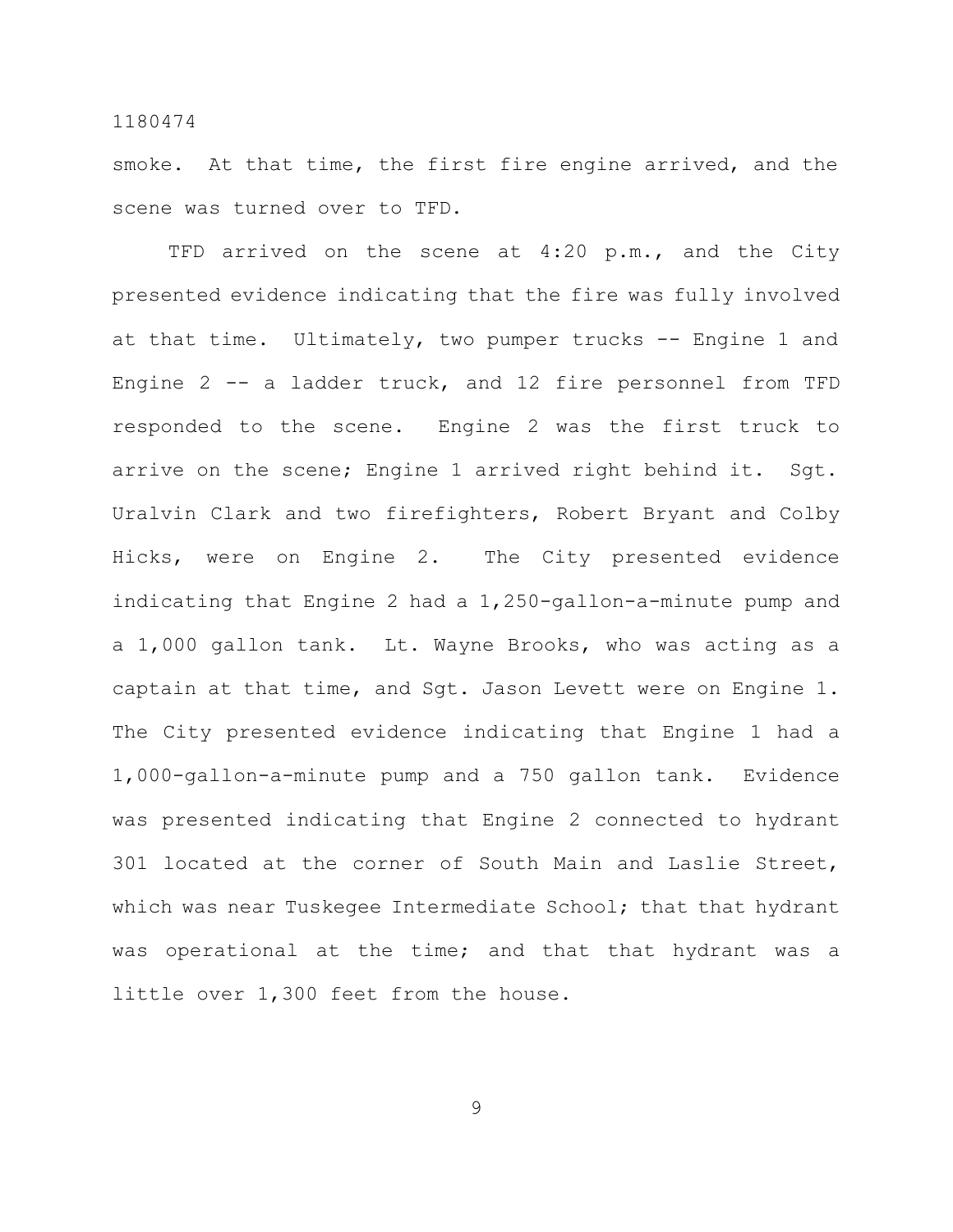Lt. Brooks testified that, when he arrived on the scene, he did a 360-degree inspection of the scene; that the fire had already ventilated before they arrived; and that smoke and flames were "coming all out the roof and everywhere." Lt. Brooks explained:

"So what I mean ventilated, it had vented through the roof when I said ventilate, so it done -- you know, it done burned on the inside, just vented out through the roof when we got there. And the whole entire house was just -- you know, I meant to say it was up in the ceiling part of it at first, all over in the ceiling part before it got, you know, on out into the rest of the house."

Lt. Brooks testified that he told Hicks and Bryant to pull both one-and-three-quarter-inch attack lines<sup>1</sup> from Engine 2 and to go to the north side of the house where the fire was burning. Lt. Brooks testified that the attack lines were 100 feet long; that they had fog nozzles with 100 pounds per square inch of pressure; that the gauges of the lines were set at "one hundred by one fifteen or one hundred of pressure that we put through that inch-and-three-quarter line"; and that, when the fire nozzle is turned on and directed at a fire or structure, 125 gallons per minute of water are coming out of

<sup>&</sup>lt;sup>1</sup>Evidence was presented indicating that attack lines are hoses that are used to fight the fire.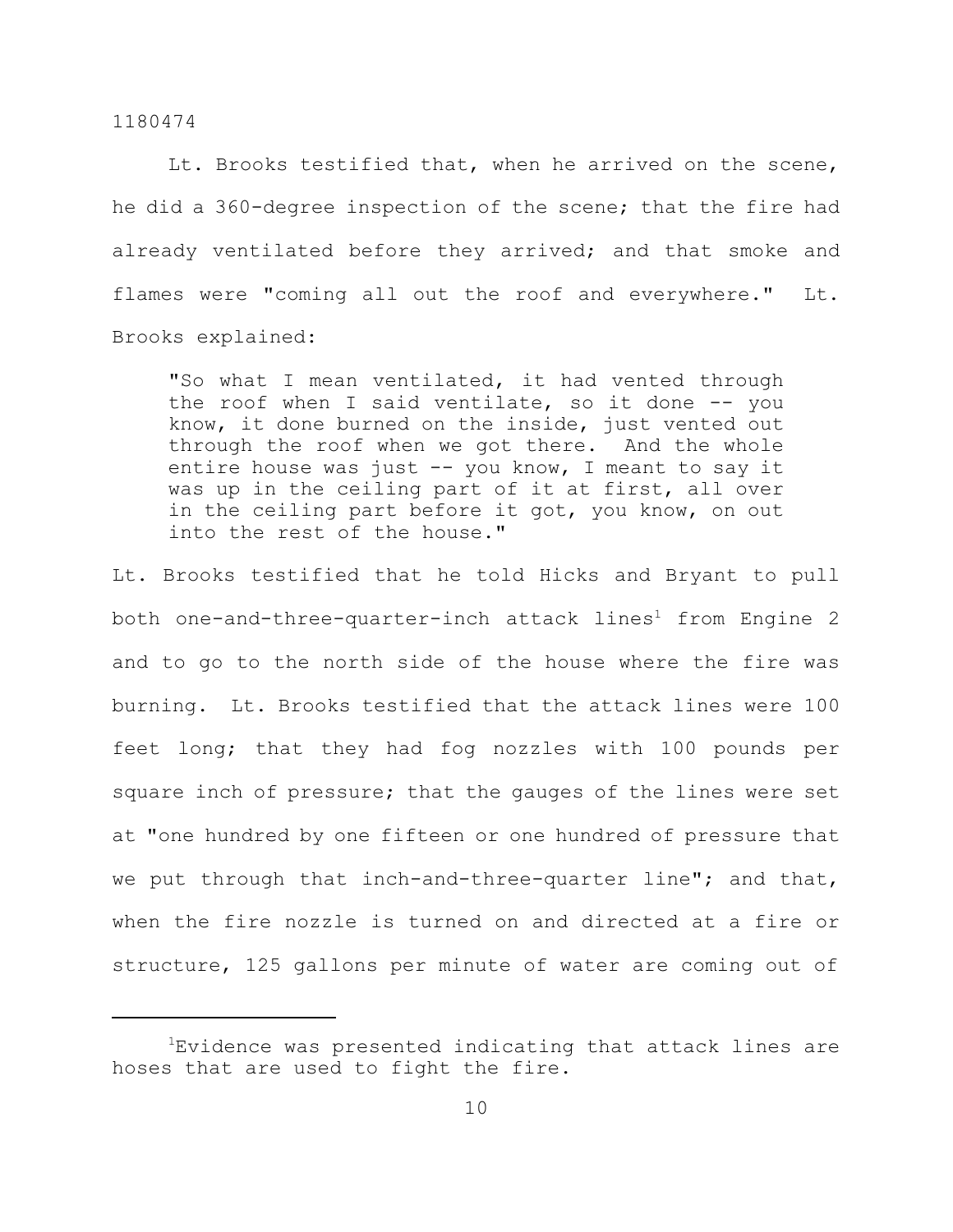that line. He also testified that he told Sgt. Clark to connect to "the hydrant off their right, right in front of South Main Street"; that they used the hydrant near Tuskegee Intermediate School; and that Sgt. Clark used a three-inch hose, which is called a supply line, to connect to the hydrant. Lt. Brooks agreed that there was another hydrant across the street from the school in the front yard of a law office. When asked whether that other hydrant was operational on the day of the fire, he testified that he was not sure. When asked if he knew whether that other hydrant had been used or attempted to be used, he stated that he did not know; that he did not go with Sgt. Clark to connect the hose to the hydrant; and that he remained at the house. When asked if he knew why the other hydrant was not used, he responded that Sgt. Clark "had seen that one, I guess, and just went to it." Lt. Brooks testified that the hydrant they used was capable of producing 500 gallons of water per minute. Lt. Brooks testified that there was over 1,300 feet of hose between the hydrant and the engine; that the length of the hose would decrease the effectiveness of the water supplied through the line, which is called "friction loss in the line"; and that,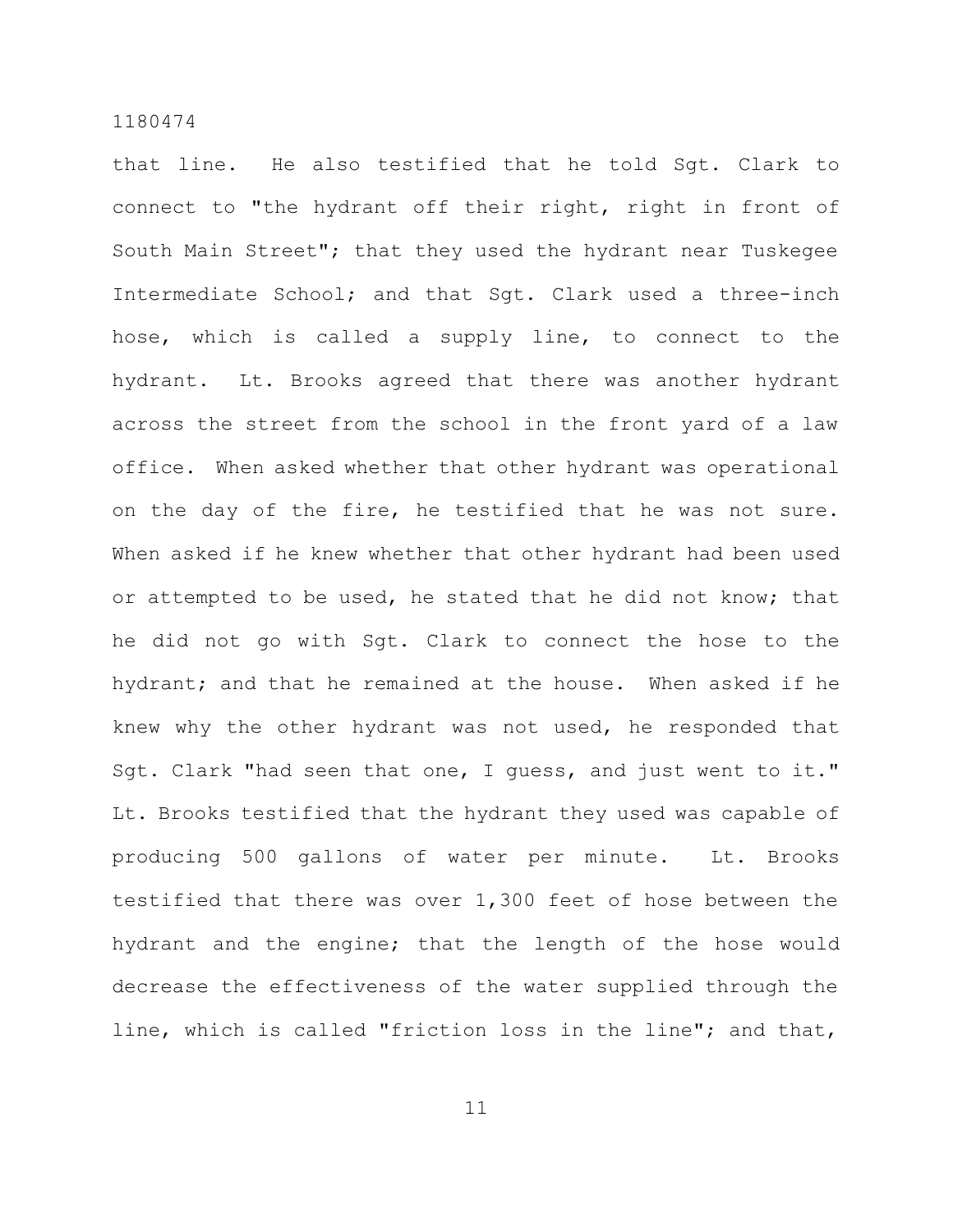with that length of down-line hose, there would be a pretty substantial reduction of the gallons available per minute. However, he testified that, during the time the hose was connected to the hydrant and pulled down to the house, Engine 2 never ran out of water.

Lt. Brooks's preliminary report regarding the fire included a section labeled "Fire Suppression Factors." The first fire-suppression factor listed was "Locked or jammed doors." The second fire-suppression factor listed was "Hydrants Inoperative." However, the report does not include any additional information about those factors. Additionally, Lt. Brooks testified that TFD did not at any time try to connect to a hydrant that was inoperable.

Lt. Brooks testified that Engine 2 had 1,000 gallons of water when they arrived at the house and that they used that to put water on the north side of the house. Lt. Brooks also testified that, as he and Sgt. Levett were going inside the house, he heard somebody on the side of the house screaming and saying her mother or somebody was still in the house; that the woman said, "She's in this room," which was the front room; that, after Sgt. Clark returned to the truck, Lt. Brooks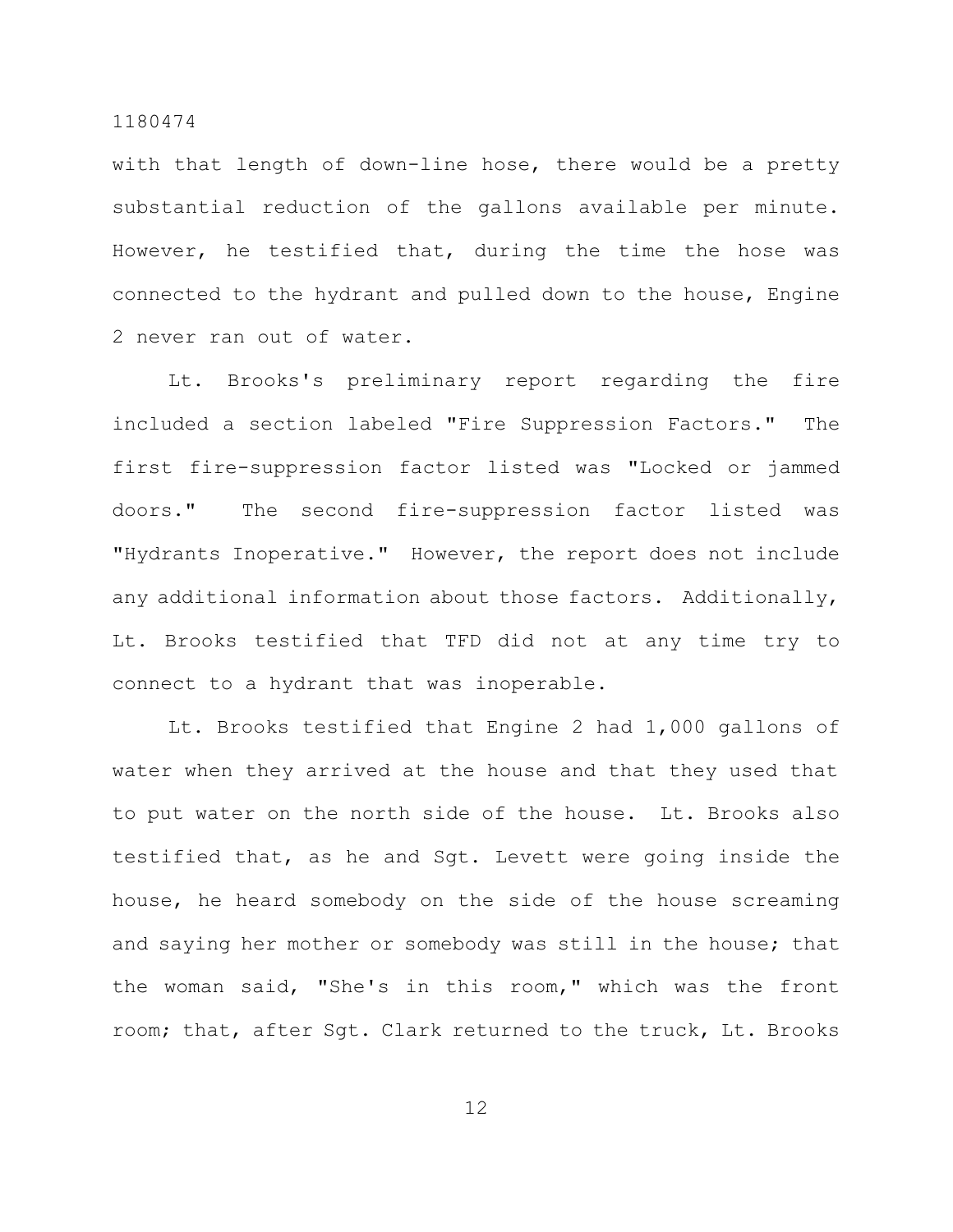and Hicks went inside first with a hand line, which is a hose that could be used to put out any fire in a particular room, to perform a search and rescue. Lt. Brooks testified that he and Hicks went through the front door; that heavy smoke was billowing but that there was not any fire in the front room at the time; that he and Hicks did a search but they could not find anyone; and that they came back out. Lt. Brooks testified that the woman was still screaming, "I know she in there. She in there. That where I left her at." Lt. Brooks testified that they made another attempt to locate the victim, stating:

"Went back in the same way. And then, I mean, I can hear her saying, 'She might be in the restroom,' so we went -- how her room were was it was [sic]-- you know how the bedroom and the restroom connected --

"....

"[Lt. Brooks:] -- and stuff, so we went down in the -- went back, search again, right-hand search like we normally do, clear the floor with our legs and stuff so we can feel and the bed, feeling. Went out of there, went down in the restroom, and she wasn't in there. Felt around in there and the tub and everything. Then we made an attempt back out, and when we was coming back out, I noticed another room to my left-hand side. I kind of checked that. It was kind of locked. I checked the door, it was locked, before we backed back out. So what I did, I pushed it in, went in there, and it just had a lot of stuff behind it. Pushed it in, went in that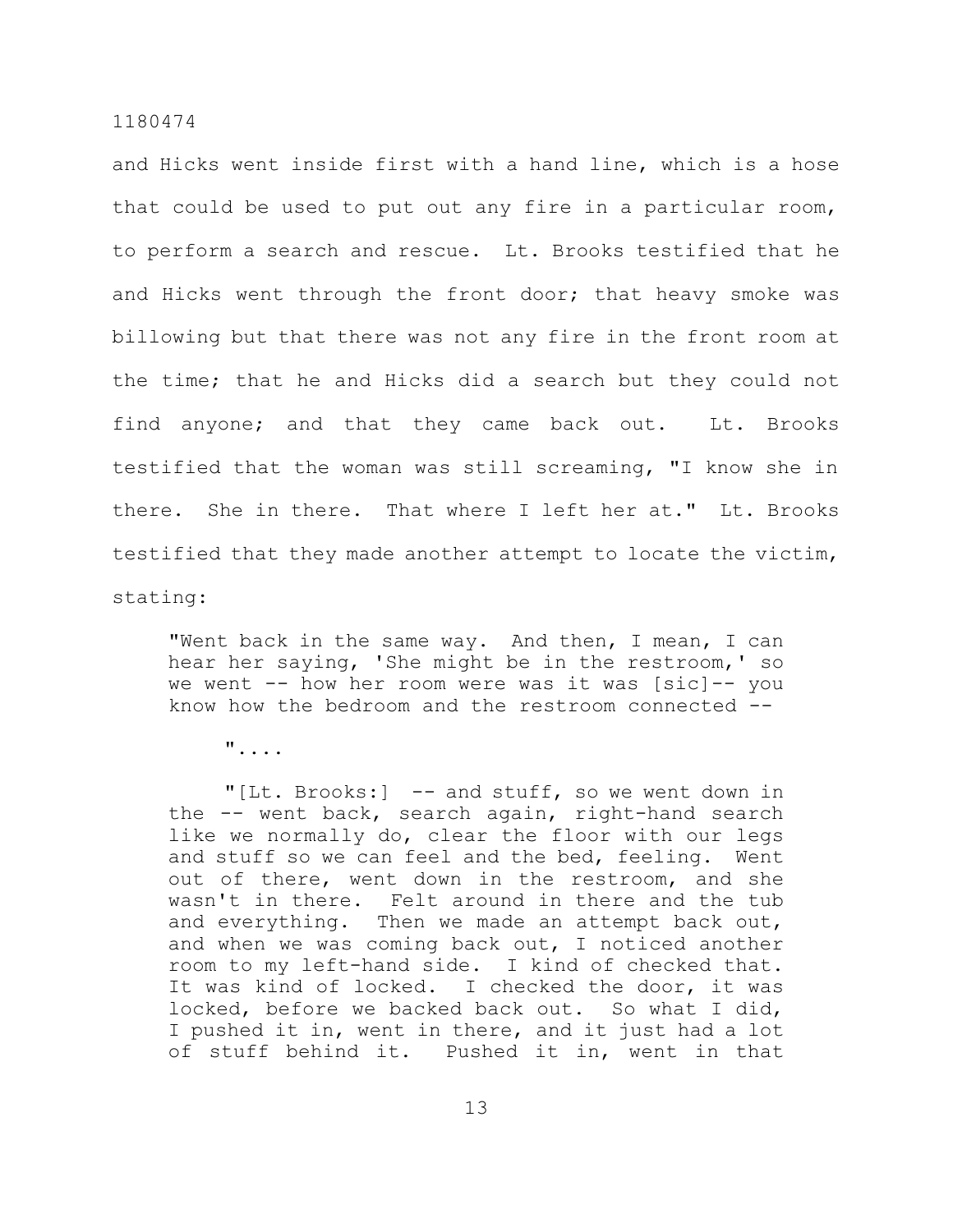room, and searched it, too, also, before we came back out, and she wasn't in there. And then after that, I told him we're just going to back on back out and just, you know -- and then about that - okay."

Lt. Brooks testified that, at that time, Bryant told him that other firefighters had had to force in a side door that had a ramp going up to the north side of the house; that he did not know if the door had some type of bars on it; and that the other firefighters went inside with a hand line and started shooting water.

Lt. Brooks testified that, by that time, and despite their best efforts, the fire was getting more intense and moving toward the front of the house. Lt. Brooks testified that he had to request mutual aid from other fire departments; that he called dispatch for more help; and that he told dispatch that he needed the VA Fire Department<sup>2</sup> to respond. He also testified that a power line attached to the north side of the house had come down and that he had to get the utility board to come out and deal with the electrical line. Ultimately, the VA Fire Department, the Shorter Volunteer Fire Department, the Macedonia Community Volunteer Fire Department,

 $2$ In his deposition, Lt. Brooks acknowledges that this fire department is the "VA Hospital's Fire Department."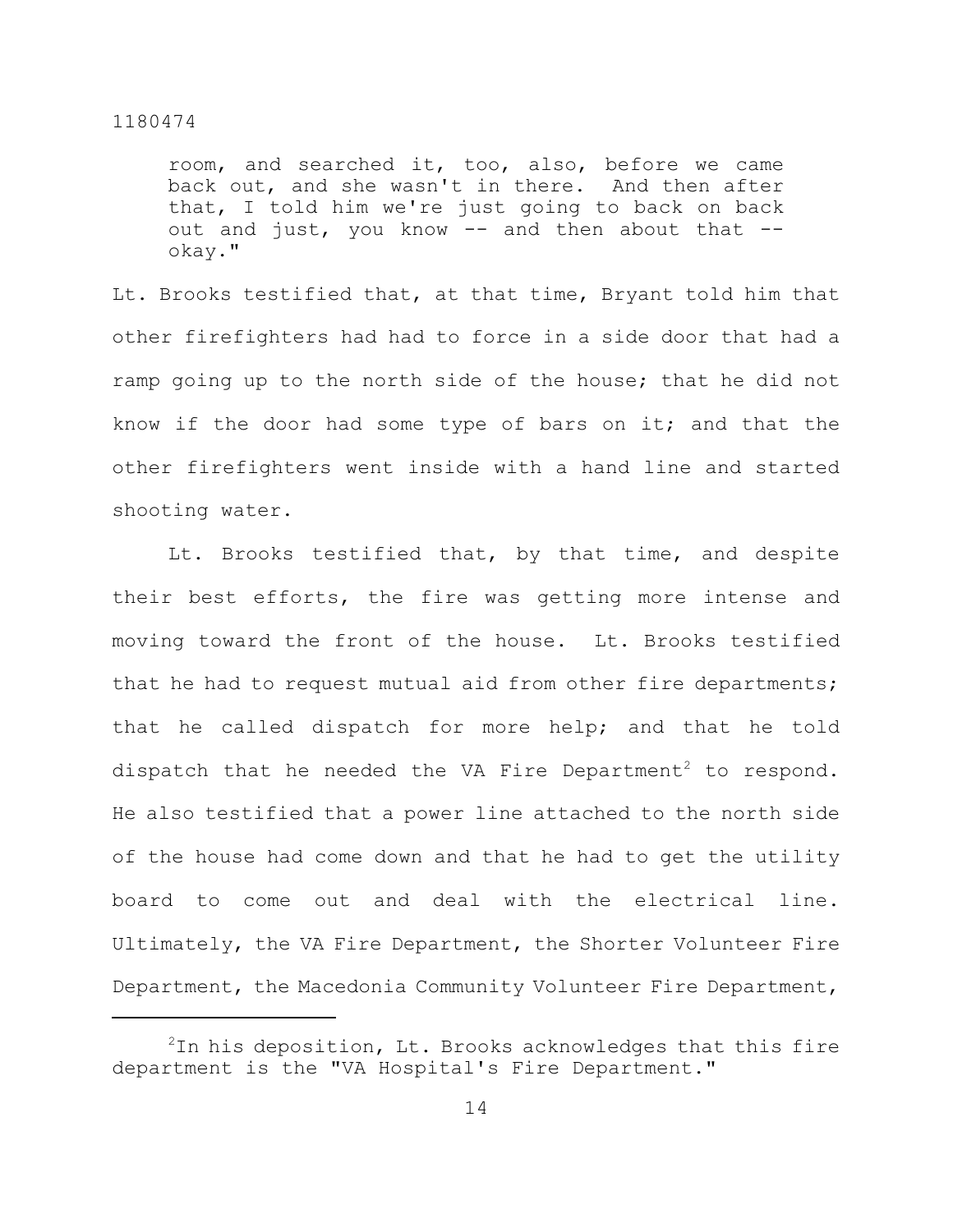the Notasulga Volunteer Fire Department, and the Chehaw Volunteer Fire Department arrived on the scene to assist.

Lt. Brooks testified that, during that time, they were also trying to make sure that the fire was contained to the house and that it did not spread to adjoining structures or houses. Lt. Brooks testified that, when the Macedonia fire department arrived on the scene, he asked them to go down to Rush Street off South Main, to connect to a hydrant there, and to protect the exposure of the neighboring house. He testified that the neighboring house was getting too hot; that he told the Macedonia fire department to keep water on that other house; and that the other house was south of the house at 804 South Main Street. Counsel for the City told Lt. Brooks that, during the deposition of Chief Fred Iverson of TFD, they had "talked about a fire hydrant -- or hydrant inoperative." Counsel then asked Lt. Brooks if he knew anything about a fire hydrant malfunctioning, and Lt. Brooks replied: "The hydrant that you're probably talking about is the one on Rush Street." When asked about what happened with that, Lt. Brooks testified that he later learned that, when the Macedonia fire department turned on the water at the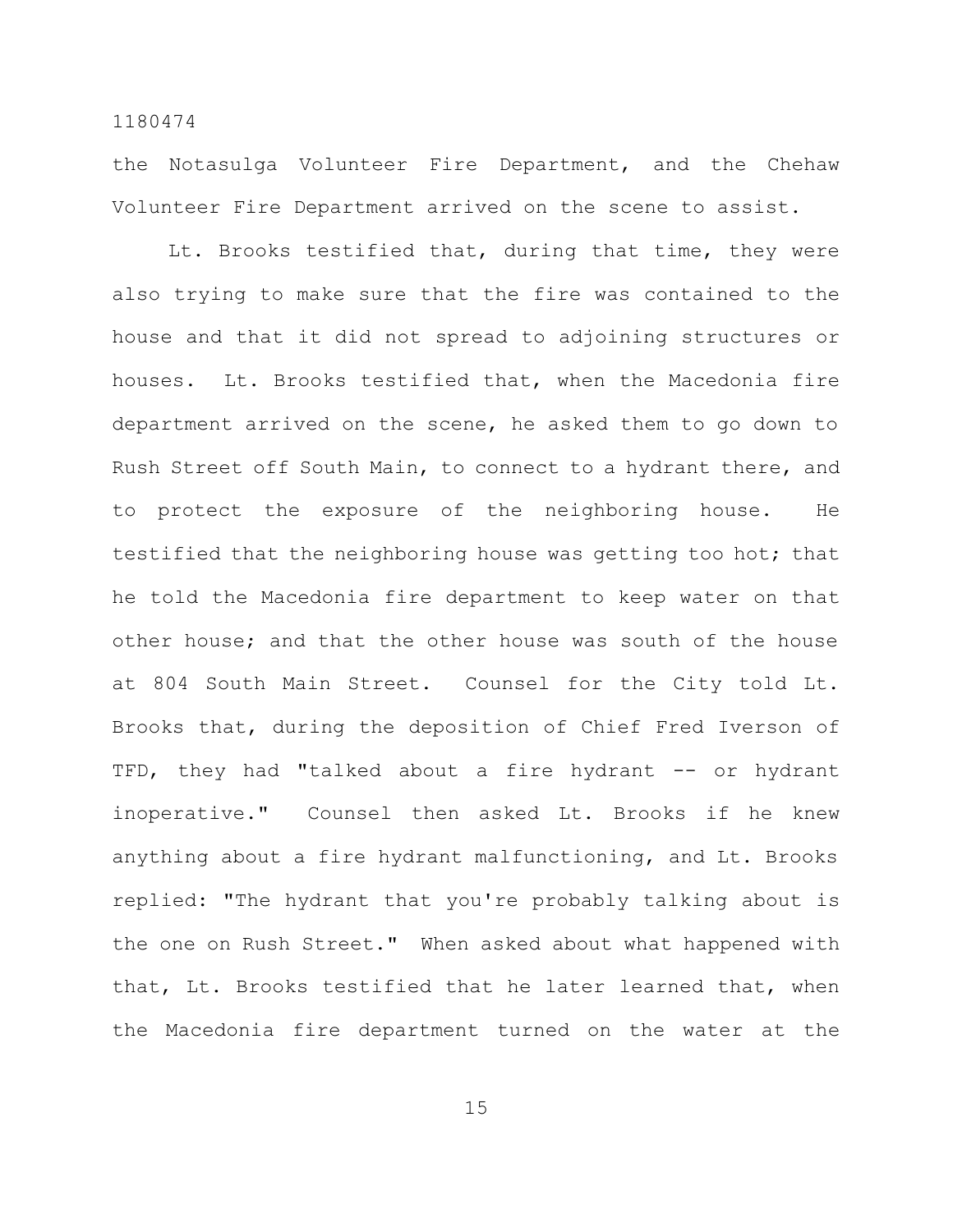hydrant, they caused a "water hammer"; that turning on the water too fast could cause a water hammer; that that blew up the water main hooked up to the hydrant; and that that would cause the water pressure to drop. However, he testified that, at that time, they were receiving water into Engine 2; that they still had water in Engine 2; that the VA Fire Department was there and had 2,000 gallons of water in their truck; that they used the water in the VA Fire Department's truck; and that Engine 2 never ran out of water. Lt. Brooks testified that they had entered defensive mode at that time. He explained that, in offensive mode, firefighters go inside to attack the fire and that firefighters pull back outside a burning structure in defensive mode. Lt. Brooks testified that Bryant had told the firefighters to come out of the house because it was unsafe. Lt. Brooks said that, after that, no one was to go back inside, and he told everyone to go into defensive mode, to just fight the fire, and to contain exposure around the house.

The testimony indicated that Smith arrived on the scene at either 4:27 p.m. or 4:38 p.m. Smith testified that, when he arrived, firefighters were on the scene; that he walked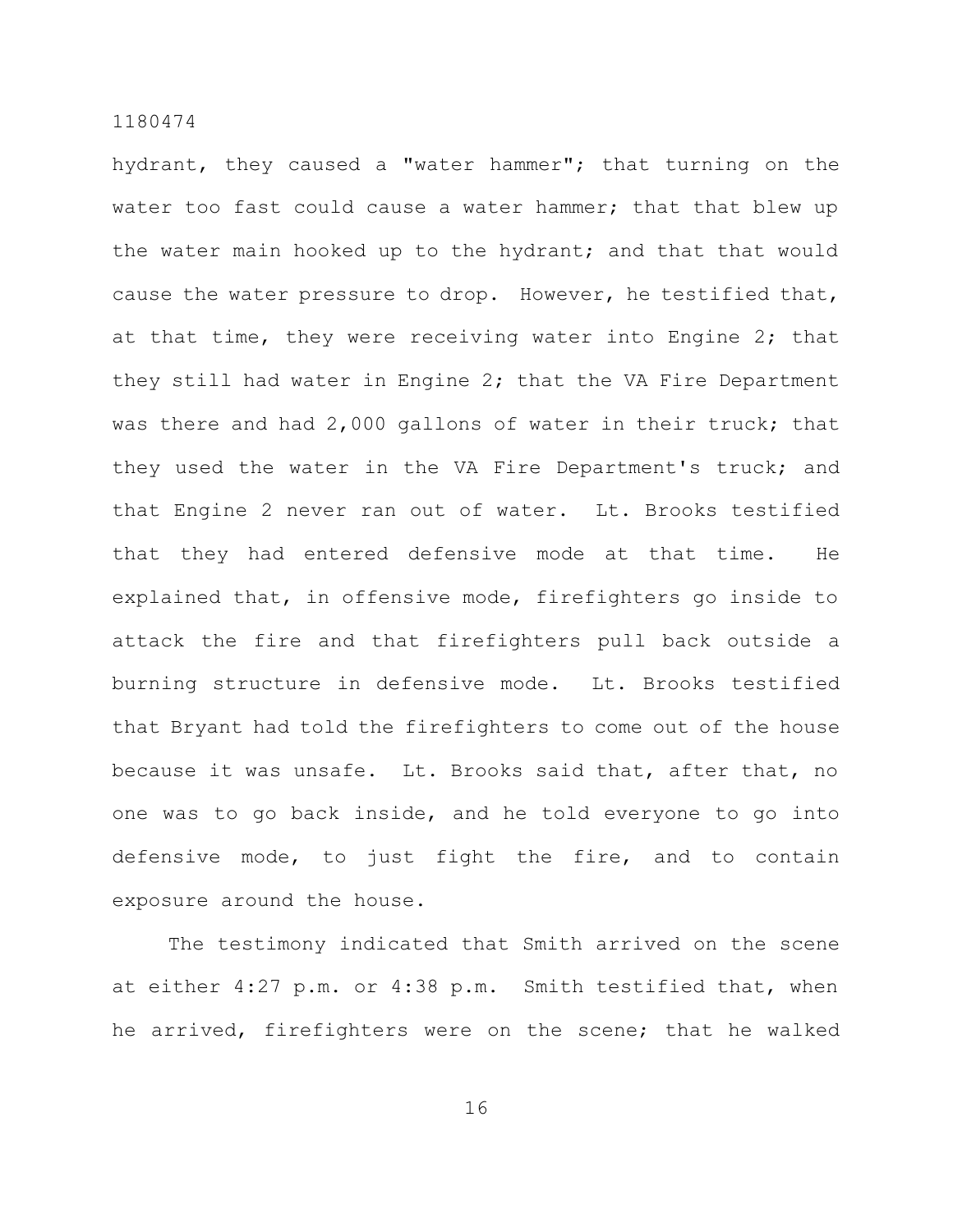around the house; and that the house was fully engulfed in fire. He also testified that he saw fire hoses connected to a hydrant at the corner of South Main Street and Laslie Street; that hydrant 301 was located on the school side of the street; that, as far as he knew, that hydrant was working at the time of the fire; and that that hydrant was a little over 1,300 feet from the house. Smith was asked about a chart showing hydrants in the area that was introduced during Smith's deposition. Smith testified that a hydrant that was in blue on the chart was not in place at the time of the fire. He was also asked about hydrant 262, and Smith testified that hydrant 262 was operational on the date of the fire. When asked if hydrant 262 was used at all, Smith responded: "No, sir, I do not know whether it was used or not." He further testified that hydrant 263 was 1,128 feet from the house; that, as far as he knows, that hydrant was operational at the time of the fire; that he did not test the hydrant, but all the hydrants are tested annually; and that he attached to his fire-investigation report a report showing the testing and the pressures for hydrants 301 and 263. Hydrant-flow-test reports for hydrants 263 and 301 showed that both hydrants had been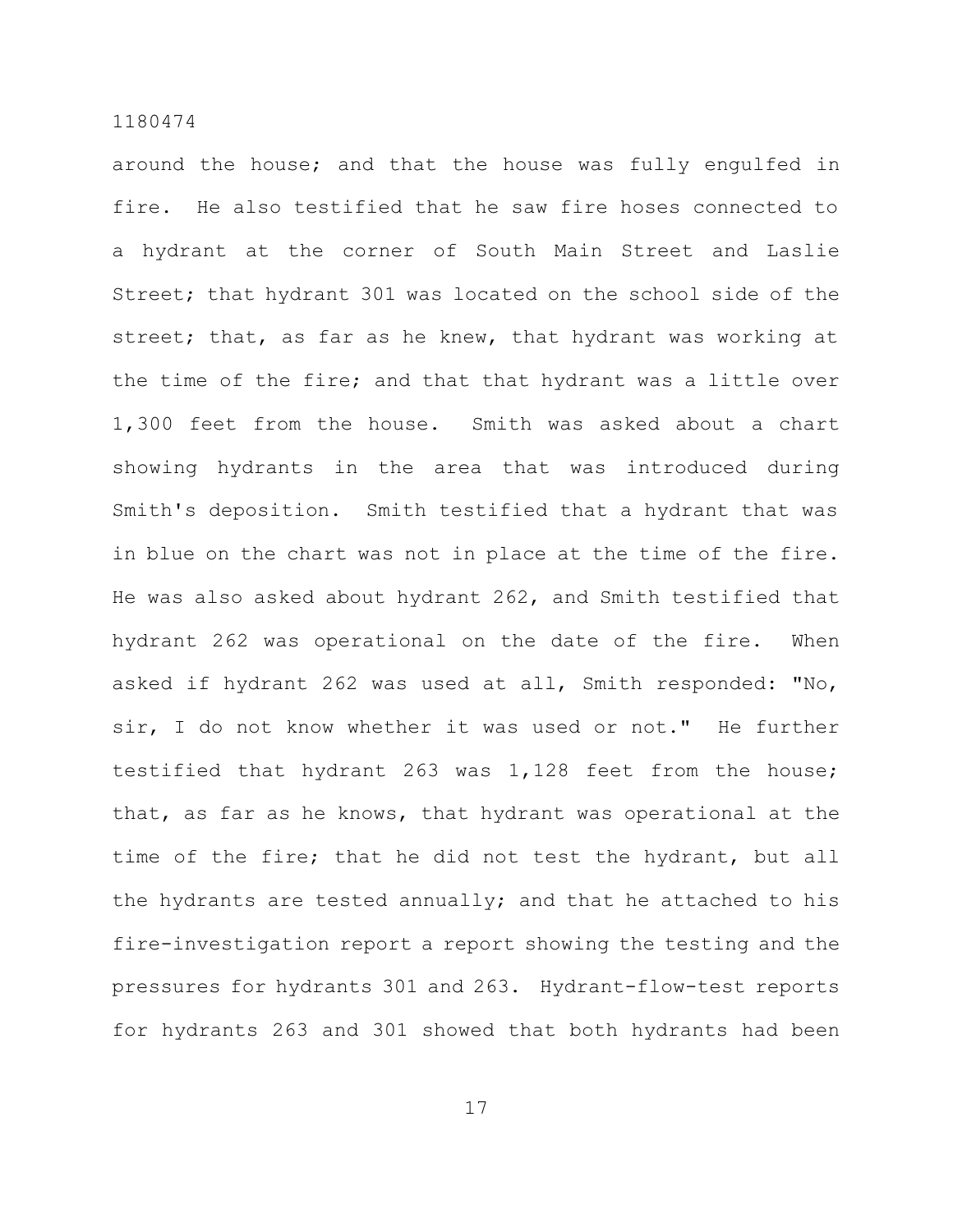tested in July 2012. When asked why his report regarding the fire did not include any information about which hydrants were used or why one particular hydrant was used over another hydrant, Smith replied:

"That is not to be in the fire marshal report. That is in the -- the hydrant use and who determine[s] as to what hydrant they use is left up to the scene commander. When he pulls up, he determine[s] what hydrant he's going to use. Usually, when we go out and do an investigation, it is not all about the hydrant. What we're doing, we'll go into the scene and investigate the scene itself. So we don't really get into all the hydrant and everything."

Chief Iverson arrived on the scene after Smith. Iverson testified that he saw TFD firefighters using water from Engine 2; that they had a good flow rate; and that they were pumping at 150 pounds of water pressure.

Sgt. Clark testified that, at the time of the fire, he was a sergeant with TFD; that he was the driver of Engine 2; and that he, Bryant, and Hicks responded to the fire in Engine 2. Sgt. Clark testified that Engine 2 was the first engine to arrive on the scene and that, when they arrived, he secured his truck and reported to Lt. Brooks. He testified that Lt. Brooks told him to go and "catch a plug," which meant connect a hose to a hydrant and then pull the hose back down to the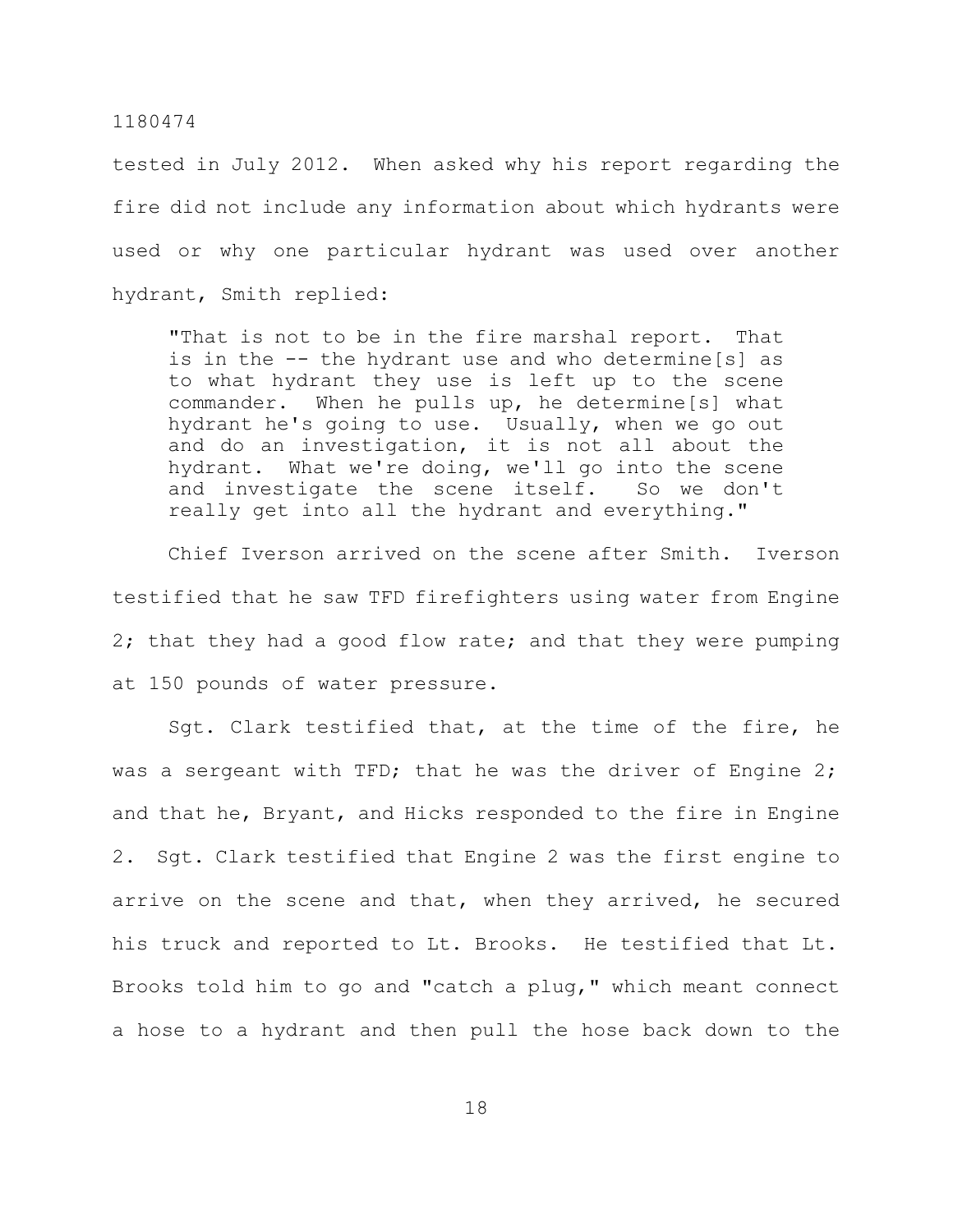house that was on fire. Sgt. Clark testified that he connected to fire hydrant 301 at Laslie Street; that he opened up the hydrant to make sure he had water coming out; that the hydrant had pressure on it; that water came out; and that he connected a three-inch hose to the hydrant. Sgt. Clark testified that he then went back, connected the other end of the hose to Engine 2, and then went back to the hydrant to turn on the water. Sgt. Clark testified that Engine 2 had a 1,000-gallon water tank and that the tank was full when Engine 2 arrived at the scene of the fire. He also testified that his goals, when he turned on the water, were to have the water go into and supply the reservoir of Engine 2 and then use the pumping system of Engine 2 to pump water on the fire. When asked how he knew that the hydrant was supplying the appropriate amount of water pressure to Engine 2, Sgt. Clark said that there were gauges on the truck. When asked about what would happen if the tank on the engine was full when the water was turned on, Sgt. Clark said that there was an overflow valve and the overflow water would run onto the ground. When asked how the system worked and if the line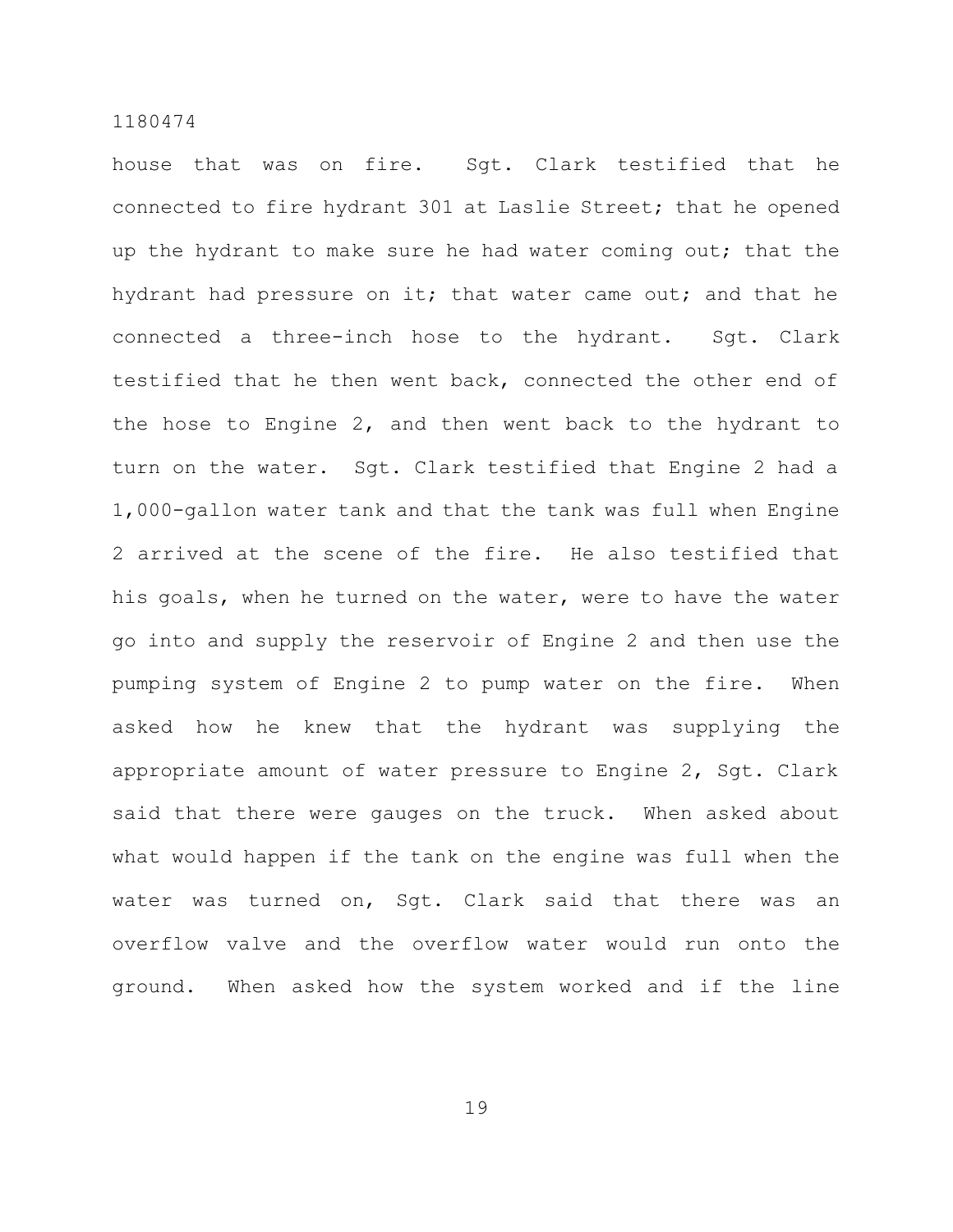connected to the hydrant would refill water used from the tank, Sgt. Clark replied:

"It keeps up with the truck, that's right. And once it gets full, filled back up, it'll run out on the ground."

Sgt. Clark testified that two one-and-three-quarter inch attack lines were pulled from Engine 2; that Lt. Brooks and Hicks were manning the attack lines; and that, at that point, he was manning Engine 2 to make sure all the gauges were working properly and that the water coming in was equal to or replenishing the water going out.

Sgt. Clark testified that, at some point a little further into the fire attack, Lt. Brooks instructed him to get the second attack line and instructed him and Hicks to go search a bedroom on the right side of the house that had a wheelchair-access ramp from the outside. Sqt. Clark testified that that was the only time he left the truck. He testified that he and Hicks entered the house with a hose so they could use it to spray water if any fire came up in the area they were entering. Sgt. Clark testified that they performed a search and that they did not find anyone. At that time, they were pulled out by Bryant, who was at the door and helping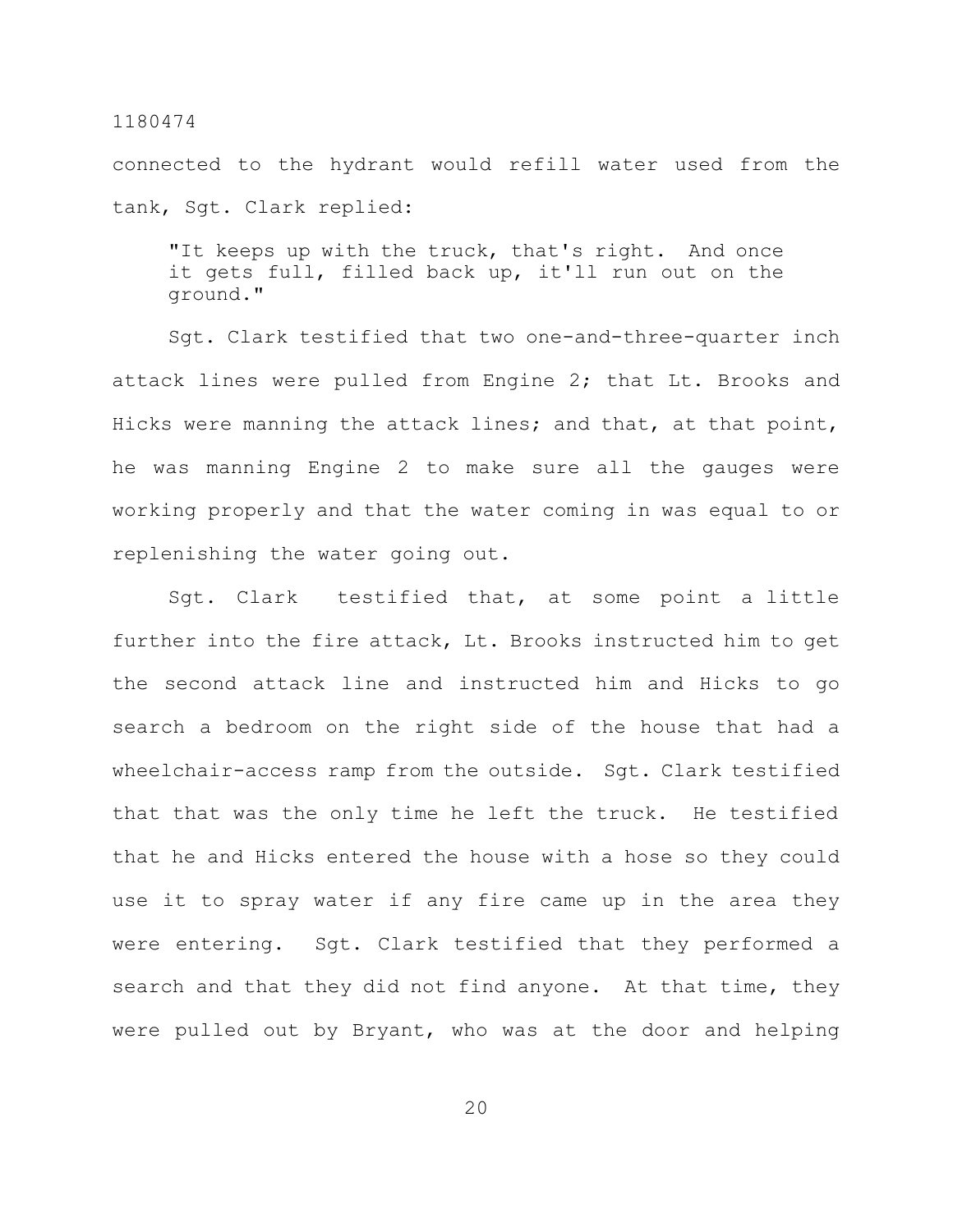pull the hose. Sgt. Clark said that Bryant said: "Y'all need to come out of here. This roof is fixing to go." Sgt. Clark said that they came out and, shortly thereafter, "bang." He also said that, after coming out of the house, he was sent back to Engine 2 to check his gauges and to make sure everything was up and running well; that he continued to man the truck; and that everything was working fine.

Sgt. Clark testified that, at some point, the Macedonia fire department caused a "water hammer"; that the Macedonia fire department must have turned the water on at the hydrant too fast; that the water hammer blew up the water main supplying the hydrants; and that, when the water main blew, it decreased the water pressure, and he was not getting enough water into Engine 2 to fight the fire. Subsequently, the VA Fire Department and the Shorter Fire Department each supplied Engine 2 with water from their fire trucks. He further testified that they started using Engine 1 to go get water, bring it back, and supply water into Engine 2.

Hicks testified that, when Engine 2 arrived on the scene, he was instructed to pull the attack line from Engine 2. He testified that he pulled the line and stretched the hose, but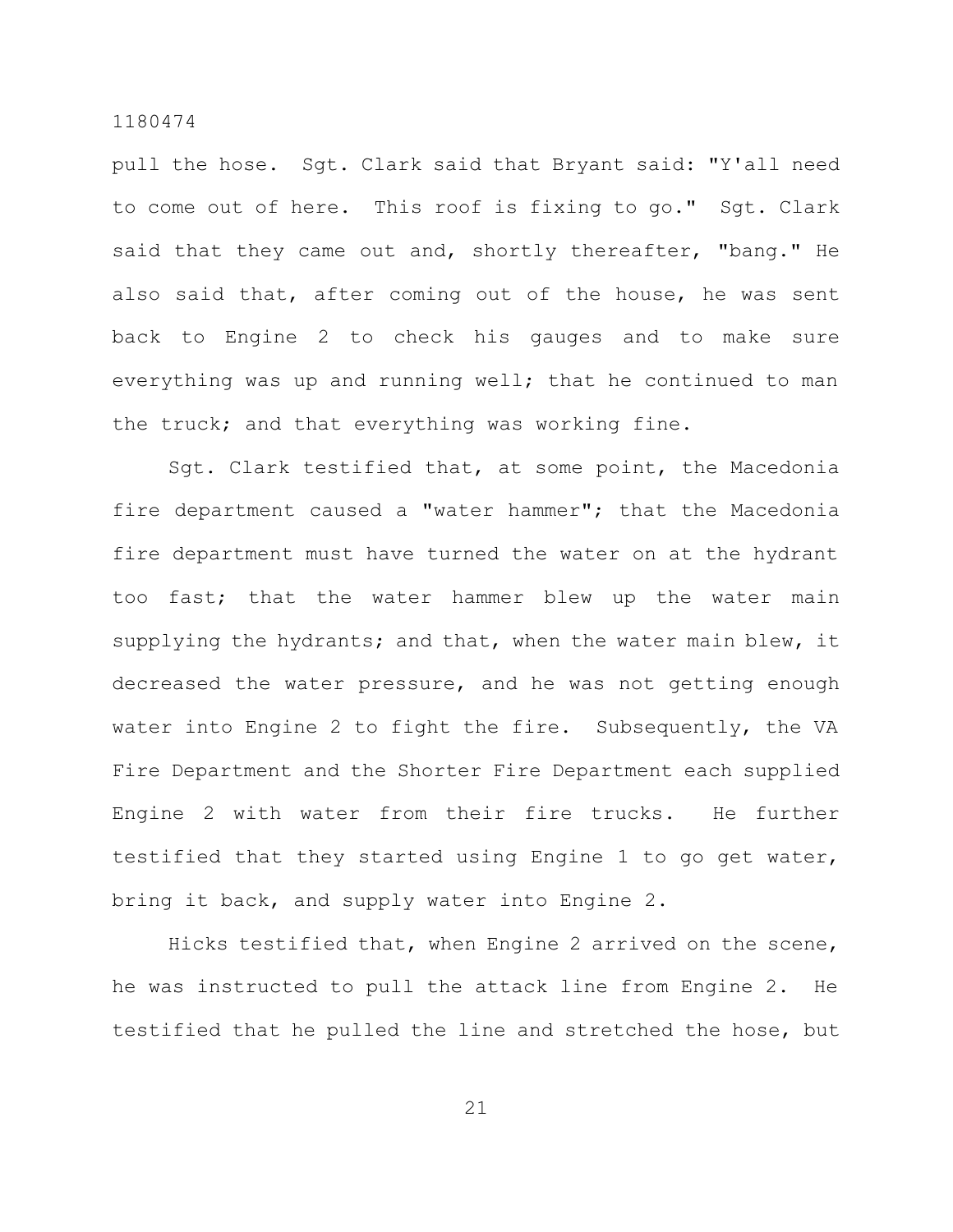he did not have the nozzle. He testified that he had the line waiting on Sgt. Clark to supply them with water; that it was about 30 to 45 seconds before they had water; and that, once a line is charged up, you can feel the water and know that it is ready to go. Hicks testified that, as he was stretching the hose, a woman notified them that someone was inside the house. Hicks said that he and Lt. Brooks advanced the line into the house to search for the woman and that they went into the first room on the right, which was where Lt. Brooks was told that the woman would be located. Hicks testified that he and Lt. Brooks searched that room with a right-hand search pattern; that they did not find anyone; and that they pulled back out after searching that room completely. Hicks testified that there was not any fire in that part of the house at that time. Hicks testified that he then helped Lt. Brooks and Sgt. Levett go back in because they had been told that the woman might be in another room or area of the house. He testified that he helped pull the line inside while Lt. Brooks and Sgt. Levett went to the other room where they were told the woman might be found. However, Lt. Brooks and Sgt. Levett were not able to locate anyone.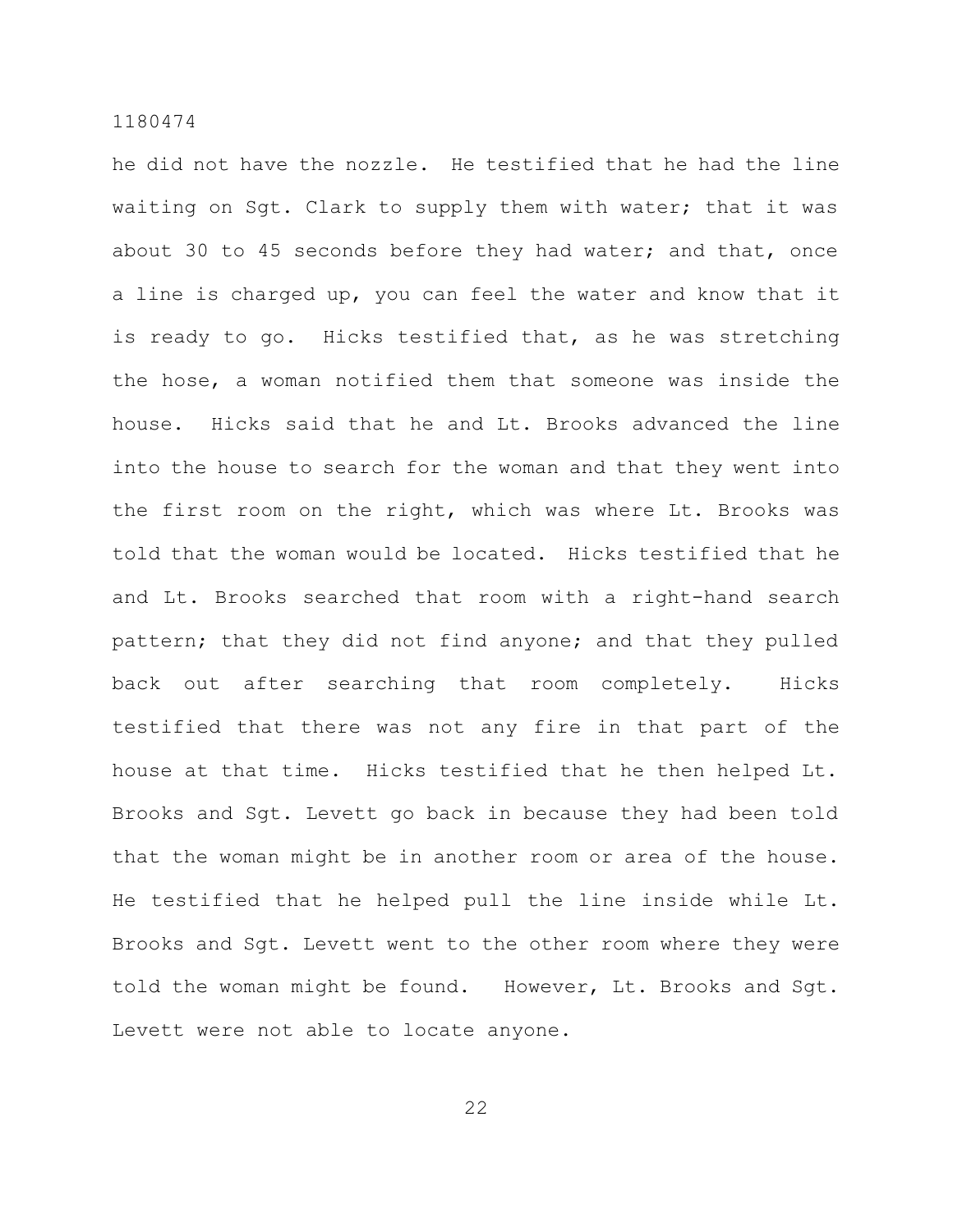Hicks testified that he did not tell Lt. Brooks and Sgt. Levett to back out of the house. He further testified:

"I'm not even positive when they came out because Bryant, Robert Bryant, he -- he and Clark -- Robert Bryant made a  $-$  I guess the same lady, I'm not sure, but anyway, it was a side room on the -- on the house where he was told she's usually in there, also, so he gains entrance in that room because it had burglar doors on it, and he gained entrance, and I was pulled to assist Clark with the nozzle into that room and search and rescue."

Hicks testified that he and Sgt. Clark went in and searched the side-room area, but they did not find anyone. When asked if they were attacking fire with water when they were in that side room, Hicks replied:

"After -- after we searched the room, we were about finished -- yea, we were. We were finished or about finished or  $--$  we were actually on our way out, actually. Okay. Yes. We were on our way out, and I happened to look back because I saw a glow, which was fire coming into the room, in the door, from behind the door, and I notified Clark to turn around and start attacking the fire."

Hicks testified that the door behind which he saw the fire was not a door that he had gone through; that either he or Sgt. Clark had pushed the door open and looked into the kitchen area; that that was where the fire was coming from; and that they could not go into the kitchen because the fire was in there. Hicks testified that he told Sgt. Clark to put some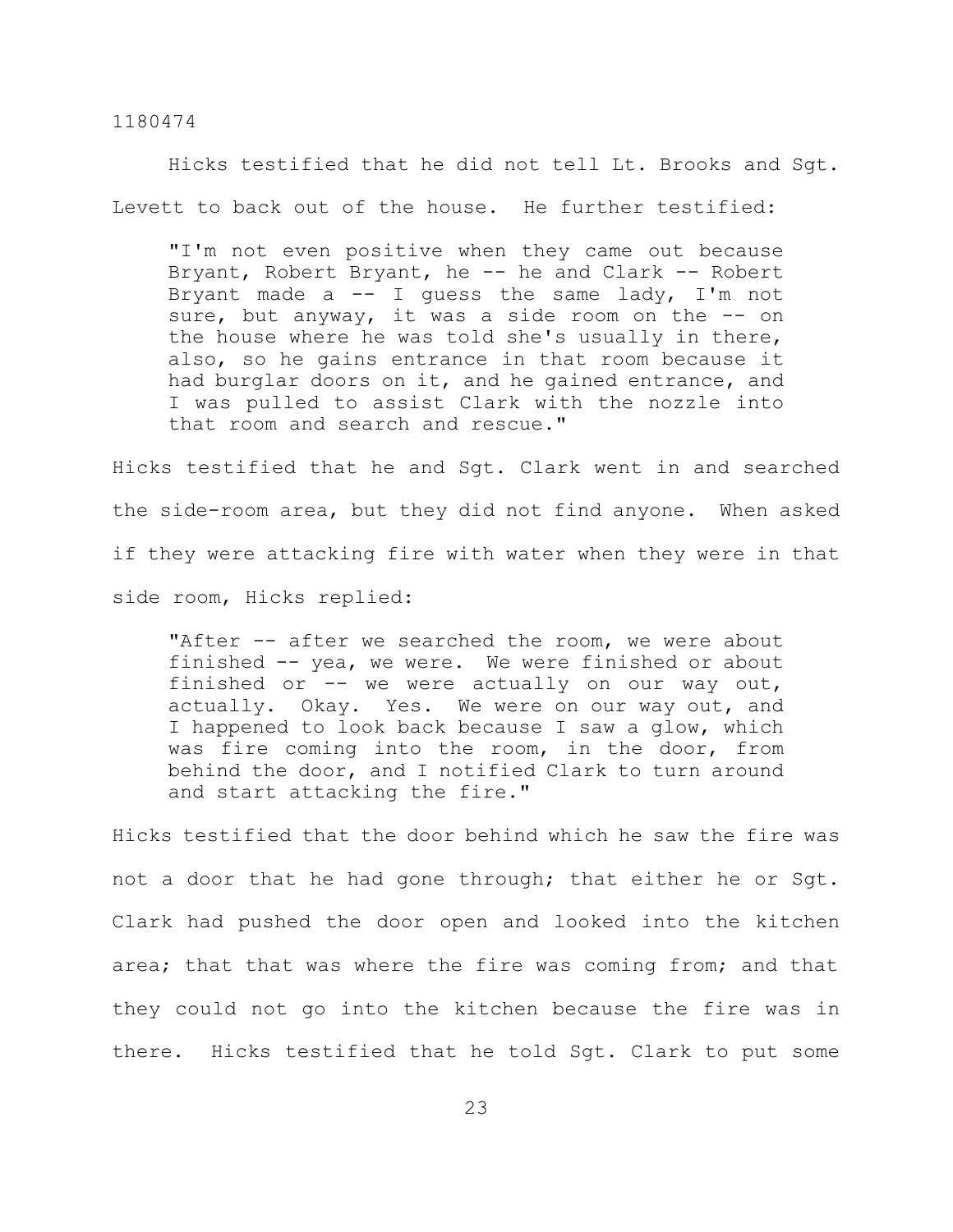water on that area and that Sgt. Clark did so. However, shortly thereafter, Bryant gave them the order to pull out and told them that he could see that the roof was weakening in that area of the house.

Nyasha testified that she first heard about the fire around 4:30 p.m.; that her cousin telephoned her; that she got dressed and went to her mother's house; and that, when she arrived, the fire was "[f]ull on, ablaze." She testified that firefighters, law-enforcement officers, emergency personnel, and other family members were already on the scene when she arrived. Nyasha testified that she got out of her vehicle at the intermediate school and saw water hoses running from the school. After she arrived, Nyasha was standing across the street from Yvonne's residence. Nyasha testified that she "saw water coming out of the hose equivalent to that of a garden hose." However, she testified that she did not know why the water pressure was low and that she would imagine water pressure would be pretty low if the firefighters were getting the water from that far away from the fire. She testified that, when she saw that the water pressure was low, she did not know if there was just no pressure or if the truck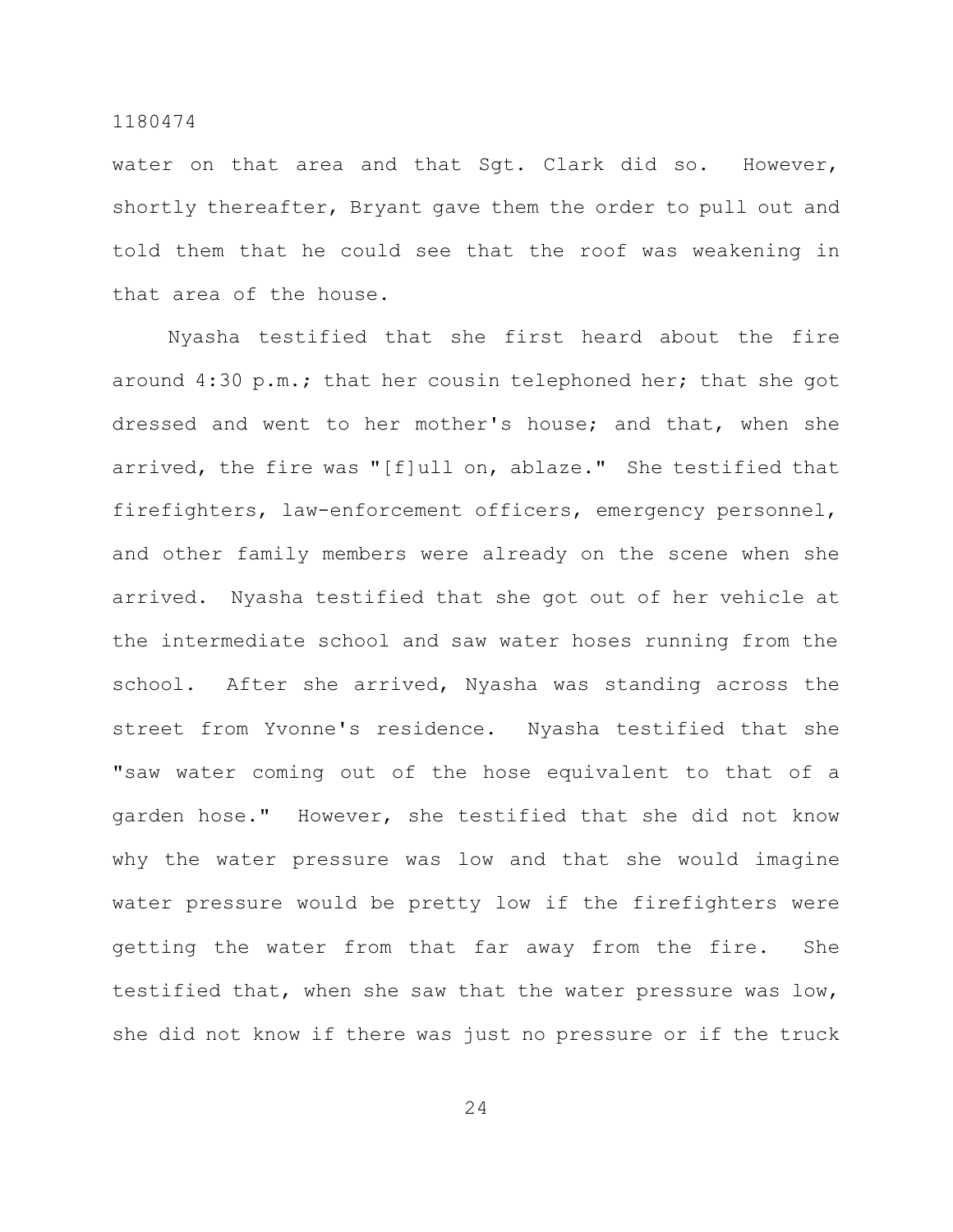was running out of water at that time. Nyasha testified that she was told that all of the fire hydrants on South Main Street were "dummy" hydrants; that TFD had arrived with no water in its truck; and that the water pressure was inadequate. However, she could not identify the person who told her those things and said that it was "just information that I heard."

Nyasha testified that her cousin and aunts had arrived before she did and were on the scene while the house was smoldering; that, by smoldering, she meant that they were seeing smoke, but no fire, on the outside of the house; that she was told that the house smoldered for a long time; and that, by the time she arrived, the house was burning. When asked about what else her family told her, Nyasha replied:

"They were trying -- Well, my aunt and the mayor actually pulled up at the same time, and they were trying to get close to the house first to get in, but that, you know, they wouldn't allow that. And they were just trying to direct the firefighters which, where to go, where she would be, and tried to direct them to the garage. It wasn't a lot telling them to go there to open that and try to go in that way, and just giving them different ways of, of letting them know where her room was and all of that to try to locate her."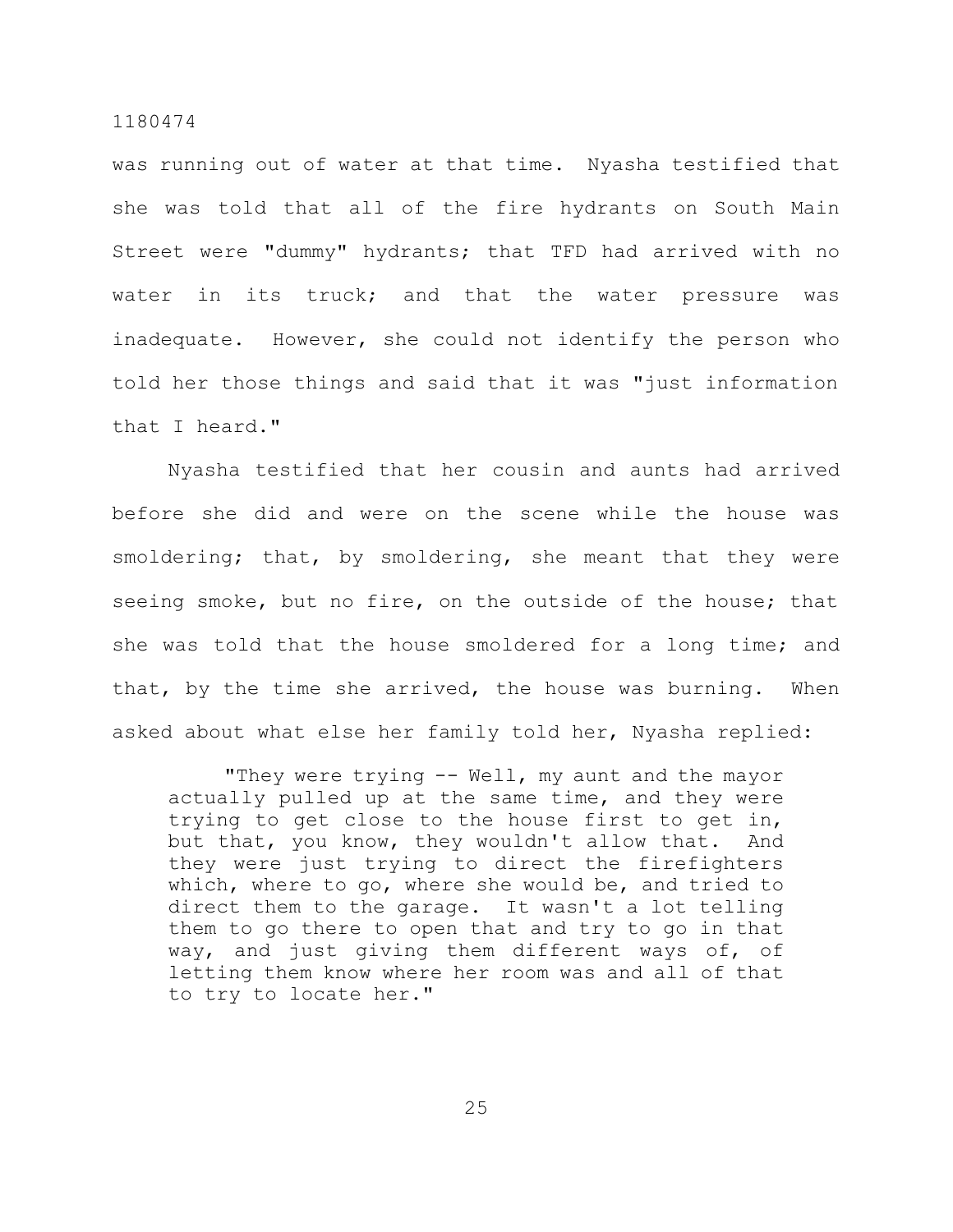She further testified that she was told that Sgt. Clark had tried to go inside and save Yvonne; that her family saw Sgt. Clark going inside; and that she was told that other firefighters had tried to go inside and locate Yvonne.

Nyasha testified that, more than likely, after her mother ate, she would have returned to her room to watch television and would have probably lain down. Nyasha testified that she was told that her mother was found in the kitchen. When asked if she had any idea what her mother was doing in the kitchen or how she got there, the following occurred:

"[Nyasha:] Well, when my cousin got there, she was actually on one side of the house --

"....

"[Nyasha:] -- that's close to her neighbor, Mr. Cox, beating on the window trying to get help. And so I'm assuming that she headed out that way and was headed to the back door leading to the garage to try to get out, and got turned around, and ended up in the kitchen, because the back door and the kitchen were really close. So I could see her trying to get out that back door, but with all the smoke, she couldn't find the door and went the wrong way."

Nyasha testified that, her cousin was the first one to find the house burning; that her cousin said that her mother was at that window on that side; that her cousin heard Yvonne knocking on the window and trying to get help; and that her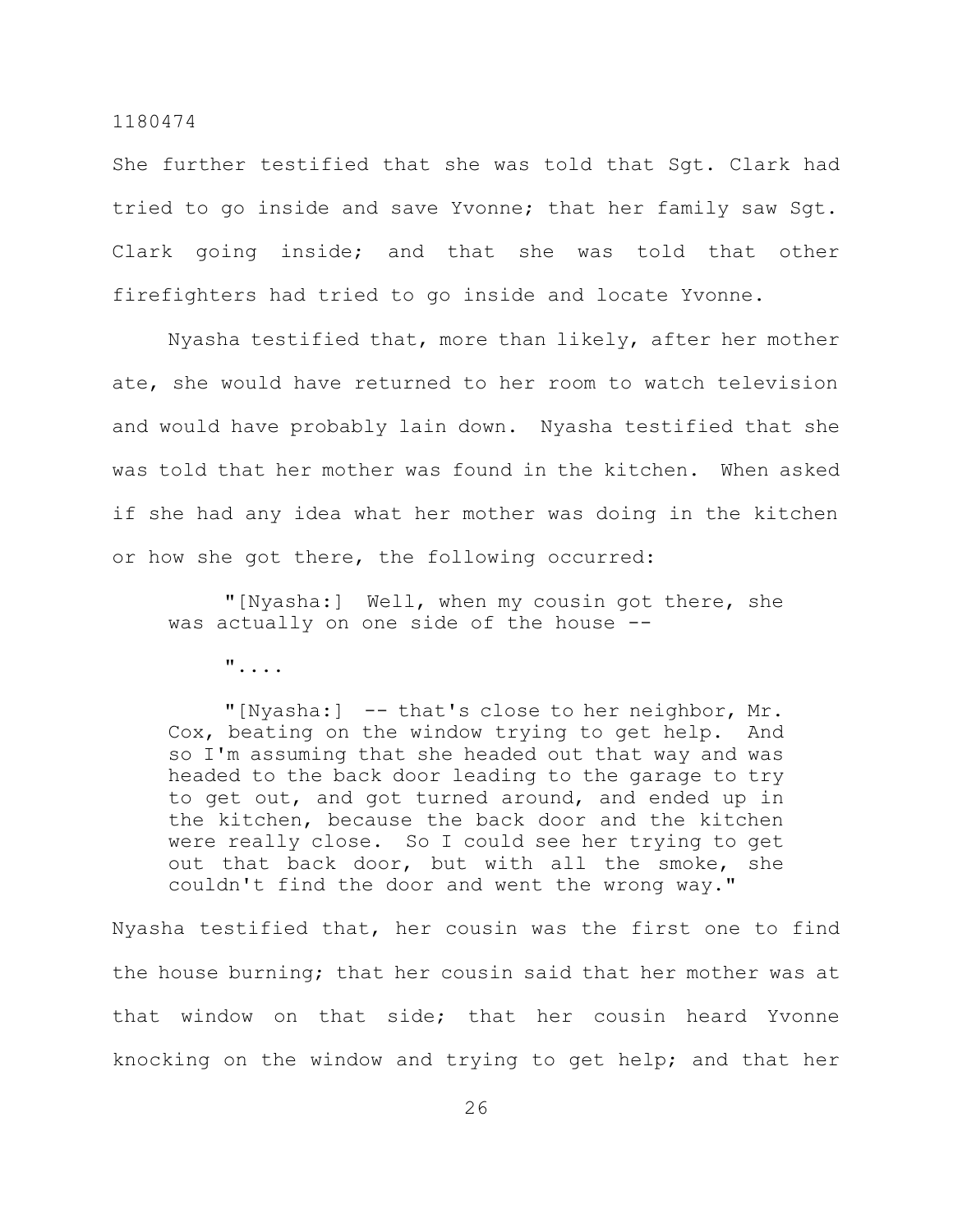mother was calling, knocking, and trying to get someone to come help her.

Yvonne's body was recovered in the remains of the house the following morning of December 28, 2012. Yvonne was lying on her back in front of the stove. An autopsy determined that Yvonne died from smoke inhalation and thermal burns. It was determined that the fire originated in the kitchen. However, the cause of the fire could not be determined.

Nyasha, Bascomb, who was at the scene, and fire personnel who responded to the fire testified that they did not hear smoke detectors going off inside the house during the fire. Lt. Brooks's report on the fire included a section regarding the "presence of detectors" and included three options -- none present, present, and undetermined. The box for undetermined was checked.

Smith's fire investigation report included information that had been provided by Willie Cox, one of Yvonne's neighbors. Cox stated that he had been in his backyard around 4:00 p.m.; that he had telephoned emergency 911 and reported the fire; that he had seen smoke coming from the roof, but did not know if anyone was home at the time; that a man who was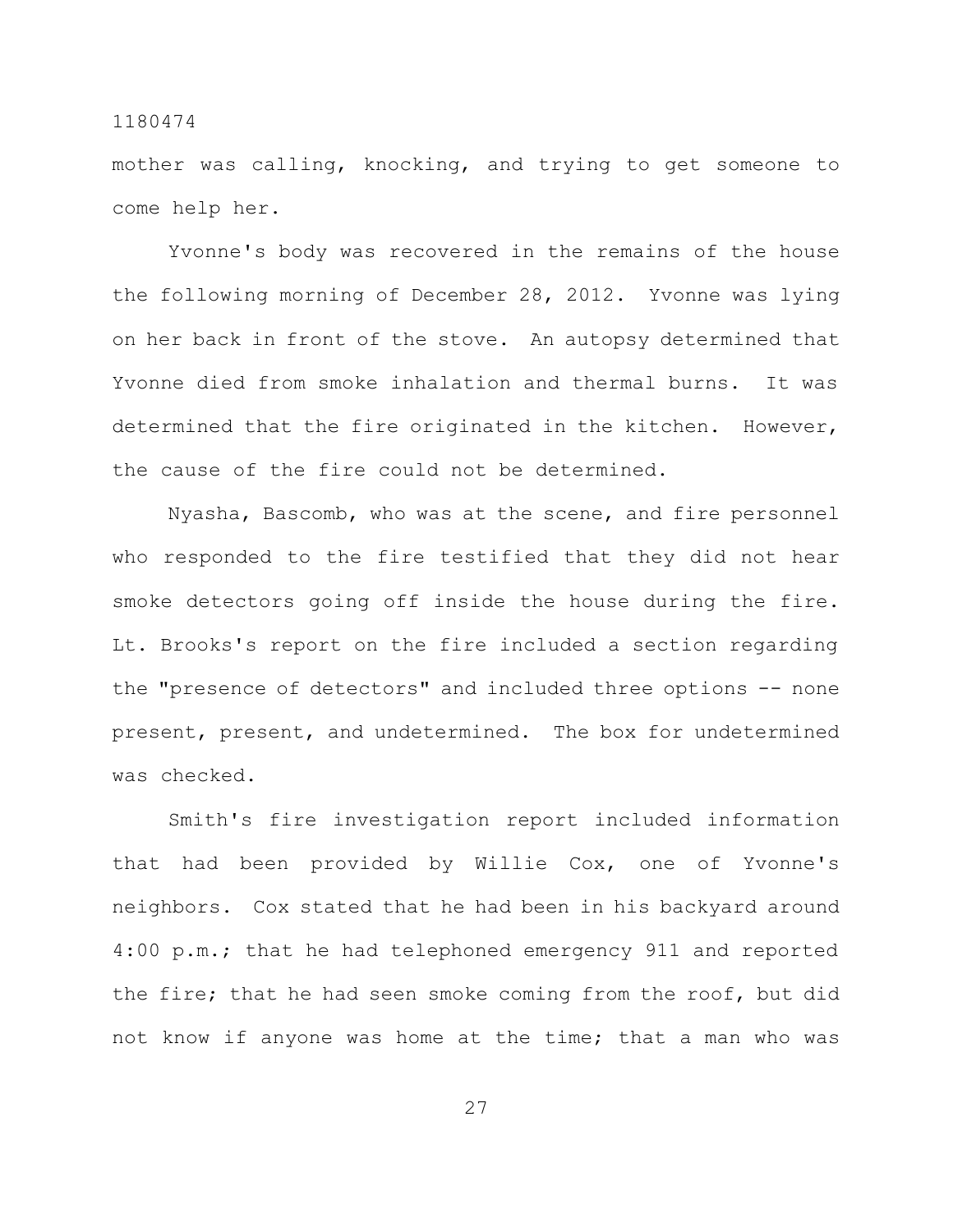driving by stopped and asked if anyone was inside the house; that he told the man he did not know; that he and the man then heard something bumping inside the house; that the man ran to the front door twice and tried to get in, but he could not; that the man took one of Cox's chairs and threw it into the front side window of the house; that he gave the man a 2x2 wood board; that the man knocked out the window; that smoke came out; and that the fire department then arrived at the house.

There was nothing in Cox's statement about hearing smoke detectors going off inside the house. Additionally, Smith testified that he did not find any remnants of any device that appeared to be a smoke detector or fire alarm in the remains of the house. Subsequently, the following occurred:

"[Counsel for the Plaintiff:] And did you find any indication that the structure itself was wired, hardwired to accommodate smoke detectors or smoke alarms?

"[Smith:] No, sir. It was burned too much to even -- even to determine that, because the structure burnt completely up. So that was going to be hard to find."

Smith agreed that it was part of his job as the fire marshal to sift through the debris and to look for clues after a fire.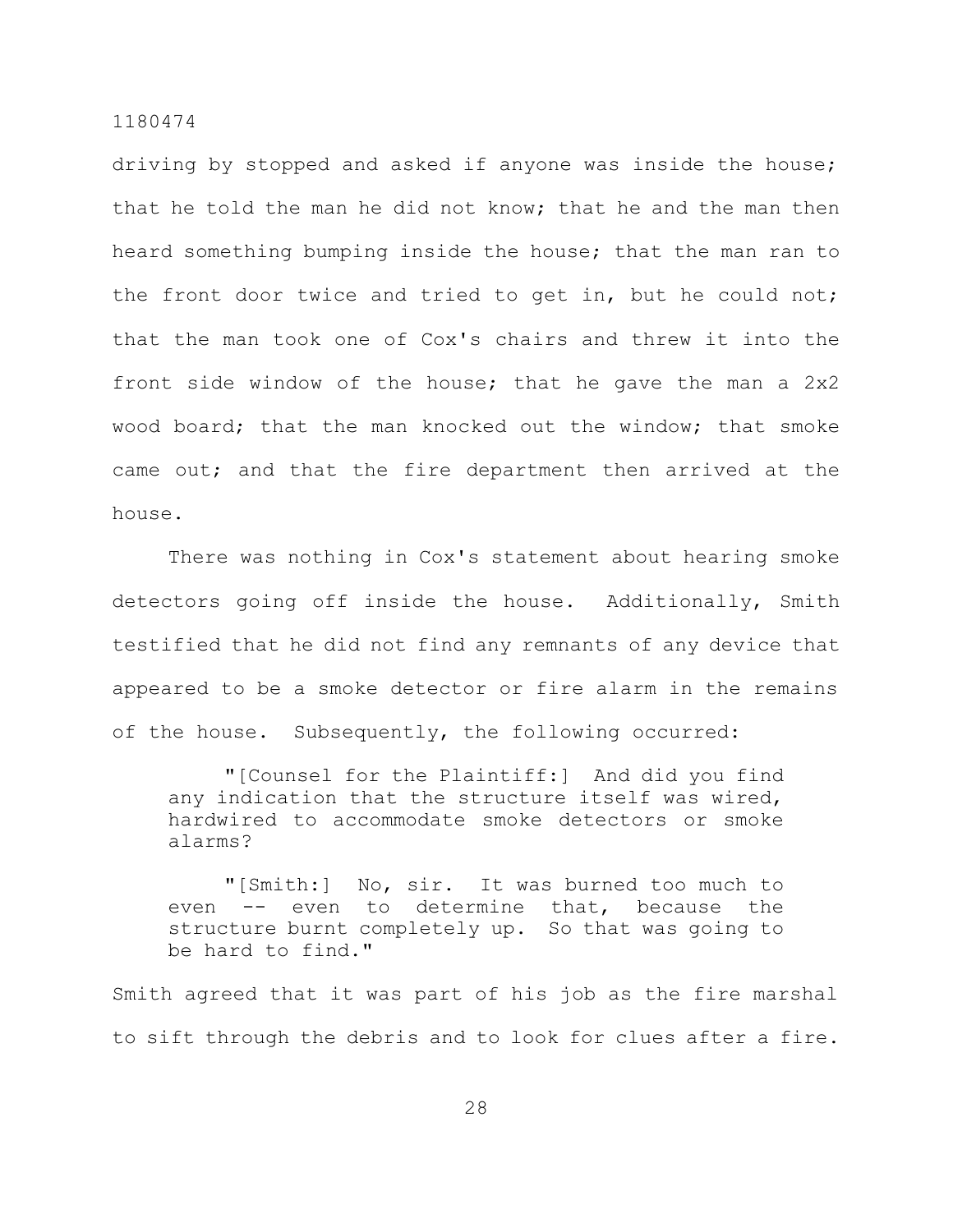In looking for those clues in this case, he did not find any evidence of any smoke detector or fire alarm.

On March 27, 2013, Nyasha sent a notice of claim to the City by certified mail. On January 10, 2014, Nyasha, as the administrator of Yvonne's estate, filed a complaint against Bascomb, the City, and various fictitiously named defendants. Nyasha alleged negligence, recklessness, and wantonness against the City. She also asserted various claims against Bascomb.<sup>3</sup> On February 6, 2014, the City filed its answer to the complaint.

On October 5, 2017, Nyasha filed her first amended complaint in which she alleged negligence (including negligent inspection), recklessness, and wantonness claims against the City. In the negligence count against the City, Nyasha alleged:

"50. On or about December 27, 2012, Plaintiff[']s decedent was caused to be injured resulting in her death as described above while a resident at the subject property located at 804 South Main Street, Tuskegee, Alabama.

<sup>&</sup>lt;sup>3</sup>According to the City, Nyasha has settled her claims against Bascomb, and Bascomb has been dismissed from the action.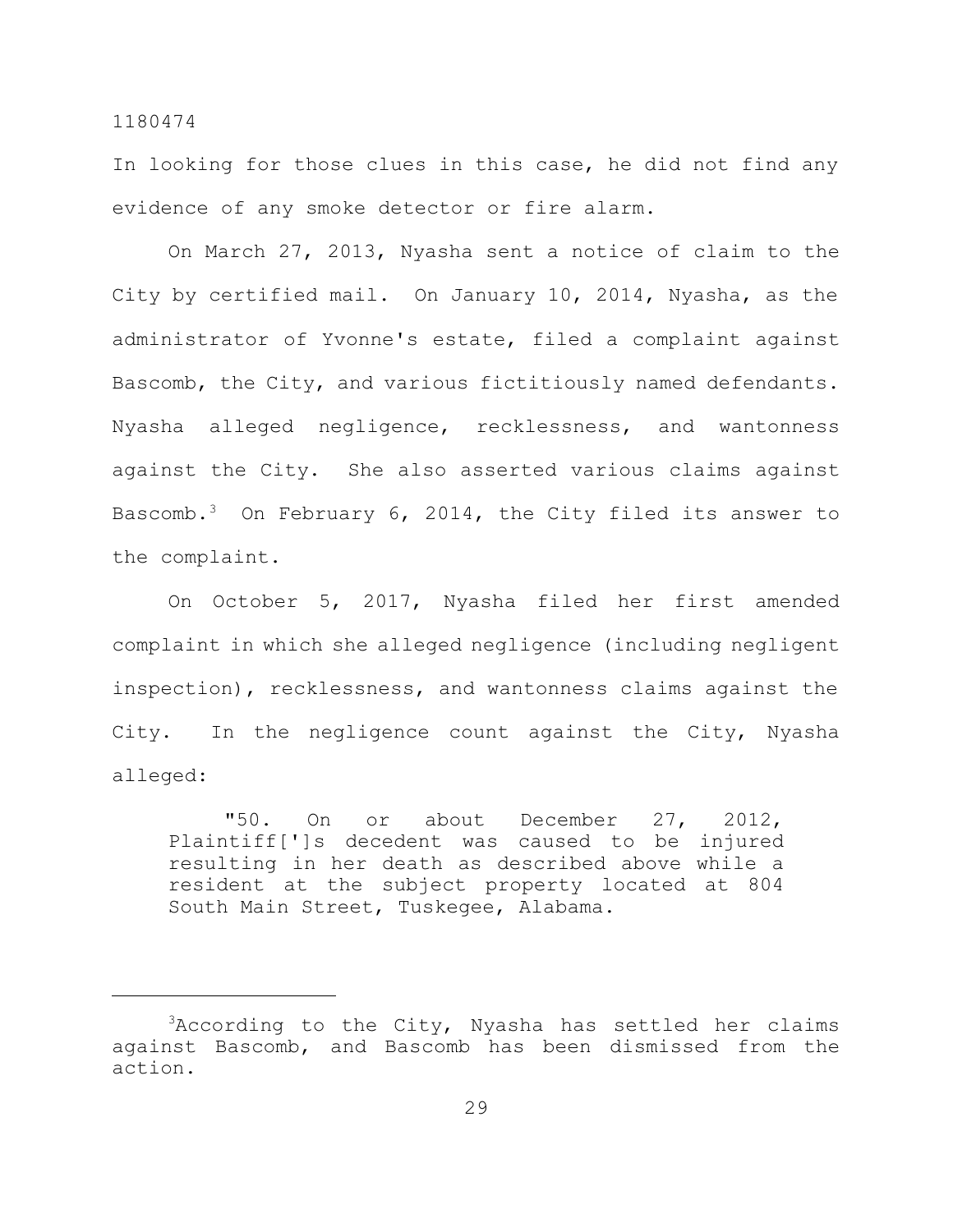"51. The Defendant City of Tuskegee, Alabama and/or one or more of the fictitious party defendants listed and described hereinabove, were negligent in providing fire hydrant and/or water pressure which caused and/or contributed to cause the death of the Plaintiff[']s decedent.

"52. On or before the date of the occurrence made the basis of this lawsuit, the Defendant City of Tuskegee, Alabama and one or more of the fictitious party defendants listed and described hereinabove, were guilty of negligent and/or wanton conduct and said negligent, wanton or wrongful conduct of said Defendants was a proximate cause of Plaintiff's decedent's death.

"53. Defendant City of Tuskegee failed to properly inspect the residence located at 804 South Main Street, Tuskegee, Alabama to ensure that it was equipped with proper fire detection and fire alarm systems to warn its inhabitants or residents of the presence of smoke and/or fire in violation of good municipal practices in the approval of utilities and in violation of the residential building codes application to 804 South Main Street as adopted and amended by the Southern Building Code, the National Building Codes and Tuskegee Ordinances."

On October 11, 2017, the City filed its answer to the first amended complaint. In its affirmative defenses, the City asserted, in part, that it was entitled to immunity and substantive immunity. It further asserted that its actions were not the proximate cause of the plaintiff's alleged damage and that it could not be liable for wantonness.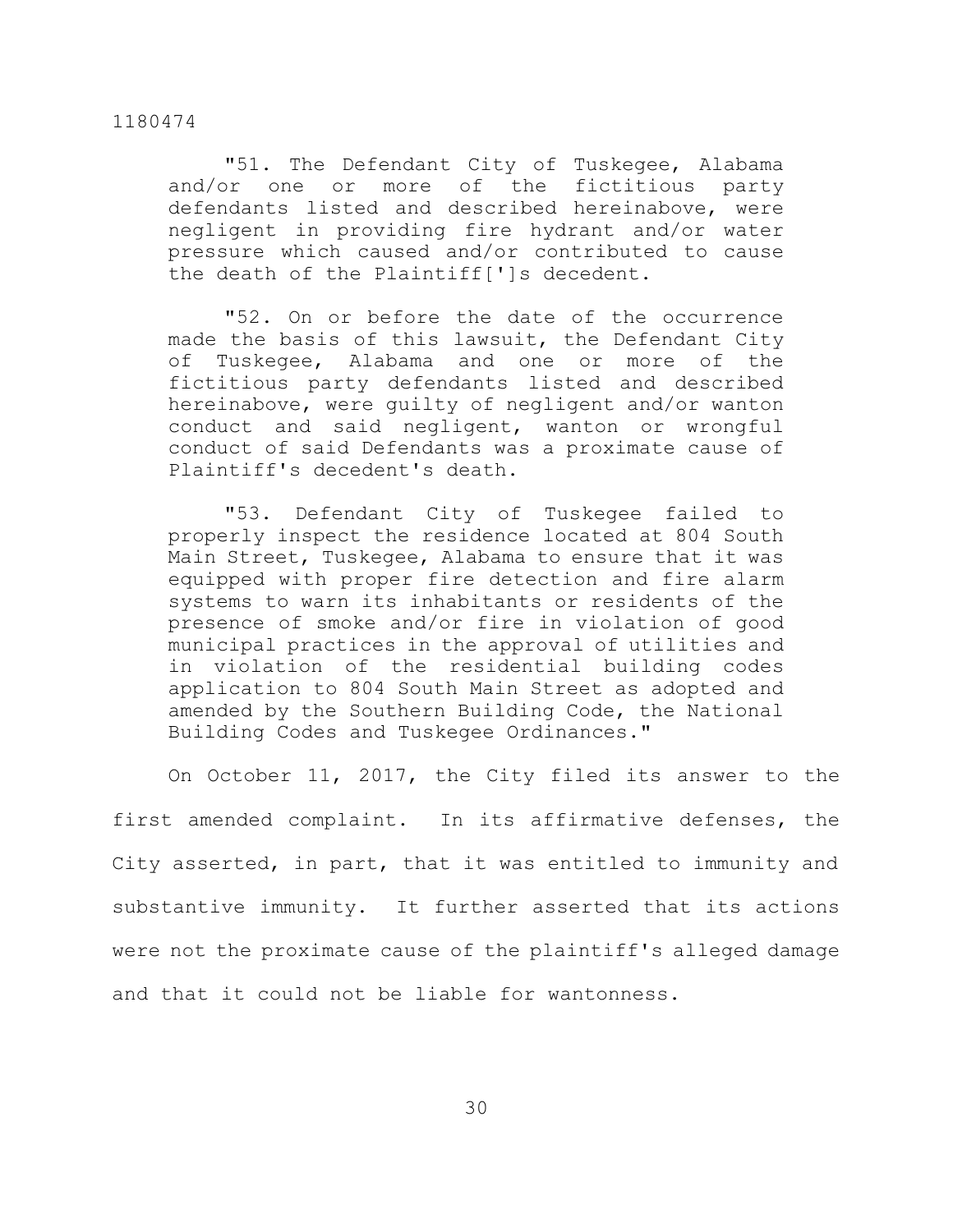Subsequently, the City filed a motion for a summary judgment. In its summary-judgment motion, the City argued that it was entitled to substantive immunity from Nyasha's negligent-inspection claim. It also argued that Nyasha failed to allege her negligent-inspection claim in the notice of claim she filed with the City. The City further argued that there was "no evidence that the City was negligent in providing fire hydrant and/or water pressure that proximately caused or contributed to the decedent's death." It went on to allege:

"The City cannot be held liable for the failure of water pressure in the hydrants caused by the acts of Macedonia Fire Department, which had no effect on firefighting efforts. Additionally, a defect in firefighting equipment is not a defect in the streets, public ways, etc. for which the City can be held liable under the provisions of Alabama Code [1975,] § 11-47-190. City of Mobile v. Havard, 280 Ala. 532, 268 So. 2d 805 (1972) (a municipality is governmentally immune from suits arising out of maintenance or operation of fire-fighting equipment). Plaintiff has likewise failed to identify any specific act of any agent of the City which would allow liability against the City under the statute. The City is entitled to immunity from Plaintiff's second theory of liability. Therefore, Plaintiff has failed to raise a theory upon which liability may lawfully attach to the City for the death of the decedent."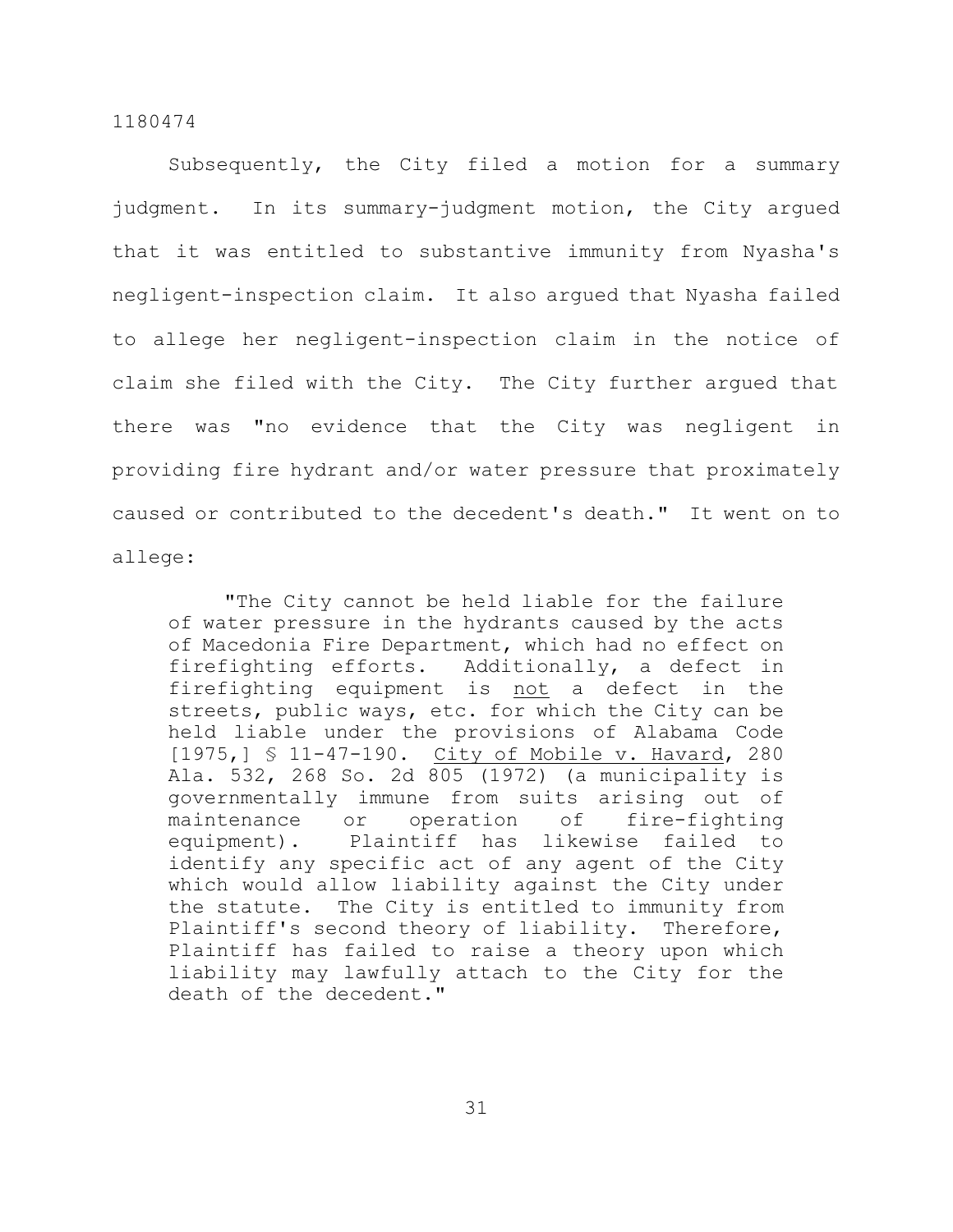The City further asserted that it could not be held liable for wantonness under § 11-47-190, Ala. Code 1975, and that, under § 6-11-26, Ala. Code 1975, it could not be held liable for punitive damages.

On August 12, 2018, Nyasha filed her opposition to the City's motion for a summary judgment. In her opposition, Nyasha argued that the City was not entitled to substantive immunity; that she properly alleged the negligent-inspection claim in the notice of claim; and that there was substantial evidence that the City was negligent. However, Nyasha did not oppose the City's motion for a summary judgment as to her wantonness claim.

On March 18, 2019, the trial court entered an order in which it granted the City's motion for a summary judgment in part and dismissed Nyasha's wantonness claim against the City but denied all other relief requested in the motion. The City petitioned this Court for a writ of mandamus requesting that this Court direct the trial court to vacate its order denying the City's motion for a summary judgment in part and to enter on order granting that motion on the grounds of substantive and municipal immunity.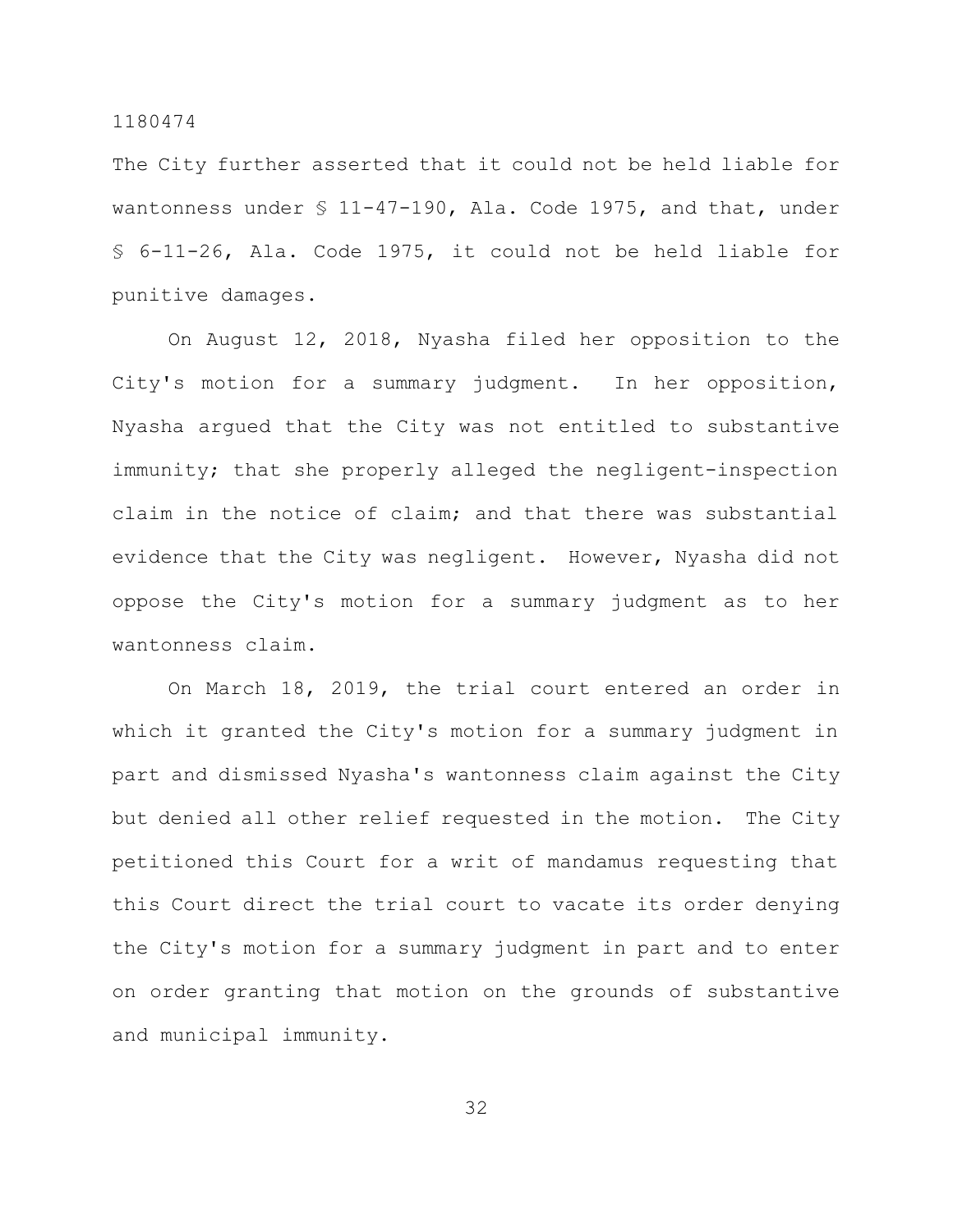### Standard of Review

"'"While the general rule is that the denial of a motion for summary judgment is not reviewable, the exception is that the denial of a motion for summary judgment grounded on a claim of immunity is reviewable by petition for writ of mandamus." Ex parte Rizk, 791 So. 2d 911, 912 (Ala. 2000). A writ of mandamus is an extraordinary remedy available only when there is: "(1) a clear legal right to the order sought; (2) an imperative duty upon the respondent to perform, accompanied by a refusal to do so; (3) the lack of another adequate remedy; and (4) the properly invoked jurisdiction of the court." Ex parte BOC Group, Inc., 823 So. 2d 1270, 1272 (Ala. 2001).'

"Ex parte Nall, 879 So. 2d 541, 543 (Ala. 2003). Also,

"'whether review of the denial of a summary-judgment motion is by a petition for a writ of mandamus or by permissive appeal, the appellate court's standard of review remains the same. If there is a genuine issue as to any material fact on the question whether the movant is entitled to immunity, then the moving party is not entitled to a summary judgment. Rule 56, Ala. R. Civ. P. In determining whether there is a [genuine issue of] material fact on the question whether the movant is entitled to immunity, courts, both trial and appellate, must view the record in the light most favorable to the nonmoving party, accord the nonmoving party all reasonable favorable inferences from the evidence, and resolve all reasonable doubts against the moving party, considering only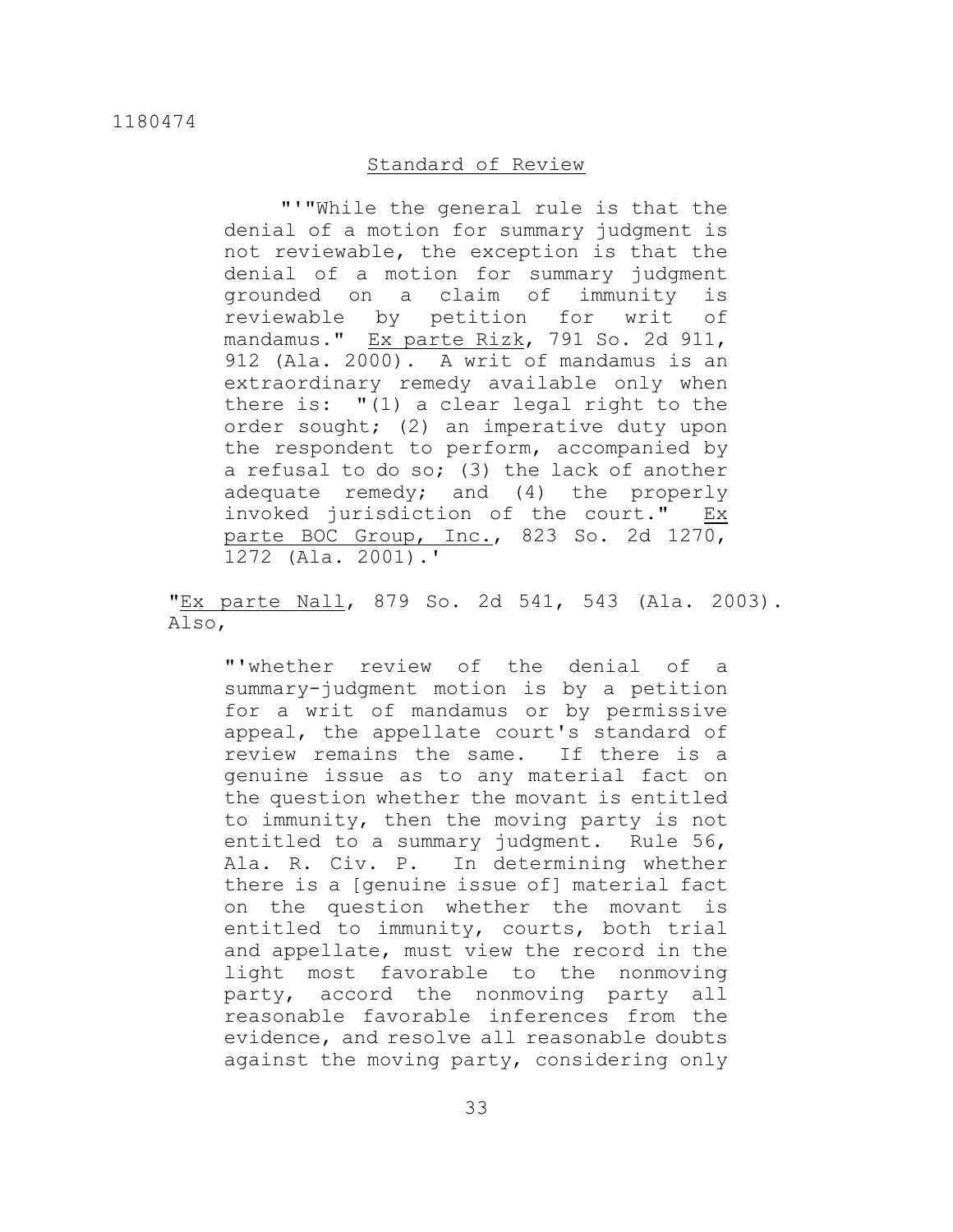the evidence before the trial court at the time it denied the motion for a summary judgment. Ex parte Rizk, 791 So. 2d 911, 912 (Ala. 2000).'

"Ex parte Wood, 852 So. 2d 705, 708 (Ala. 2002).

"'"When the movant makes a prima facie showing that there is no genuine issue of material fact, the burden shifts to the nonmovant to present substantial evidence creating such an issue. Bass v. SouthTrust Bank of Baldwin County, 538 So. 2d 794, 797–98 (Ala. 1989). Evidence is 'substantial' if it is of 'such weight and quality that fair-minded persons in the exercise of impartial judgment can reasonably infer the existence of the fact sought to be proved.' Wright [v. Wright], 654 So. 2d [542,] 543 [(Ala. 1995)] (quoting West v. Founders Life Assurance Co. of Florida, 547 So. 2d 870, 871 (Ala. 1989))."'

"Wilson v. Manning, 880 So. 2d 1101, 1102 (Ala. 2003) (quoting Hobson v. American Cast Iron Pipe  $Co.$ , 690 So. 2d 341, 344 (Ala. 1997))."

Ex parte City of Montgomery, 272 So. 3d 155, 159 (Ala. 2018).

#### **Discussion**

#### I.

First, the City argues that it is entitled to substantive immunity as to Nyasha's negligent-inspection claim. In Hilliard v. City of Huntsville, 585 So. 2d 889, 890–92 (Ala. 1991), this Court addressed the issue whether the City of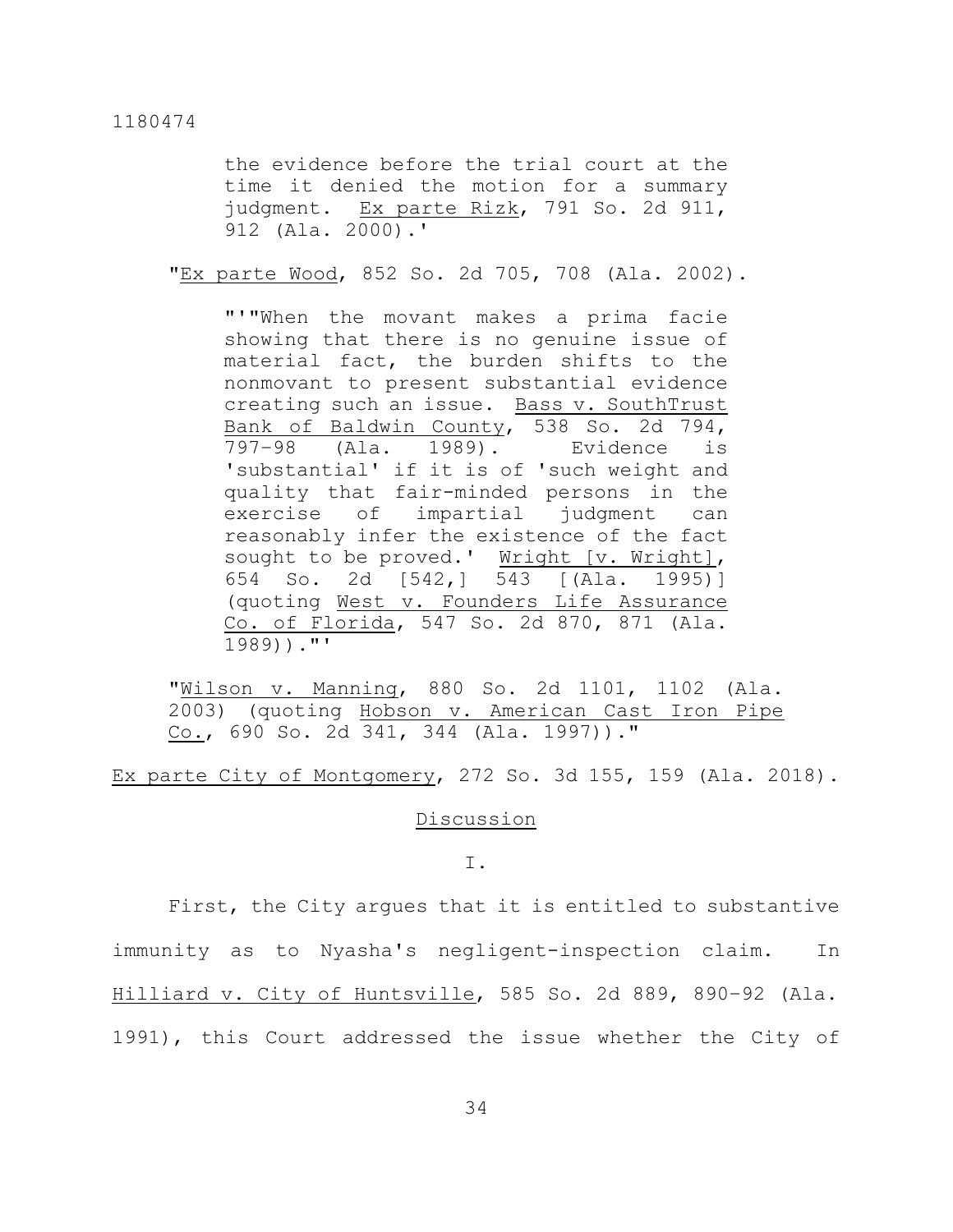Huntsville was entitled to substantive immunity with regard to a claim that the it had negligently inspected the wiring in an apartment complex. Steve Wilson Hilliard and his family occupied an apartment in the complex. An electrical fire in the apartment complex killed Hilliard's wife and children just a month after Huntsville's inspection. Hilliard sued Huntsville, alleging negligence and/or wantonness and asserting a nuisance claim. Huntsville filed a motion to dismiss or, in the alternative, for judgment on the pleadings, and a motion for summary judgment. The trial court entered a judgment on the pleadings in favor Huntsville, and Hilliard appealed. In addressing the issue whether the trial court had erroneously entered a judgment on the pleading, this Court stated:

"With regard to the negligence and/or wantonness claim, we recognize that before liability for negligence can be imposed upon a governmental entity, there must first be a breach of a legal duty owed by that entity. Shearer v. Town of Gulf Shores, 454 So. 2d 978 (Ala. 1984). In determining whether a claim is valid, the initial focus is upon the nature of the duty. Rich v. City of Mobile, 410 So. 2d 385 (Ala.1985). There must be either an underlying common law duty or a statutory duty of care with respect to the alleged tortious conduct."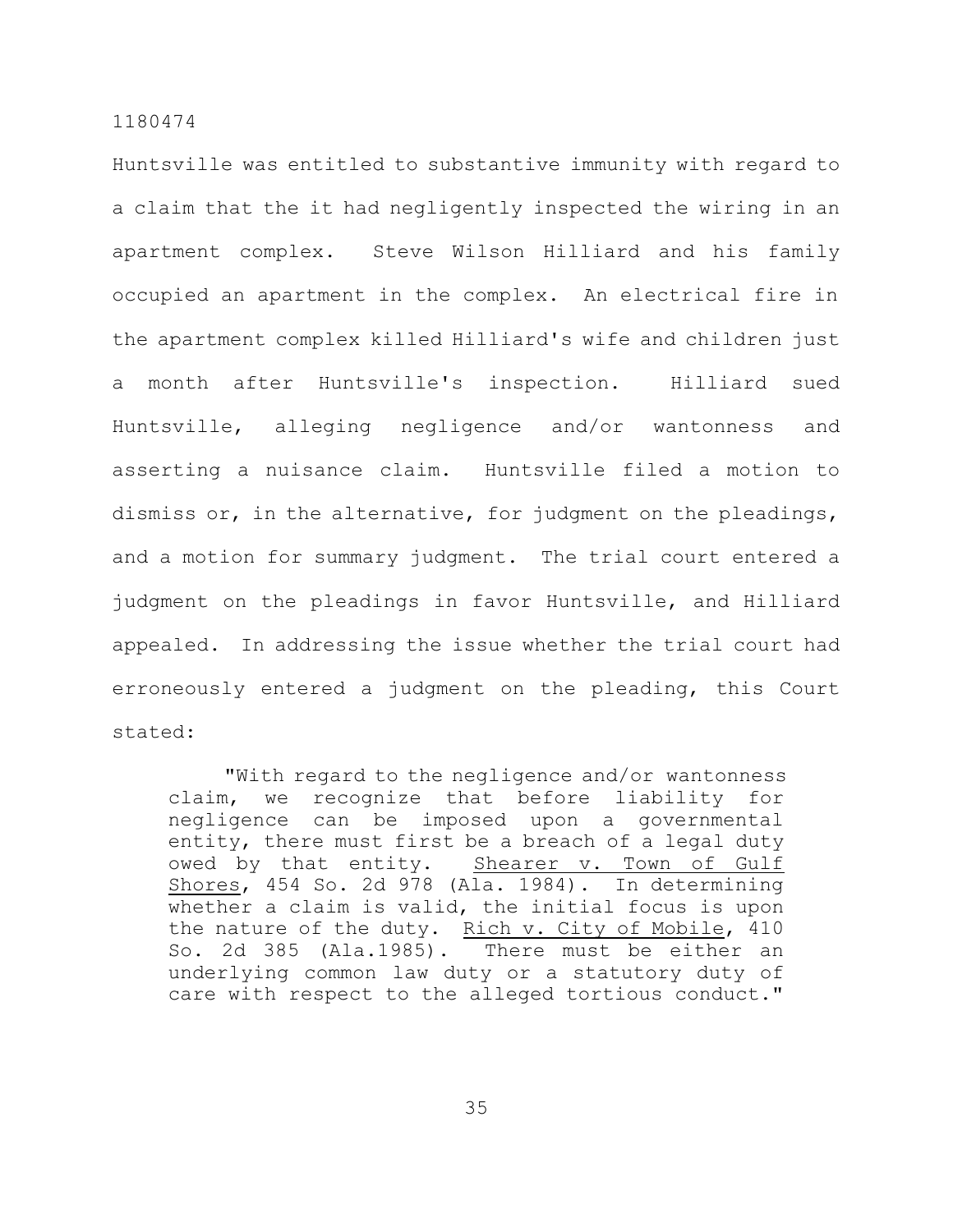585 So. 2d at 890. In discussing the history of municipal liability in Alabama, this Court stated:

"[I]n 1975, this Court abolished the doctrine of municipal immunity in Jackson v. City of Florence, 320 So. 2d 68 (Ala. 1975). The abolition of sovereign immunity in Jackson did not create any new causes of action for activities that are inherently governmental in nature, but rather gave full effect to a municipal liability statute enacted by the legislature many years earlier. See § 1207, Ala. Code 1907. That statute, presently codified at § 11–47–190, Ala. Code 1975, provides, in part:

"'No city or town shall be liable for damages for injury done to or wrong suffered by any person or corporation, unless said injury or wrong was done or suffered through the neglect, carelessness or unskillfulness of some agent, officer or employee of the municipality engaged in work therefor and while acting in the line of his duty....'

"The Court's ruling in Jackson eliminated the distinction between governmental and proprietary functions, making municipalities liable for negligent performance of a number of activities for which they had previously been immune, thus allowing 'the will of the legislature, so long ignored, [to] prevail.' 320 So. 2d at 74. The Jackson Court expressed the hope that the legislature would provide, through legislation, additional limitations and protections for governmental bodies.

"However, instead of the legislature, it was this Court that next addressed the extent of a municipality's liability for damage resulting from its agent's negligent inspection or negligent failure to inspect; that was in Rich v. City of Mobile, [410 So. 2d 385 (Ala. 1985)]. The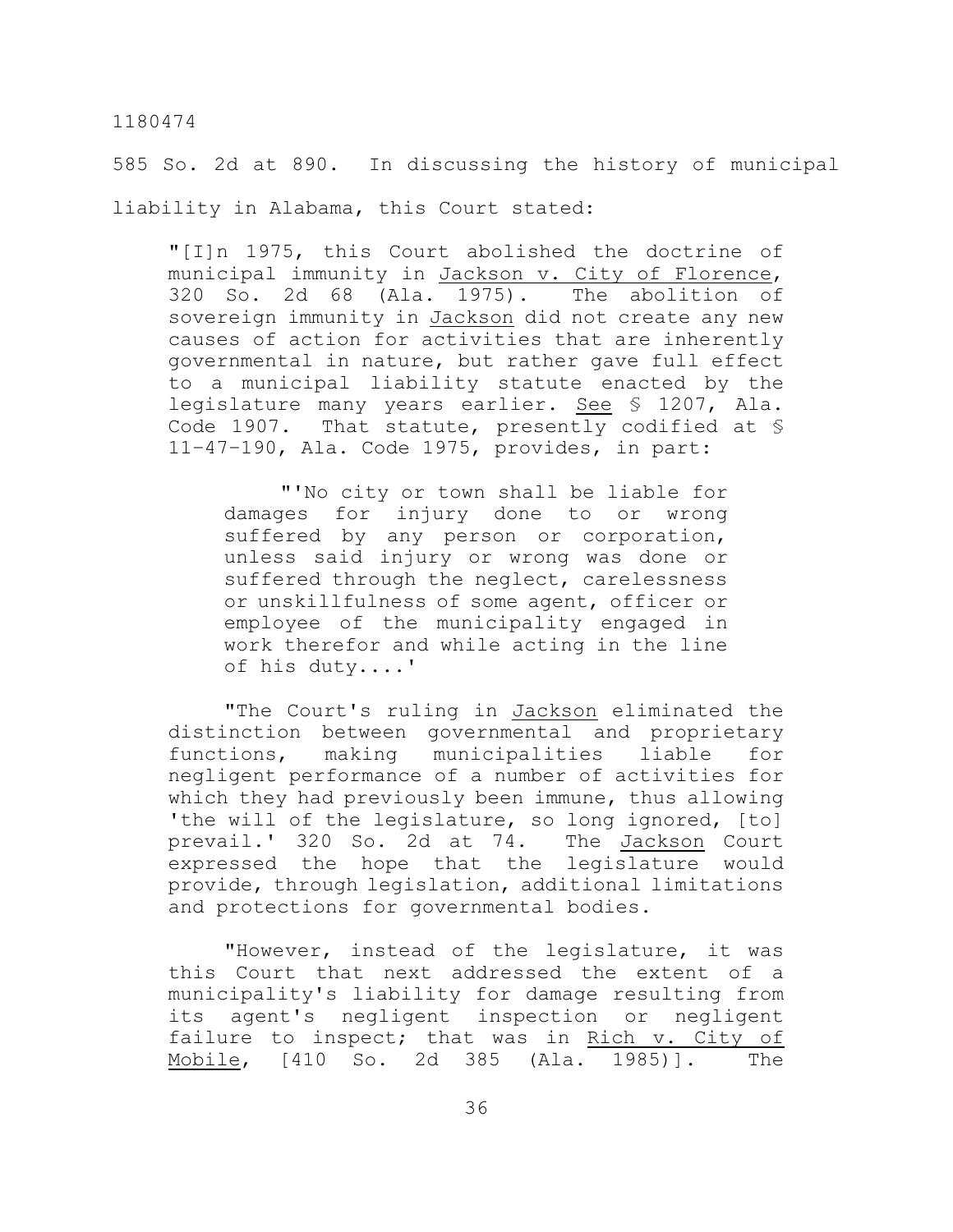allegations by the plaintiffs in Rich are virtually identical to the allegations by Hilliard in the present case. The Rich complaint alleged that city plumbing inspectors had failed to require the installation of proper materials; had failed to assure that no leaks existed; and had failed to require that the plumbing be installed according to the standard plumbing code. The plaintiffs alleged that the city had made three negligent preliminary inspections and had wholly failed to make a final inspection of the lines and connections. The plaintiffs attempted to characterize those actions as the breach of a duty to the individual homeowners, to which liability attaches.

"The Rich Court initially noted that cases from other jurisdictions considering the duty owed by municipal inspectors had resulted in two distinct lines of reasoning. The Court cited Coffey v. City of Milwaukee, 74 Wis. 2d 526, 247 N.W.2d 132 (1976), Adams v. State, 555 P.2d 235 (Alaska 1976), and Campbell v. City of Bellevue, 85 Wash. 2d 1, 530 P.2d 234 (1975), as cases in which municipalities had been held liable for negligently inspecting a building. Other jurisdictions had rejected municipal liability for negligent inspections. The Court cited Hoffert v. Owatonna Inn Towne Motel, Inc., 293 Minn. 220, 199 N.W.2d 158 (1972), Besserman v. Town of Paradise Valley, Inc., 116 Ariz. 471, 569 P.2d 1369 (Ariz. App. 1977), and Georges v. Tudor, 16 Wash. App. 407, 556 P.2d 564 (1976), for this latter proposition.

"In reaching its holding in Rich, the Court followed the latter line of above-noted cases and refused to hold that the duty imposed upon city plumbing inspectors was owed to individual homeowners. Consequently, the breach of such a duty, the Court held, would not support an action for damages. The Court ruled that substantive immunity applies to those public service activities of municipalities 'so laden with the public interest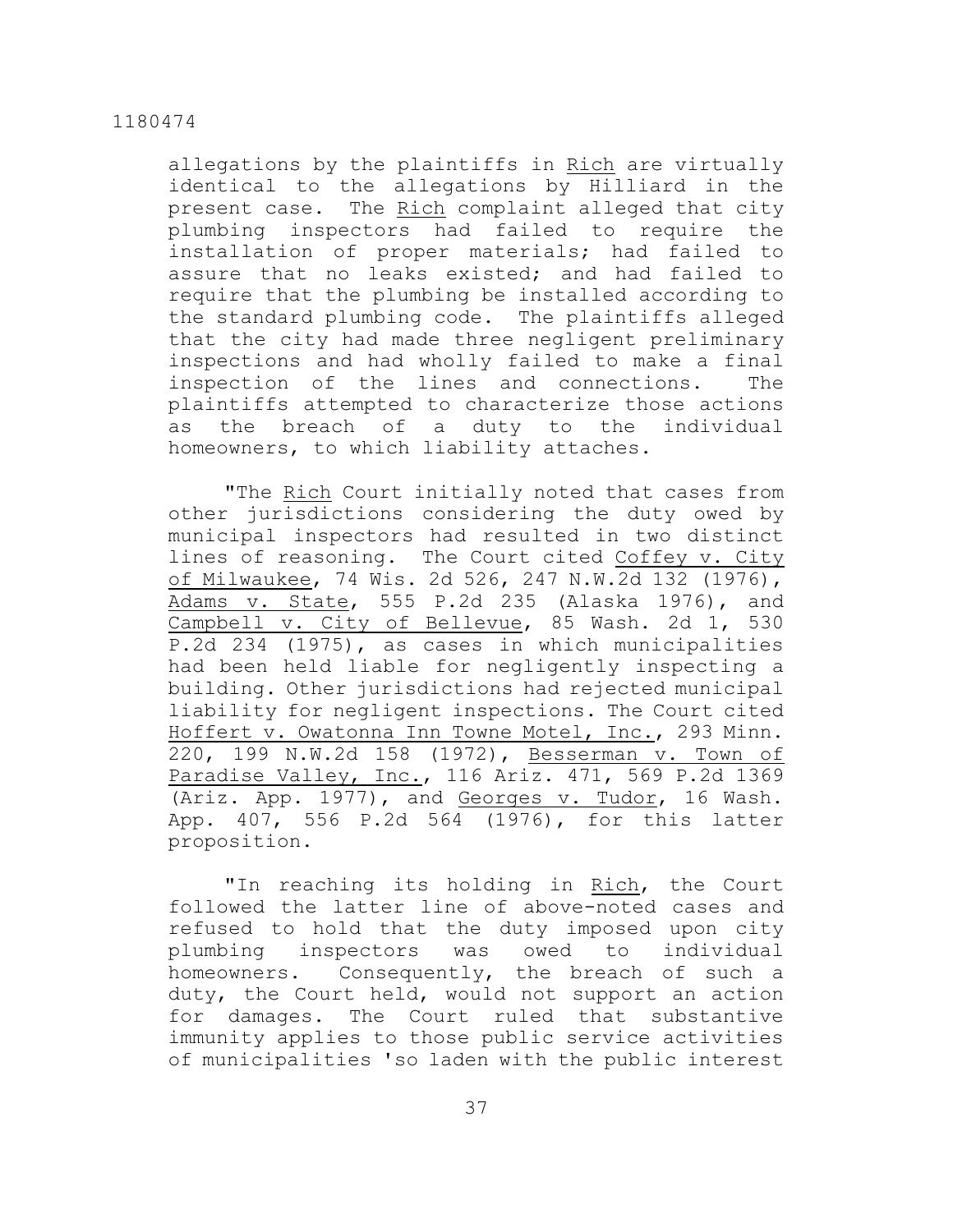as to outweigh the incidental duty to individual citizens.' Rich, 410 So. 2d at 387–88. The Court further opined that public policy considerations

"'prevent the imposition of a legal duty, the breach of which imposes liability, in those narrow areas of governmental activities essential to the well-being of the governed, where the imposition of liability can be reasonably calculated to materially thwart the City's legitimate efforts to provide such public services.'

"Id. at 387.

"In the present case, Hilliard argues that the trial court erred in relying upon Rich because, he argues, that case was limited to facts identical to the facts of that case. Hilliard contends that the facts in this case do not fall within the ambit of the Rich holding. We disagree.

"The present case is precisely the type of case in which the substantive immunity rule applies. The city, like most municipalities, elects to perform electrical inspections as a benefit to itself and to the general public. While individuals receive a benefit from these inspections, that benefit is merely incidental to the benefit derived by the citizens in general. Although an individual driver benefits by the state's testing and licensing of drivers of motor vehicles, the state in so testing and licensing drivers does not guarantee to individual drivers that all licensed drivers are safe drivers. See Cracraft v. City of St. Louis Park, 279 N.W.2d 801 (Minn. 1975).

"In arguing that Rich is inapplicable to the present case, Hilliard attempts to draw a distinction between sewer inspections and electrical inspections, arguing that the sewer inspection in Rich involved a duty owed to the public at large and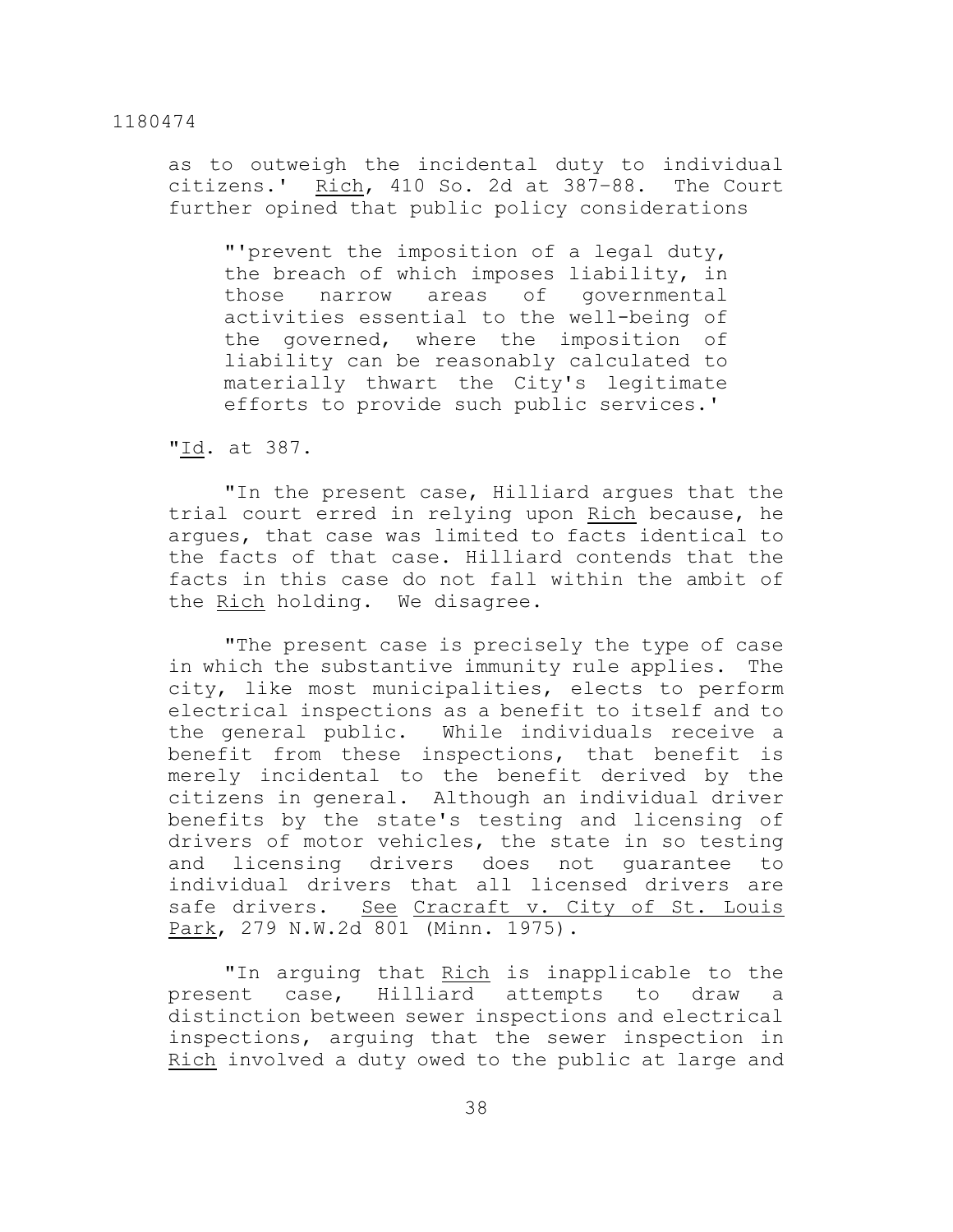that the inspection in the present case, because it was of the electrical system in one apartment building, was a duty owed to the individual apartment residents. However, this is a distinction without a difference. We find no merit in this argument. The purpose behind both inspections is the same: to ensure compliance with municipal codes.

"Hilliard cites several cases that he says indicate the reluctance of Alabama courts to apply the Rich holding. See Town of Leighton v. Johnson, 540 So. 2d 71 (Ala. Civ. App. 1989); City of Mobile v. Jackson, 474 So. 2d 644 (Ala. 1985); Williams v. City of Tuscumbia, 426 So. 2d 824 (Ala. 1983). However, each of these cases involved facts materially different from those of Rich and those of the present case. For instance, Hilliard cites Town of Leighton v. Johnson, supra, as showing the limits of Rich. However, in Johnson, the city created the defect that caused the injury by knocking a hole in a manhole cover and thereby allowing raw, untreated sewage to flow into a drainage ditch near the plaintiff's property. Alabama municipalities have long been held liable for damage[] caused by negligent operation and maintenance of sewers and drains under their control. See Sisco v. City of Huntsville, 220 Ala. 59, 124 So. 95 (Ala. 1929). Thus, in Johnson, the Court of Civil Appeals merely refused to hold that the substantive immunity rule changed the tort laws governing municipal operations.

"Clearly, the same policy considerations that prevailed in Rich are equally compelling in this case. Although inspections performed by the city's electrical inspectors are designed to protect the public by making sure that municipal standards are met, and although they are essential to the well-being of the governed, the electrical code, fire code, building code, and other ordinances and regulations to which Hilliard refers are not meant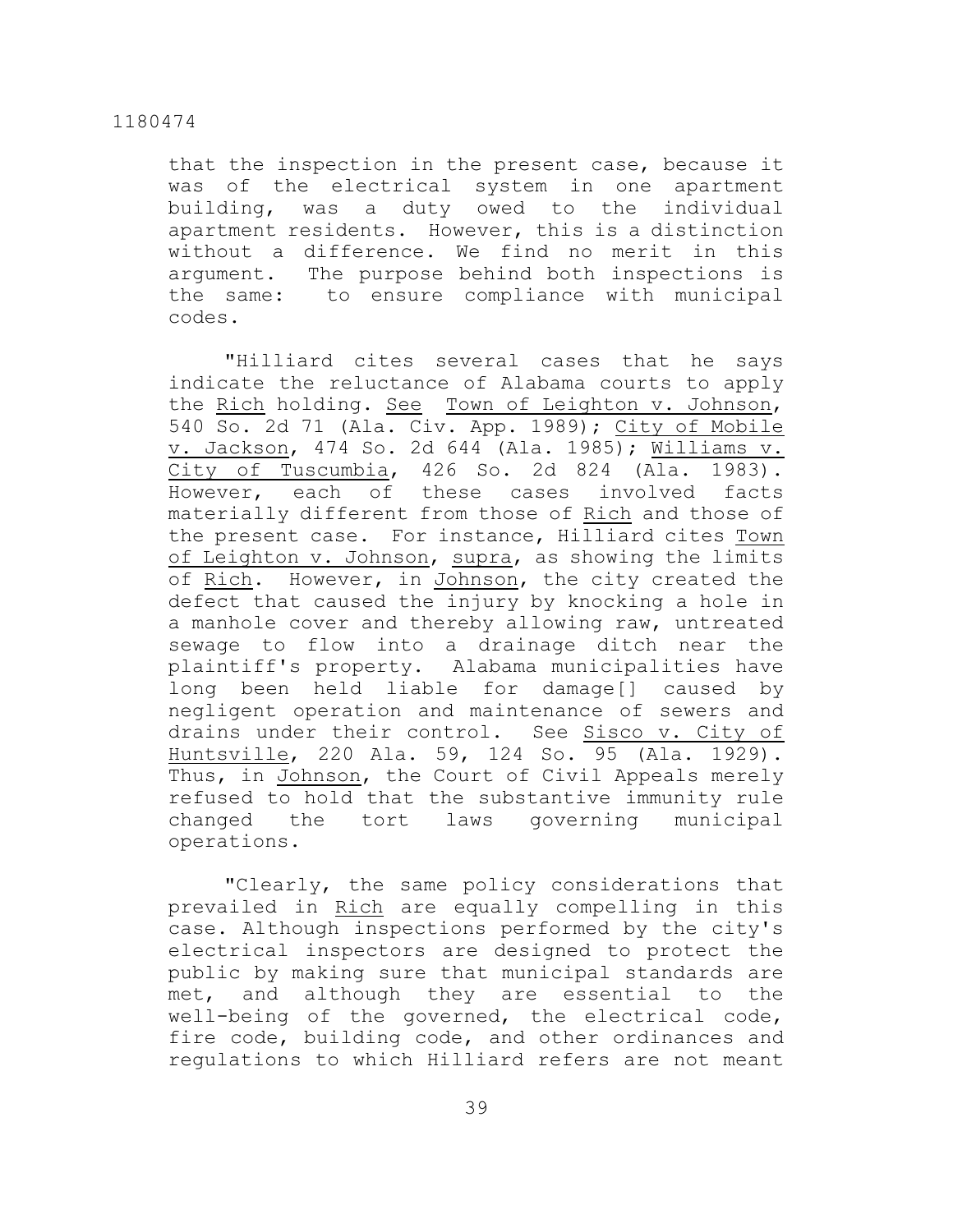to be an insurance policy or a guarantee that each building in the city is in compliance. While Hilliard calls to our attention the inherent danger of electricity, it is precisely because of the dangerous nature of that element that immunity should be granted to a municipality that, although not required by law to do so, chooses to provide for the public health, safety, and general welfare of its citizenry through the regulation of this inherently dangerous element.

"The fact that the law does not mandate that a municipality provide inspections in order to protect the lives and property of its residents tends to increase the probability that the imposition of tort liability in this area would serve only to destroy the municipality's motivation or financial ability to support this important service. For these reasons, the same public policy considerations that led to the substantive immunity rule of Rich necessitate its extension to the facts of this case. Therefore, while we sympathize with Hilliard's tragic loss, we are compelled to conclude that the trial court did not err in entering a judgment on the pleadings on Hilliard's claim of 'neglectful, careless, unskillful, negligent or wanton' inspection of the wiring at the apartment complex where he and his family resided."

585 So. 2d at 890–92.

In this case, the evidence established that the City required safety inspections of rental properties before utilities could be turned on at the property. The inspection form indicates that the City inspects multiple areas of the subject property and that it goes beyond merely checking to determine whether required smoke detectors are installed. As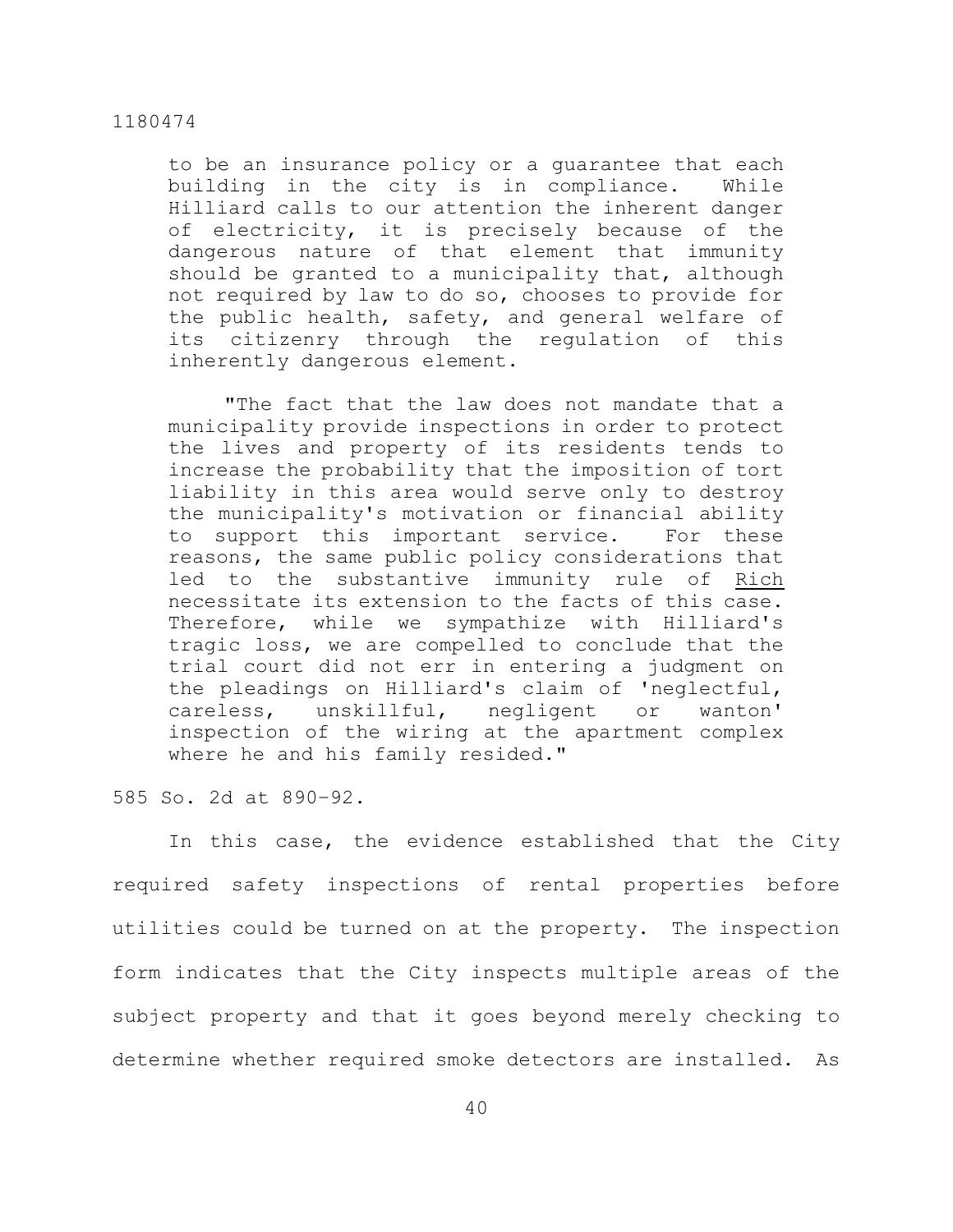was the case in Hilliard, although individual residents of the City derive a benefit from the inspections, the inspections are designed to protect the public by ensuring that municipal standards are met. Additionally, as in Hilliard,

"[t]he fact that the law does not mandate that a municipality provide inspections in order to protect the lives and property of its residents tends to increase the probability that the imposition of tort liability in this area would serve only to destroy the municipality's motivation or financial ability to support this important service. For these reasons, the same public policy considerations that led to the substantive immunity rule of Rich necessitate its extension to the facts of this case."

585 So. 2d at 892. Thus, the City is entitled to substantive immunity as to Nyasha's claim that the City was negligent in inspecting the house before allowing utilities to be turned on at the house. Accordingly, the trial court erred when it denied the City's motion for a summary judgment as to Nyasha's negligent-inspection claim.

#### II.

Next, the City argues that it was entitled to municipal immunity as to Nyasha's claim that the City was "negligent in providing fire hydrant and/or water pressure" and that that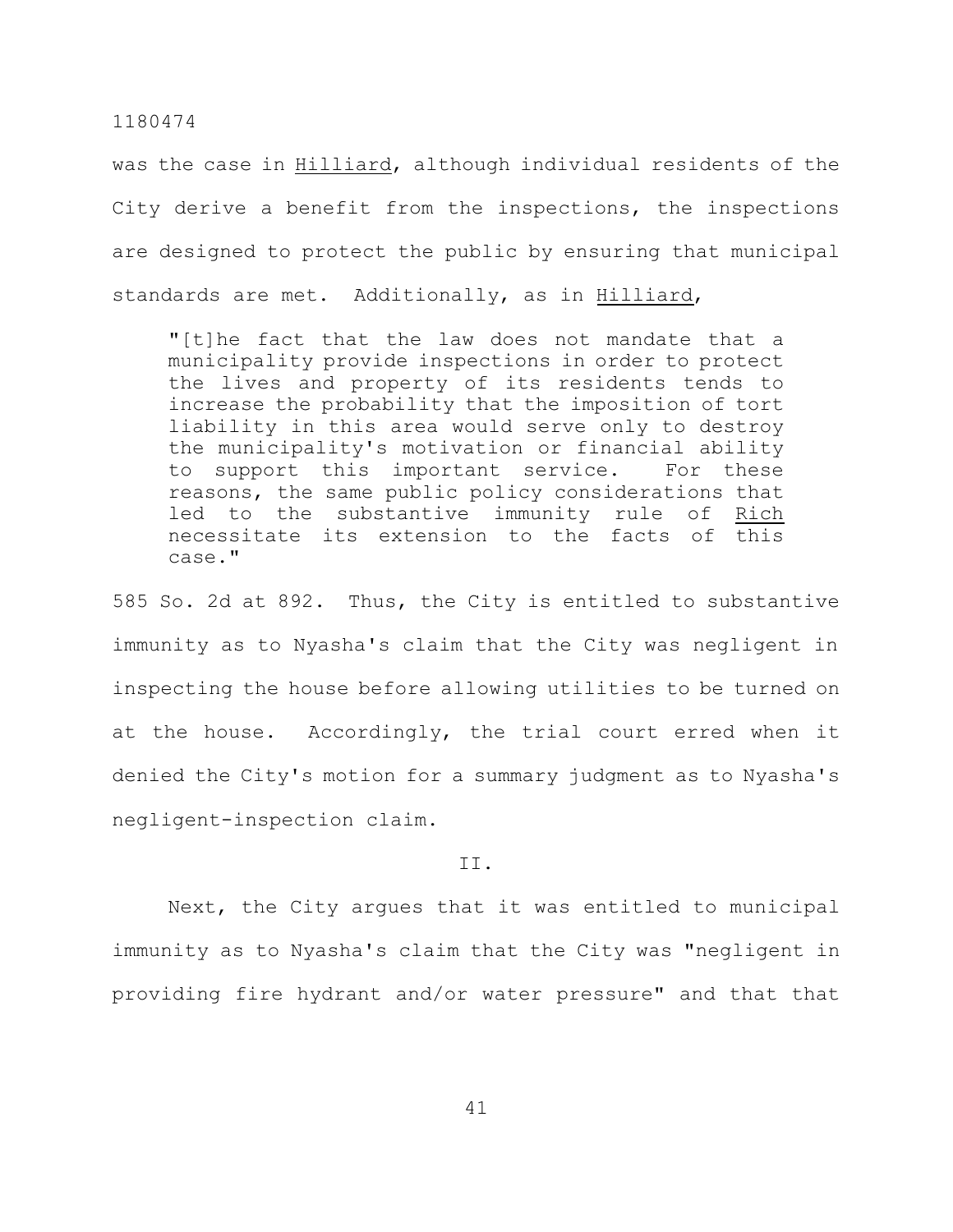negligence "caused and/or contributed to cause the death of Plaintiff's decedent." Specifically, the City asserts:

"[T]he City of Tuskegee is entitled to immunity from Plaintiff's claim, as there are no facts to remove this case from the immunity provided under Ala. Code § 11-47-190. Under the statute, a municipality shall be entitled to immunity unless a claim falls within one of the two enumerated exceptions, i.e., a defect in the streets, public ways, etc. for which the City had actual or constructive knowledge and which caused a plaintiff injury, or negligent or unskillful conduct by one of the City's agents for which the City may be liable. Ex parte City of Muscle Shoals, 257 So. 3d 850 (Ala. 2018)."<sup>4</sup>

Section 11-47-190, Ala. Code 1975, provides:

"No city or town shall be liable for damages for injury done to or wrong suffered by any person or corporation, unless such injury or wrong was done or suffered through the neglect, carelessness, or unskillfulness of some agent, officer, or employee of the municipality engaged in work therefor and while acting in the line of his or her duty, or unless the said injury or wrong was done or suffered through the neglect or carelessness or failure to remedy some defect in the streets, alleys, public ways, or buildings after the same had been called to the attention of the council or other governing body or after the same had existed for such an unreasonable length of time as to raise a presumption of knowledge of such defect on the part of the council or other governing body and whenever the city or town shall be made liable for damages by reason of the unauthorized or wrongful acts or negligence, carelessness, or unskillfulness of any

<sup>&</sup>lt;sup>4</sup>The City does not arque that it is entitled to substantive immunity as to this claim.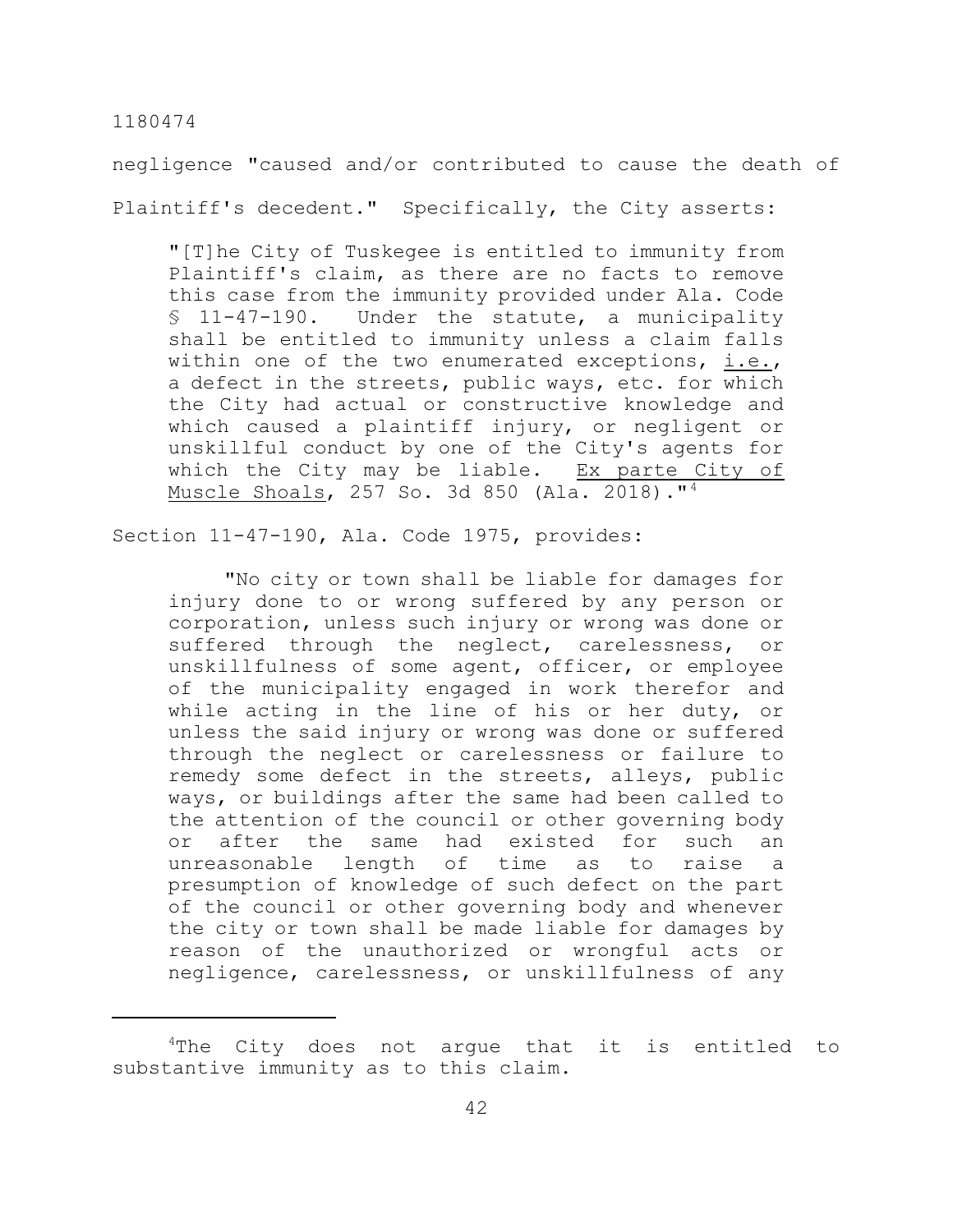person or corporation, then such person or corporation shall be liable to an action on the same account by the party so injured. However, no recovery may be had under any judgment or combination of judgments, whether direct or by way of indemnity under Section 11-47-24, or otherwise, arising out of a single occurrence, against a municipality, and/or any officer or officers, or employee or employees, or agents thereof, in excess of a total \$100,000 per injured person up to a maximum of \$300,000 per single occurrence, the limits set out in the provisions of Section 11-93-2 notwithstanding."

In Ex parte City of Muscle Shoals, 257 So. 3d 850 (Ala. 2018), Reginald Harden sued the City of Muscle Shoals based on injuries he sustained when he fell through a grate at a public park owned by Muscle Shoals. Muscle Shoals filed a motion for a summary judgment in which it sought dismissal of the claims against it based on the doctrine of municipal immunity recognized in § 11–47–190. The trial court denied the motion for a summary judgment, and Muscle Shoals petitioned this Court for a writ of mandamus directing the trial court to vacate its denial of Muscle Shoals' motion for a summary judgment and to enter a summary judgment for Muscle Shoals. After noting that Muscle Shoals had invoked immunity from suit pursuant to § 11-47-190, this Court stated:

> "'In a long line of cases, this Court has interpreted th[is] statute to limit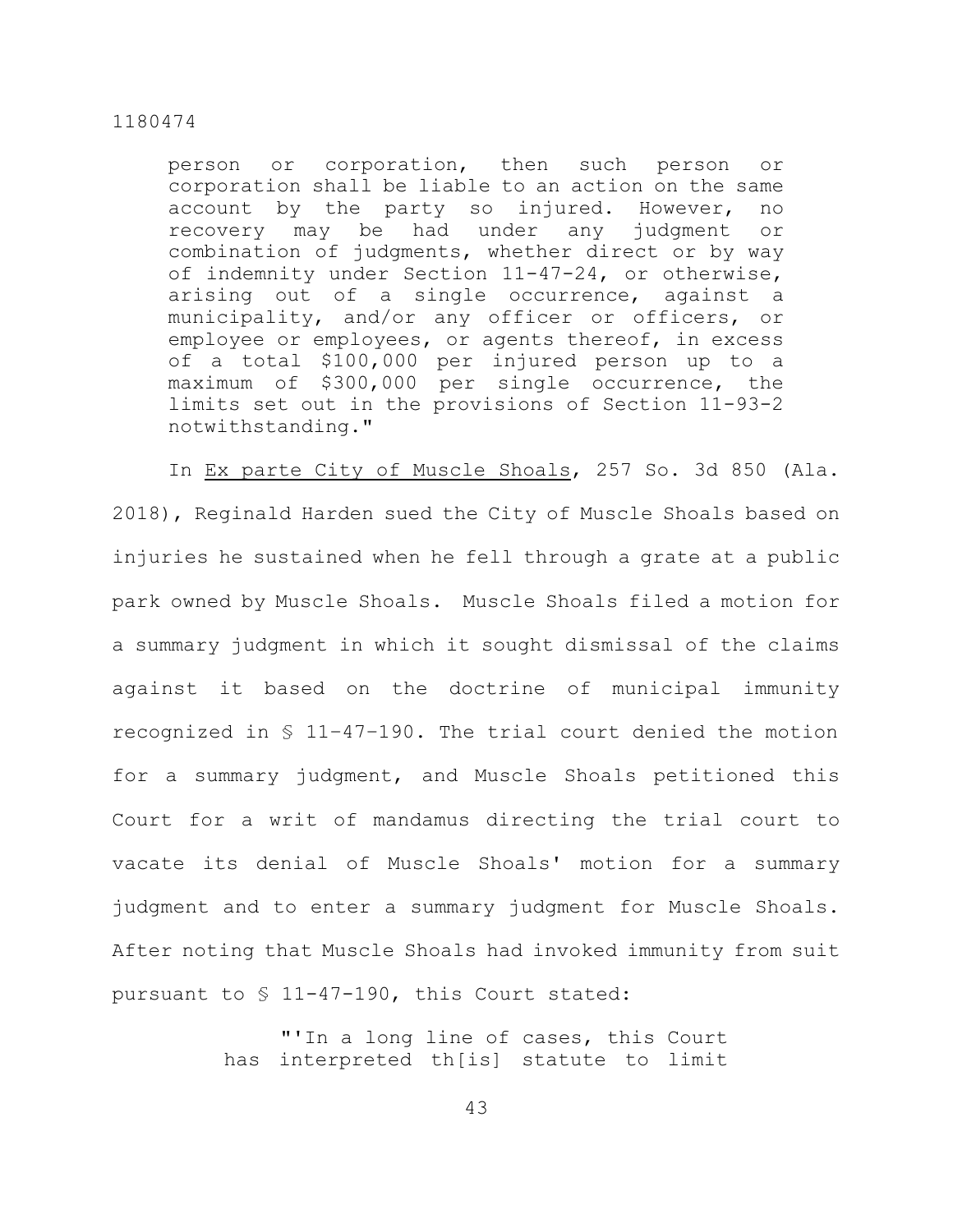municipality liability to two distinct classes. In the first classification, the municipality may be liable, under the doctrine of respondeat superior, for injuries resulting from the wrongful conduct of its agents or officers in the line of duty. In the second classification, the municipality may be liable for injuries resulting from its failure to remedy conditions created or allowed to exist on the streets, alleys, public ways, etc., by "a person or corporation not related in service to the municipality." Isbell v. City of Huntsville, 295 Ala. 380, 330 So. 2d 607, 609 (1976); City of Birmingham v. Carle, 191 Ala. 539, 542, 68 So. 22, 23 (1915). The municipality must have actual or constructive notice of the condition....'

"Ellison v. Town of Brookside, 481 So. 2d 890, 891–92 (Ala. 1985).

"For its part, [Muscle Shoals] contends that Harden failed to present substantial evidence that one of the two exceptions to municipal immunity from suit recognized in § 11–47–190 applies in this case. In other words, it contends that Harden failed to present substantial evidence that his injuries were the result of some 'neglect, carelessness, or unskillfulness' on the part of an agent, officer, or employee of [Muscle Shoals], or that [Muscle Shoals] had any notice of the allegedly defective condition of the grate before the accident occurred.

"Harden responds that he did not need to present such evidence because it is undisputed that [Muscle Shoals] had a duty to maintain in safe condition the grounds of Gattman Park, which is a City-owned park. He then argues that issues regarding breach of that duty, causation, and harm are questions for the jury and that summary judgment would be improper. For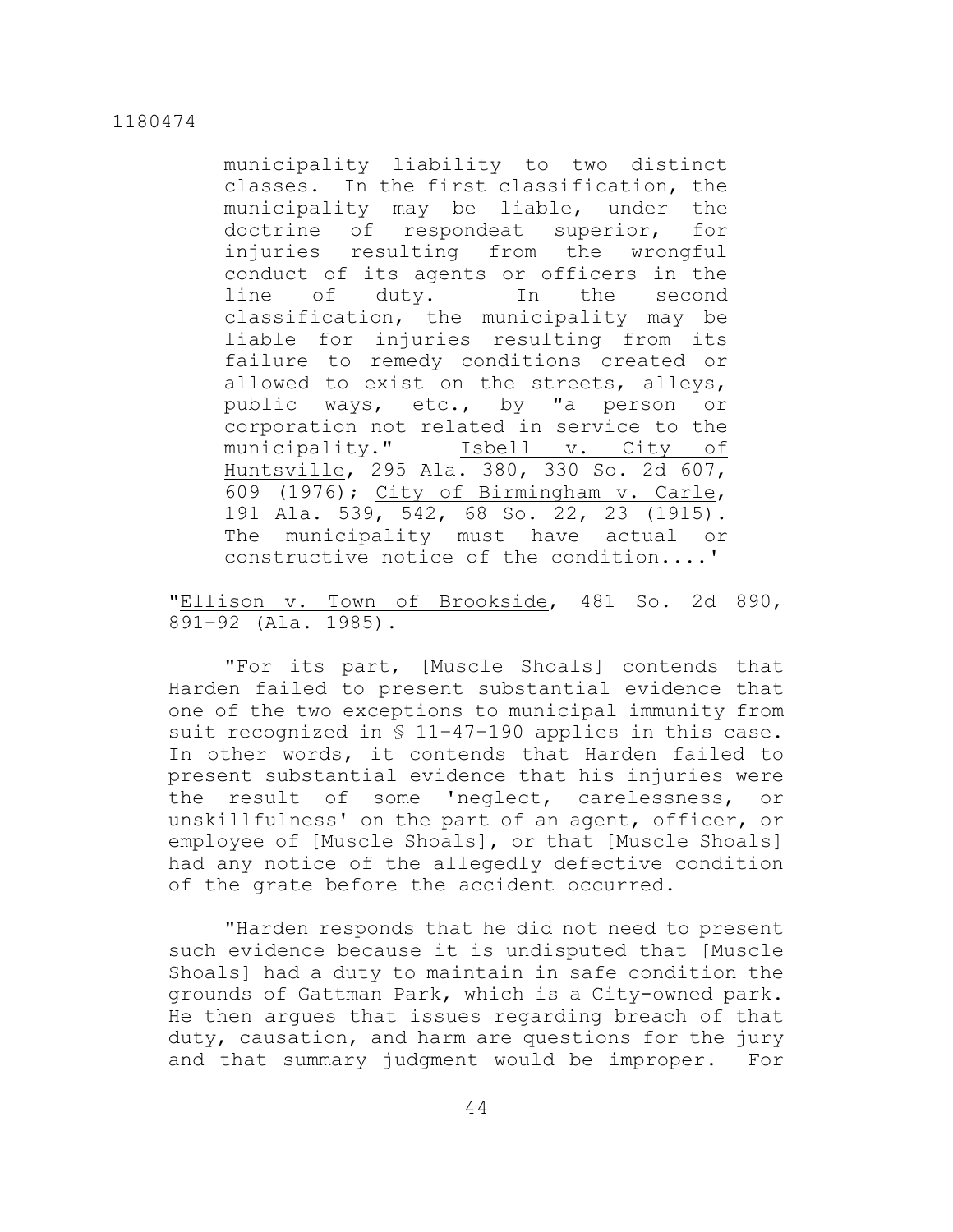this proposition Harden cites Sungas, Inc. v. Perry, 450 So. 2d 1085, 1089 (Ala. 1984), in which this Court stated that 'the existence vel non of a duty resting upon a defendant is a question of law for the trial judge.... On the other hand, questions regarding breach of that duty, contributory negligence, and proximate cause are ordinarily questions of fact for the  $jury.$ <sup>1</sup> Harden therefore argues that the trial court properly denied [Muscle Shoals'] motion for a summary judgment because, he says, it had been established that [Muscle Shoals] owed a duty to Harden to keep the subject premises safe.

"There are at least two problems with this argument. First and fundamentally, doctrines of immunity shield a government from liability for its action or inaction, often irrespective of the duties it may possess. Consequently, even if [Muscle Shoals] had a duty to keep Gattman Park in a safe condition for invitees, that determination does not address the issue whether [Muscle Shoals] is immune from suit under § 11–47–190.

"Second, when an issue of fact implicating whether immunity applies in a given case is disputed, then the issue may be submitted to a jury. See, e.g., Ex parte Wood, 852 So. 2d 705, 708 (Ala. 2002) ('If there is a genuine issue as to any material fact on the question whether the movant is entitled to immunity, then the moving party is not entitled to a summary judgment. Rule 56, Ala. R. Civ. P.'). But the availability of immunity 'is ultimately a question of law to be determined by the court.' Suttles v. Roy, 75 So .3d 90, 100 (Ala. 2010). Thus, Harden's formulation of the summary-judgment process with regard to immunity is too simplistic.

"'[W]here a plaintiff alleges a factual pattern that demonstrates "neglect, carelessness, or unskillfulness" the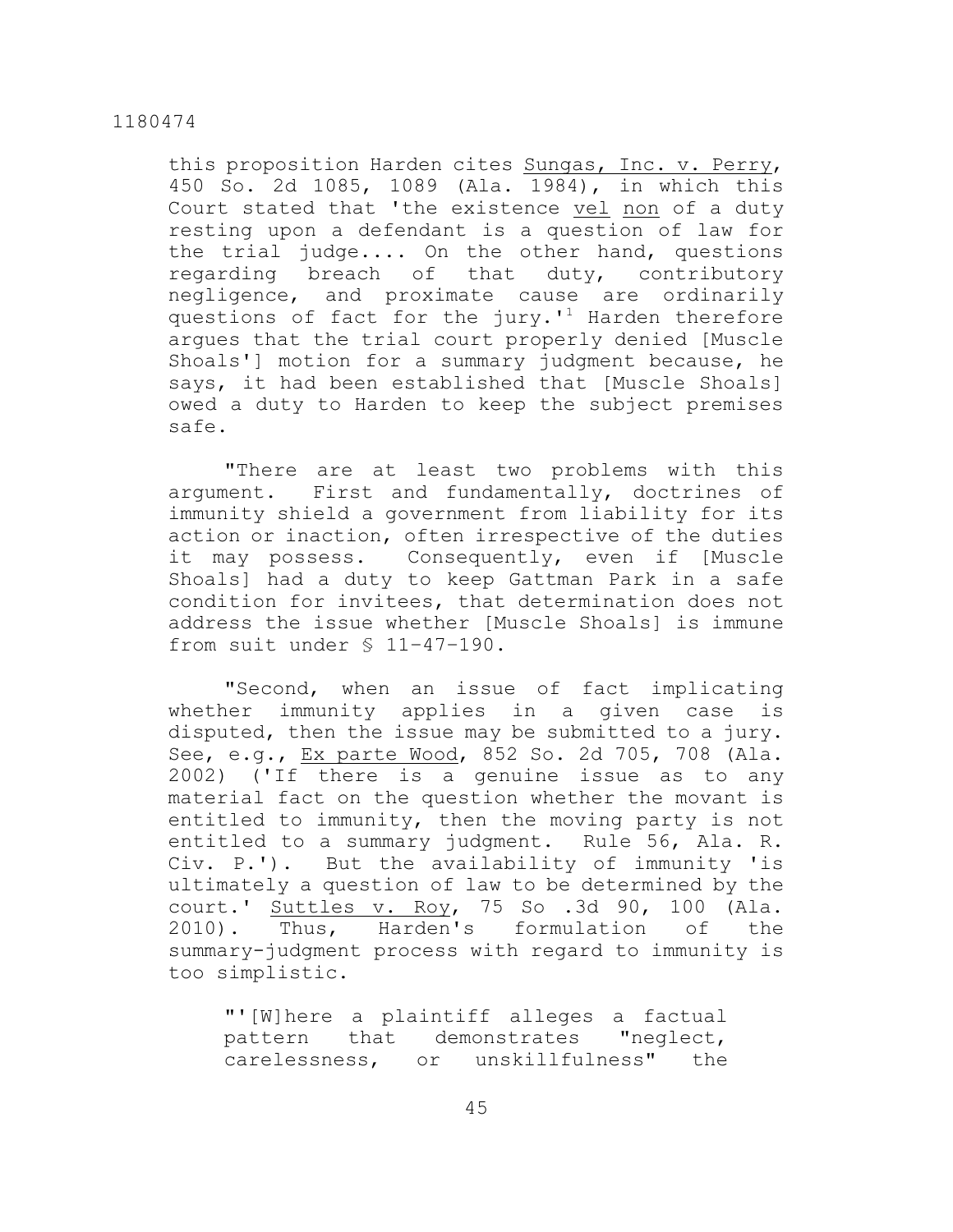plaintiff has stated a cause of action under Ala. Code 1975, § 11–47–190. Whether the plaintiff's allegations state a cause of action and whether the plaintiff has presented substantial evidence creating a genuine issue of material fact can be evaluated by the trial court upon proper motion.'

"Franklin v. City of Huntsville, 670 So. 2d 848, 852 (Ala. 1995) (emphasis added). See also City of Bayou La Batre v. Robinson, 785 So. 2d 1128, 1131 (Ala. 2000) (observing that '[t]he allegations of Robinson's complaint relating to the improper use of a fax machine describe conduct that could constitute "neglect, carelessness or unskillfulness." Assuming Robinson can present substantial evidence to support this allegation, we must conclude that to allow his claim to proceed would not violate the municipality's immunity granted pursuant to § 11–47–190.' (emphasis added) ).

"Franklin and Robinson illustrate that Harden is confused as to the elements necessary to qualify for one of the two exceptions to municipal immunity under § 11–47–190. In the face of a properly supported motion for a summary judgment invoking the immunity expressed in § 11-47-190 -- and Harden did not contend below nor does he assert in his response to [Muscle Shoals'] petition that [Muscle Shoals'] motion was deficient -- is incumbent upon the nonmovant to present substantial evidence of 'neglect, carelessness, or unskillfulness' by a municipal agent, officer, or employee, or to present substantial evidence that the municipality had actual or constructive notice of a defect and failed to remedy it and that such negligence or defect caused the plaintiff's injuries.

 $\mathbf{u}$  and  $\mathbf{v}$  and  $\mathbf{v}$  and  $\mathbf{v}$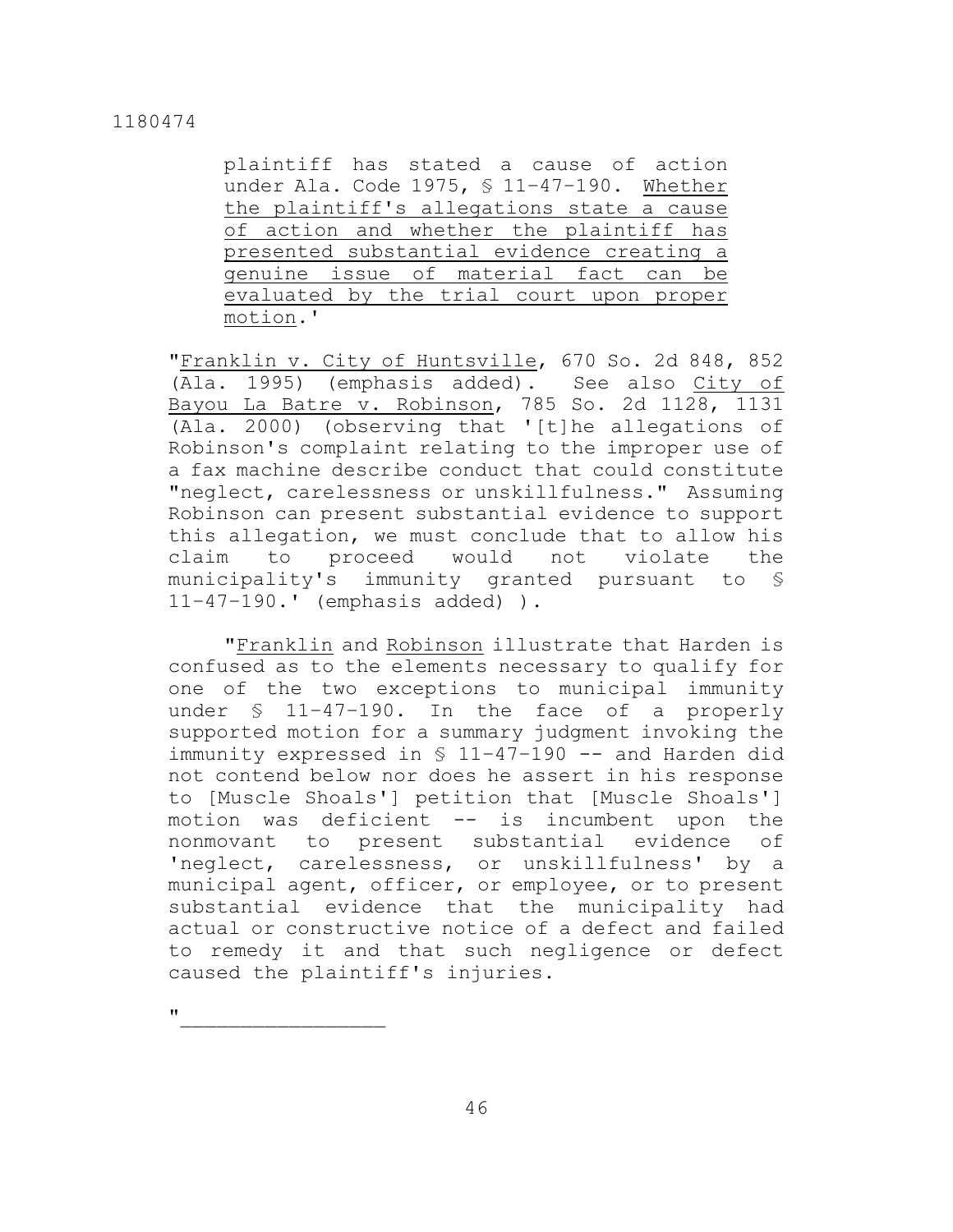"<sup>1</sup>The statement in **Sungas** that the existence of a duty is always a question of law for the Court was abrogated in Garner v. Covington Cty., 624 So. 2d 1346 (Ala. 1993). In Garner, we noted that this Court has stated that '"'[w]here the facts upon which the existence of a duty depends, are disputed, the factual dispute is for resolution by the jury.'"' Id. at 1349–50 (quoting Alabama Power Co. v. Brooks, 479 So. 2d 1169, 1175 (Ala. 1985), quoting in turn Alabama Power Co. v. Alexander, 370 So. 2d 252, 254 (Ala. 1979))."

#### 257 So. 3d at 855–57.

In its motion for a summary judgment, the City presented evidence indicating that TFD tests the hydrants in the City annually, and that the testing starts around February and takes about three to four months. The City also presented evidence indicating that, when TFD arrived on the scene, the tanks on Engine 1 and Engine 2 were both full of water; that Engine 1 had a 750-gallon tank and Engine 2 had a 1,000-gallon tank; that Sgt. Clark hooked Engine 2 up to hydrant 301, which was capable of producing five hundred gallons of water per minute; and that he used the gauges on Engine 2 to monitor the water pressure. Additionally, the City presented testimony that the firefighters did not experience any problems with water pressure until the Macedonia fire department hooked its hose up to a hydrant south of the residence; that, when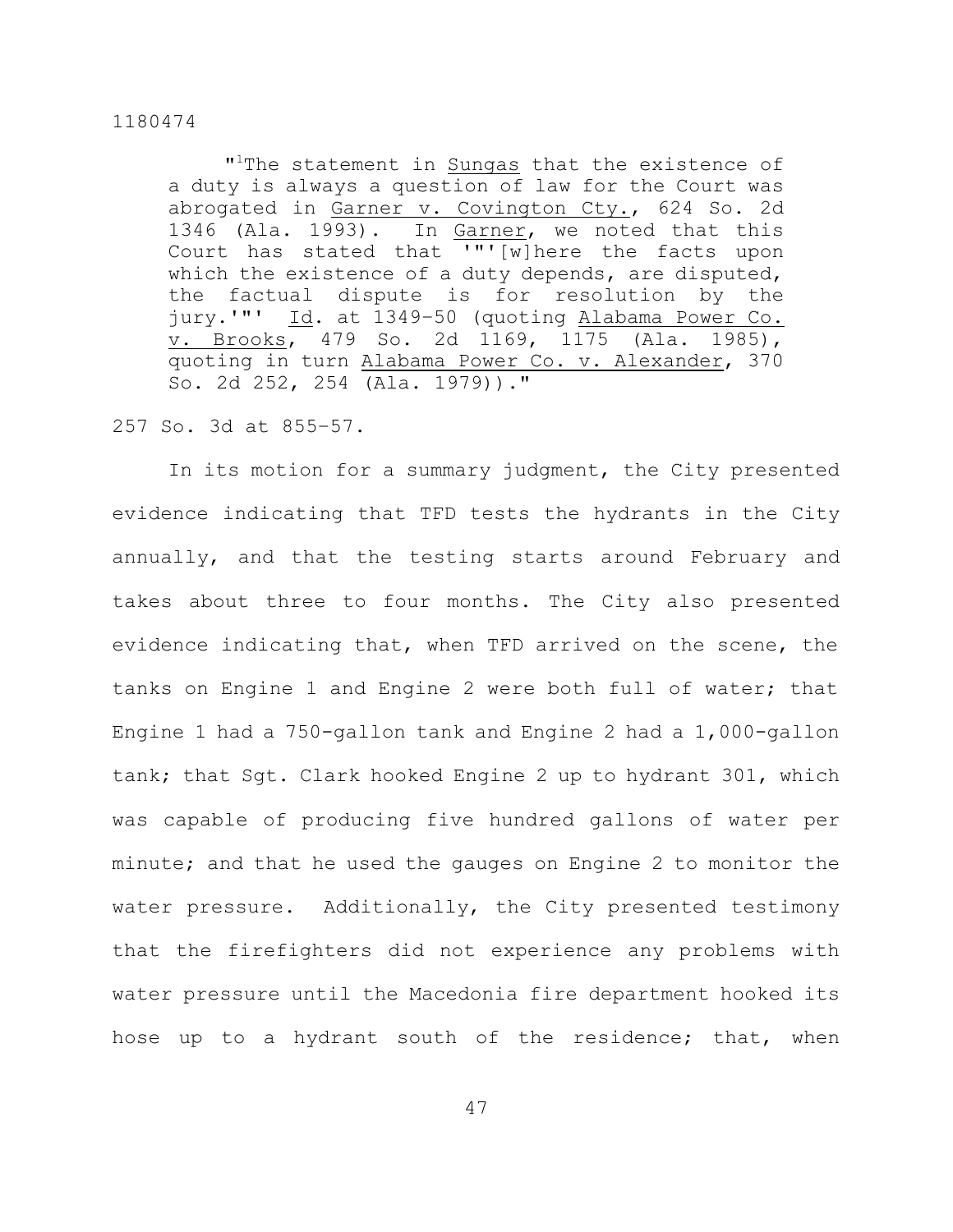Macedonia firefighters hooked up to that hydrant, they caused a "water hammer"; that the water hammer blew up the water main that supplied the fire hydrants, which caused a decrease in water pressure; that, at that point, fire trucks from the Shorter Fire Department and the VA Fire Department resupplied Engine 2 with water; that, after that, Engine 1 was used to go back and forth to get water and refill Engine 2; and that TFD was able to continuously fight the fire, even after the waterhammer issue. Additionally, the City presented evidence indicating that, at the time the water hammer occurred, TFD had already ceased rescue efforts because there were concerns about the roof collapsing; that TFD had stopped "attacking" the fire; and that TFD had already shifted to defensive mode to prevent the fire from spreading to other structures.

The City also presented evidence indicating that TFD firefighters entered the residence and made multiple attempts to locate Yvonne; that firefighters searched the areas where Yvonne's family members said she might be located; and that firefighters were not able to locate Yvonne before the fire became too involved for the firefighters to be inside the structure. Additionally, the evidence established that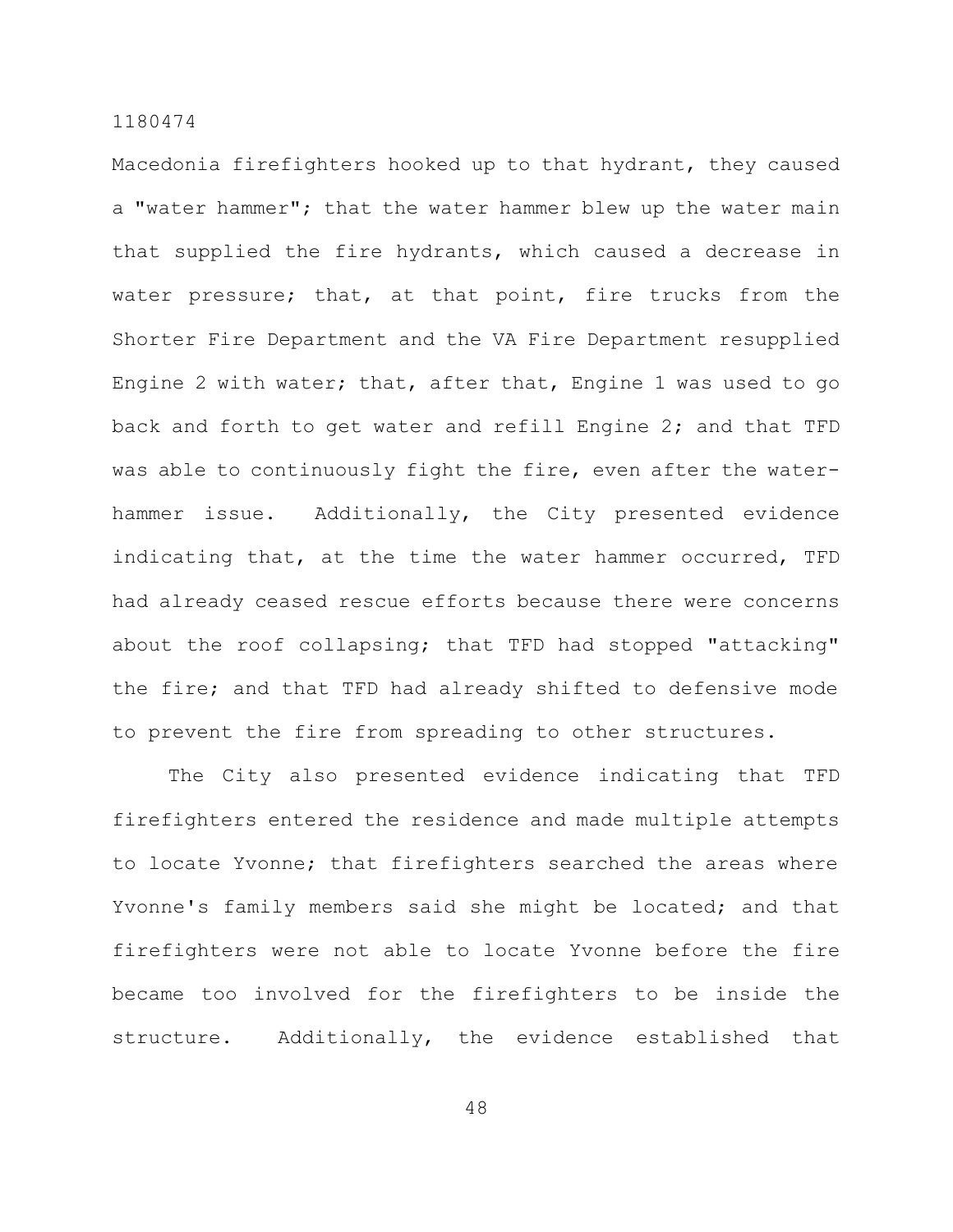Yvonne's body was found in the kitchen; that the kitchen appeared to be the hottest area of the fire; that it appeared that the fire started in the kitchen; that, when Hicks and Sgt. Clark were searching one of the rooms, they opened a door that led into the kitchen; that Hicks saw fire in the kitchen; that Hicks and Sgt. Clark were unable to enter the kitchen because of the fire; and that it was at that point Bryant instructed Hicks and Sgt. Clark to get out of the house because it appeared that the roof was about to collapse.

Based on the foregoing, the City presented evidence indicating that it had not been negligent in providing hydrant and/or water pressure to fight the fire at the residence; that any issues with the water pressure were caused by a third party and were not attributable to the City; and that any issues with the water pressure did not affect with the City's ability to fight the fire. The City also presented evidence indicating that the issue with the water pressure caused by the Macedonia Community Volunteer Fire Department did not proximately cause or contribute to Yvonne's death because the water-pressure issue occurred after rescue efforts had ceased and after the firefighters had entered defensive mode.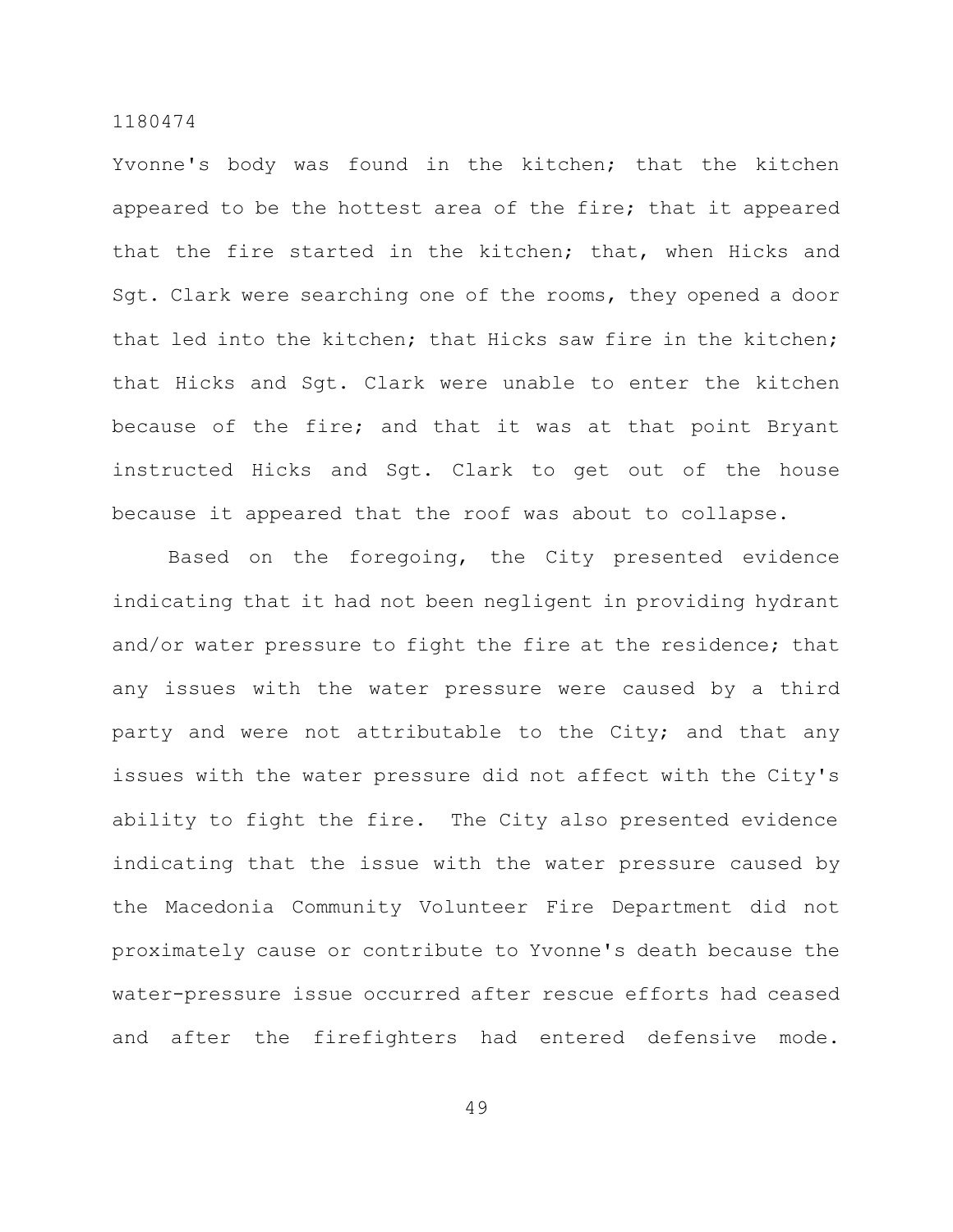Finally, the City presented evidence indicating that firefighters entered the residence on multiple occasions to attempt to locate Yvonne but were unable to do so. Thus, the City presented a prima facie case that its actions were not negligent and that it was entitled to municipal immunity under § 11-47-190. Accordingly, the burden shifted to Nyasha to present substantial evidence that the City had been negligent in providing fire hydrant and/or water pressure and that that negligence caused and/or contributed to Yvonne's death. In her brief to this Court Nyasha argues:

"Here, it is undisputed that Tuskegee Fire Department hooked up to the fire hydrants in front of Tuskegee Intermediary School, more than 1,300 feet from the residence. ... In describing the water pressure emitting from the hydrants close to the school, Nyasha said, 'I saw water coming out of the hose equivalent to that of a garden hose.'  $\ldots$ In using the hydrants in front of the Tuskegee Intermediary School, it is also undisputed that the Tuskegee Fire Department bypassed two, inoperable hydrants closer to the resident. ... Therefore, the City of Tuskegee breached its duty by failing to maintain, including the water supply thereto, of the two hydrants that were bypassed for the hydrants closest to Tuskegee Intermediary School."

Initially, Nyasha did not present any evidence to contradict the City's testimony that it tested the fire hydrants located in the City annually. Further, Nyasha cites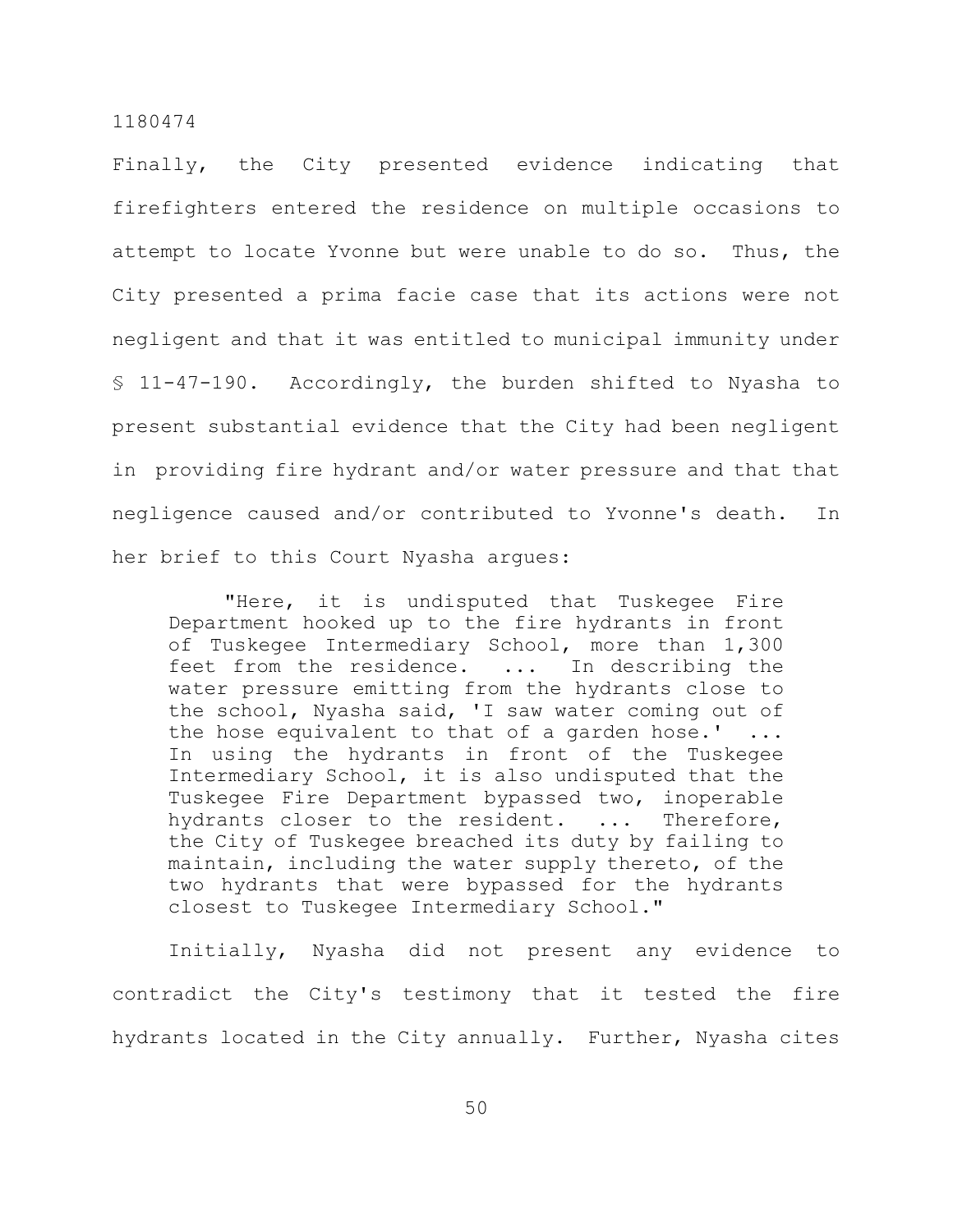Smith's testimony to support her assertion that the TFD "bypassed two inoperable hydrants closer to" Yvonne's residence. However, on the page cited by Nyasha, Smith was testifying by looking at a map showing fire hydrants in that area. The map included one hydrant in blue, and Smith testified that that hydrant was not in place at the time of the fire. Smith was then asked about another hydrant, hydrant 262. Smith testified that that hydrant was in place at the time of the fire and that it was operational on that date. However, Smith testified that he did not know if it was used at the time of the fire. Thus, the testimony cited by Nyasha does not support her assertion. Also, on subsequent pages of his testimony, Smith testified that hydrant 263 was 1,128 feet from Nyasha's residence; that, as far as he knew, that hydrant was operational at the time of the fire; and that he did not know whether that hydrant had been used to fight the fire at Yvonne's house. Additionally, Nyasha did not present any evidence to establish that the City had attempted to connect to another hydrant that was inoperable.

Even if Nyasha had presented evidence indicating that there may have been a fire hydrant closer to Yvonne's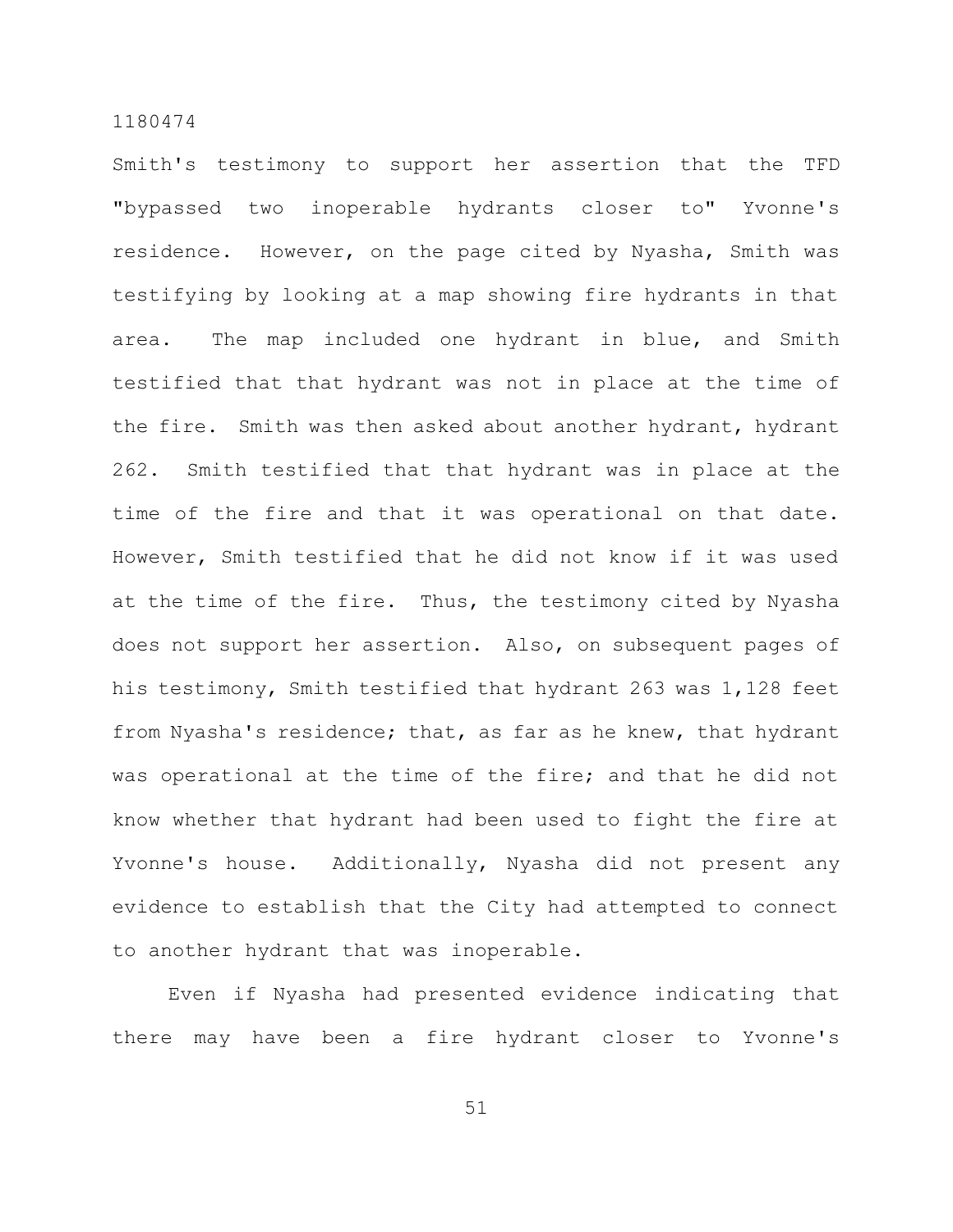residence that was not operational, she did not present any evidence to contradict the City's testimony that TFD initially had adequate water pressure to fight the fire. She also did not present any evidence to contradict the City's evidence that the Macedonia fire department had caused the water hammer that resulted in the decrease in water pressure or the City's evidence indicating that the decrease in water pressure did not occur until after TFD had ceased its efforts to rescue Yvonne and had moved into defensive mode. She also did not present any evidence to contradict the City's evidence that other fire trucks resupplied Engine 2 with water; that TFD was able to continuously fight the fire; and that the decrease in water pressure caused by Macedonia did not affect TFD's ability to fight the fire.

Based on the foregoing, we conclude that Nyasha did not present substantial evidence to establish that the City negligently failed to provide hydrant and/or water pressure and that that negligence caused and/or contributed to Yvonne's death. As was the case in Ex parte City of Muscle Shoals, because Nyasha "failed to present substantial evidence in response to the City's property supported motion for a summary